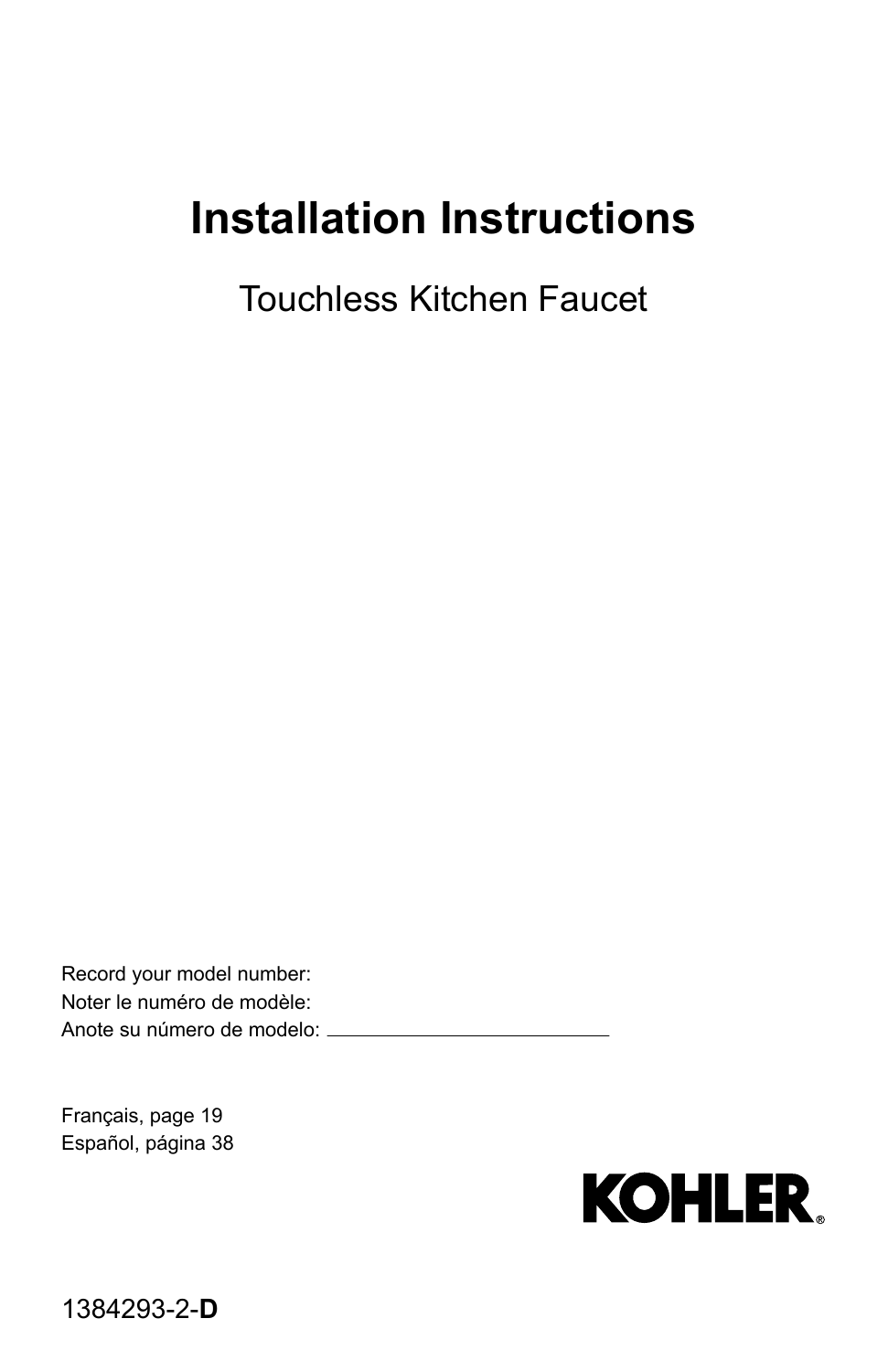### **Thank You for Choosing KOHLER**

**Need help?** Contact our Customer Care Center.

- USA/Canada: 1-800-4KOHLER (1-800-456-4537)
- Mexico: 001-800-456-4537
- For service parts information, visit [kohler.com/serviceparts.](http://kohler.com/serviceparts)
- **For care and cleaning information**, visit [kohler.com/clean.](http://kohler.com/clean)
- **Patents:** [kohlercompany.com/patents](https://www.kohlercompany.com/patents)

### **Warranty**

This product is covered under the **KOHLER® Electronic Faucets, Valves, and**

**Controls Five-Year Limited Warranty**, found at [kohler.com/warranty.](http://kohler.com/warranty) For a hardcopy of warranty terms, contact the Customer Care Center.

### **Tools and Materials**



**Plus:**

- Unswitched Electrical Outlet
- Fasteners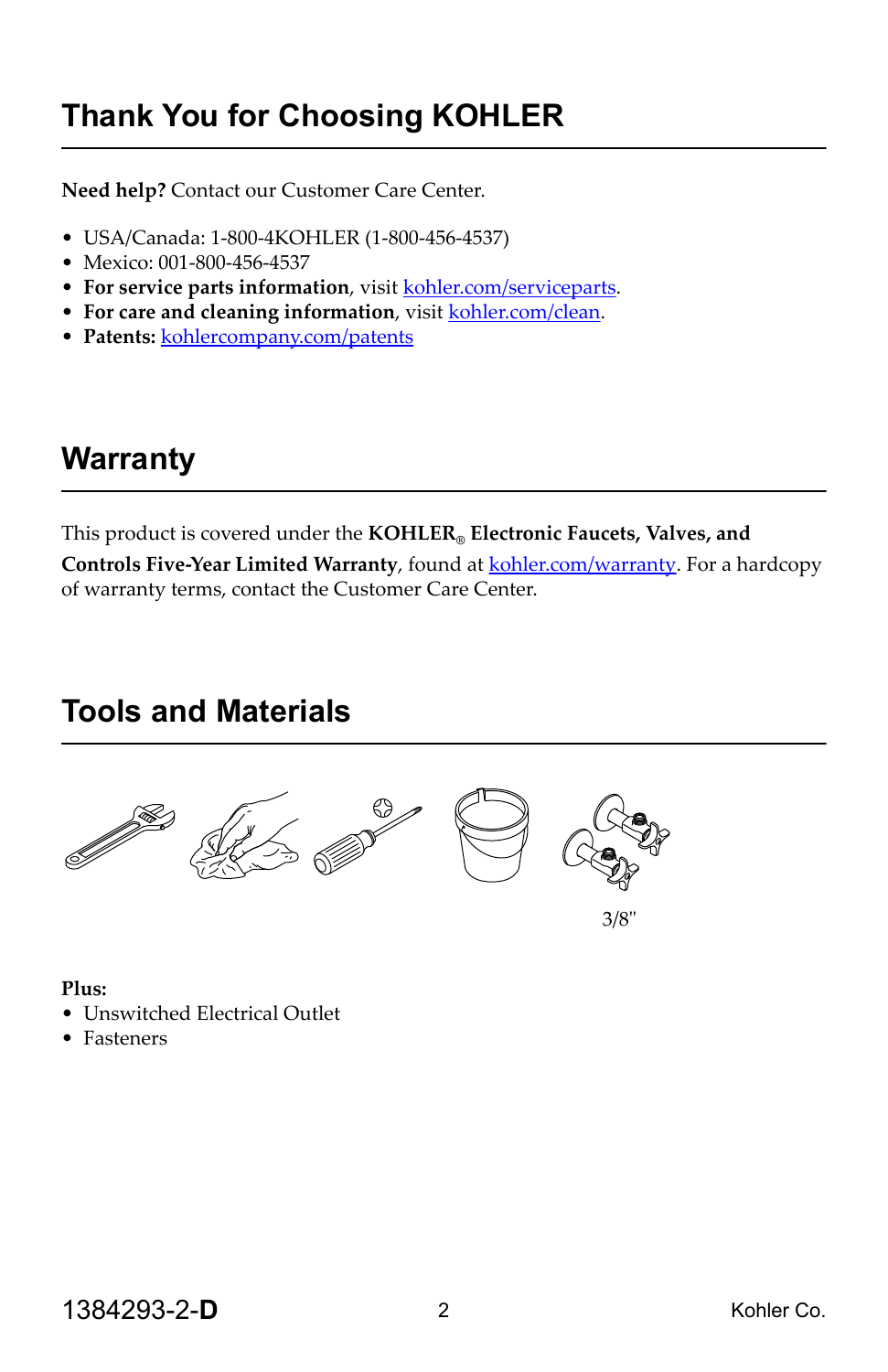### **Before You Begin**



**CAUTION: Risk of product damage.** This product contains sensitive electronic components. Do not store open containers of chemical or cleaning products near this product. Cleaning rags or sponges must be rinsed with fresh water before storage.

**IMPORTANT!** Do not use a switch-controlled electrical outlet (typically used for garbage disposals) to provide power to the faucet.

Follow all local plumbing, building, and electrical codes.

Provide a constant unswitched 120 VAC electrical outlet located below the sink within 5' (1.5 m) of the control box.

For new installations, assemble the faucet to the sink before installing the sink.

For uneven mounting surfaces (such as tile grout lines), apply a suitable sealant under the faucet. **Do not use petroleum-based sealant.**

Class 1 laser product: Complies with 21 CFR 1040.10 and 1040.11.

\*Outside North America, this may be known as a Residual Current Device (RCD).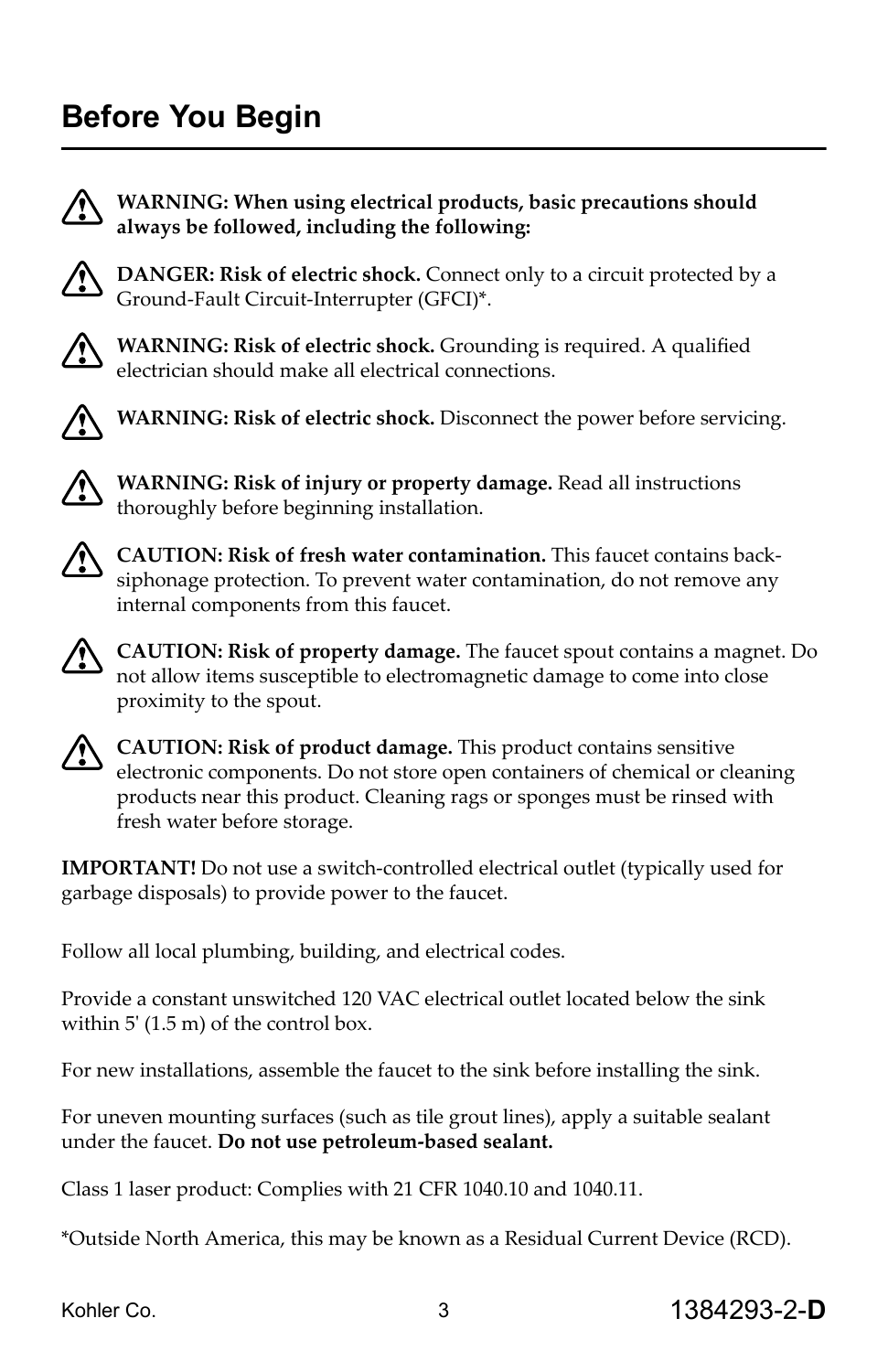### **1. Prepare for Installation**



**NOTE:** Handle orientation is designed to be on the right.

- $\Box$  Turn OFF the water supplies.
- $\square$  Thread the screws into the ring  $1/4$ " (6 mm) past the surface.
- $\square$  Use the escutcheon included with your faucet. Install the escutcheon.
- $\square$  Insert the faucet through the mounting surface with the handle on the right.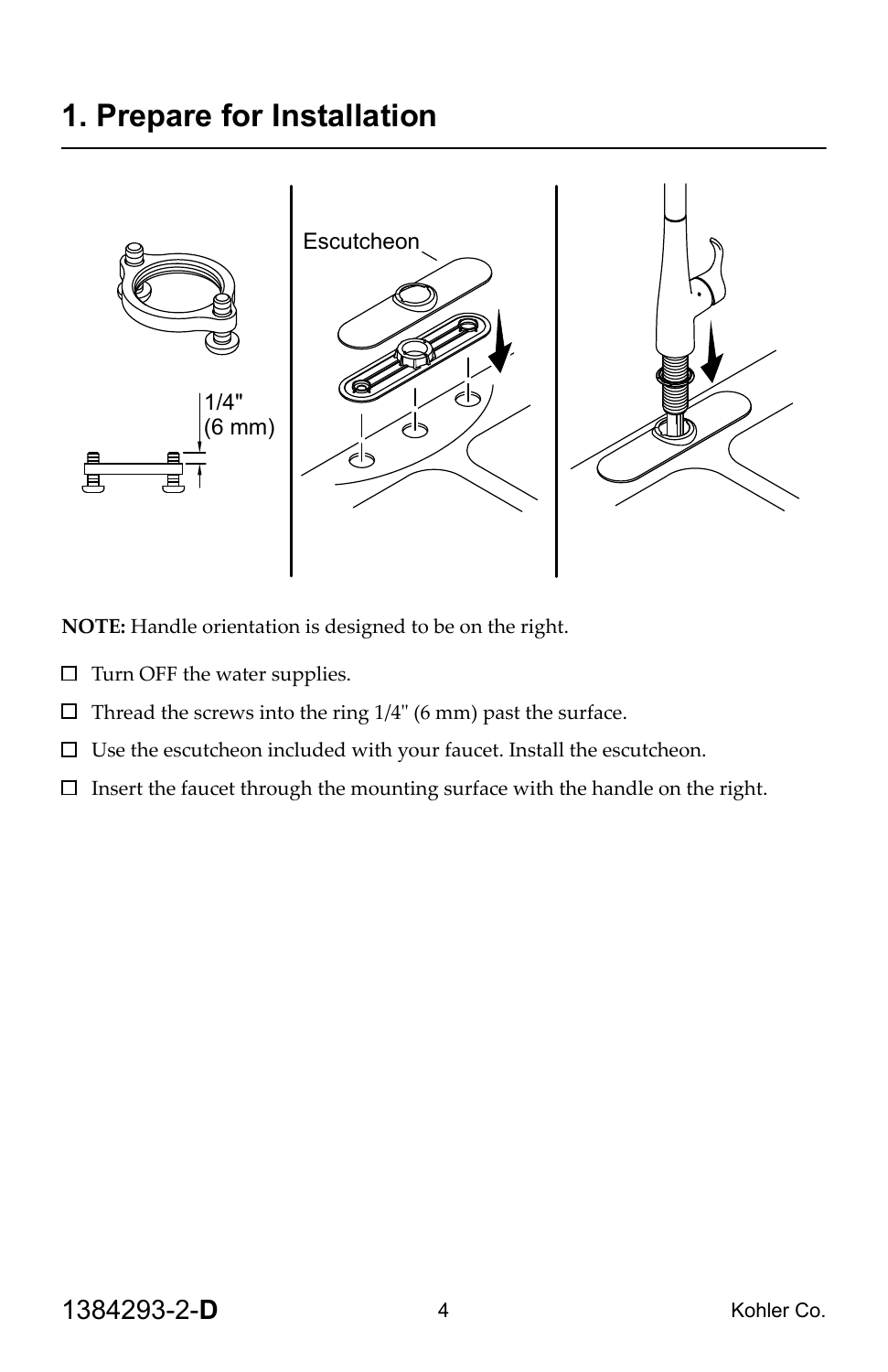### **2. Install the Faucet**



- $\square$  Slide the washer and ring over the outlet hose, then feed the supply hoses and wires through the washer and ring.
- $\Box$  Thread the ring onto the shank until the washer contacts the underside of the sink.
- $\Box$  Adjust the ring to align the screws with the front and back of the faucet.
- $\Box$  Securely tighten the screws.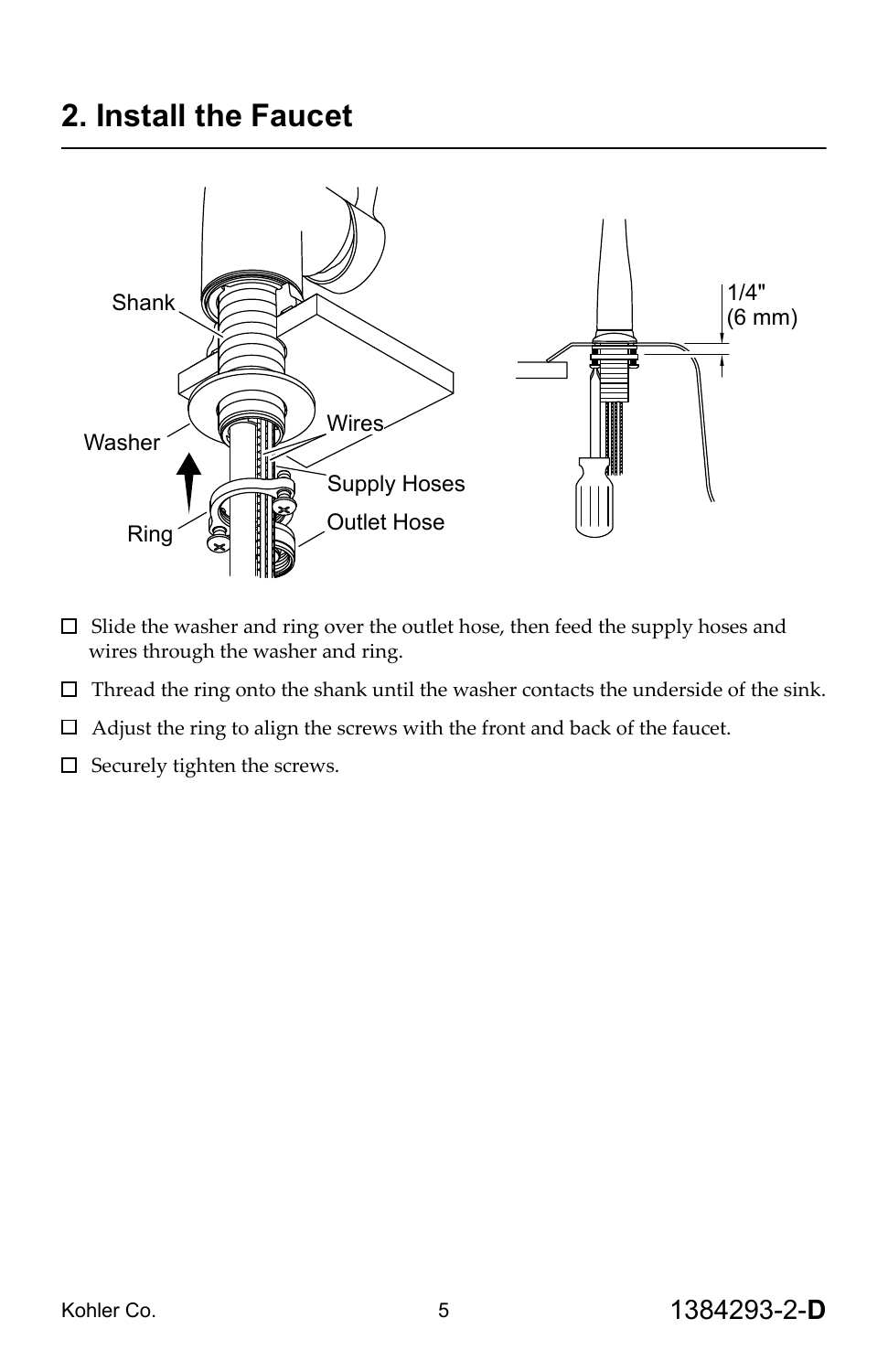### **3. Connect the Supplies**



**CAUTION: Risk of restricted water flow and product damage.** The supply hoses must not be taut, kinked, or twisted. If the supply hoses must be coiled, maintain an inside diameter of 3" (76 mm).

#### **Connect the Water Supplies**

- $\square$  Connect and tighten the supply hoses to the supply stops.
- $\Box$  Place a bucket under the outlet hose.
- $\Box$  Turn ON the water supplies.
- $\Box$  Flush hot and cold water for 1 minute to remove any debris.
- $\Box$  Connect the outlet hose to the solenoid inlet.

#### **Connect the Spray Hose**

 $\Box$  Remove the protective cap.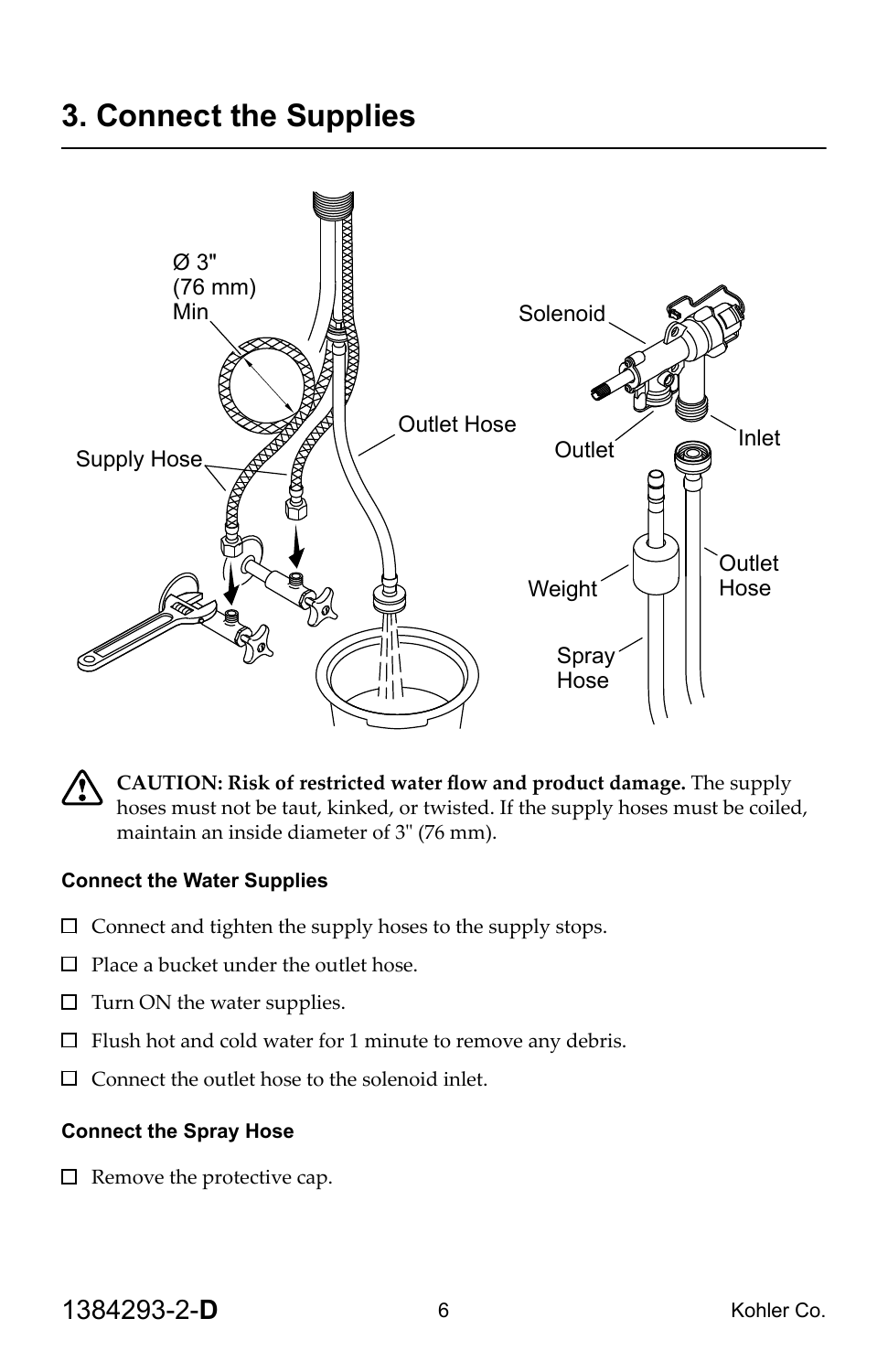**NOTE:** The weight must be installed onto the spray hose to act as a pull stop and to prevent kinking damage.

- $\square$  Slide the weight onto the spray hose.
- $\Box$  Connect the spray hose to the solenoid outlet.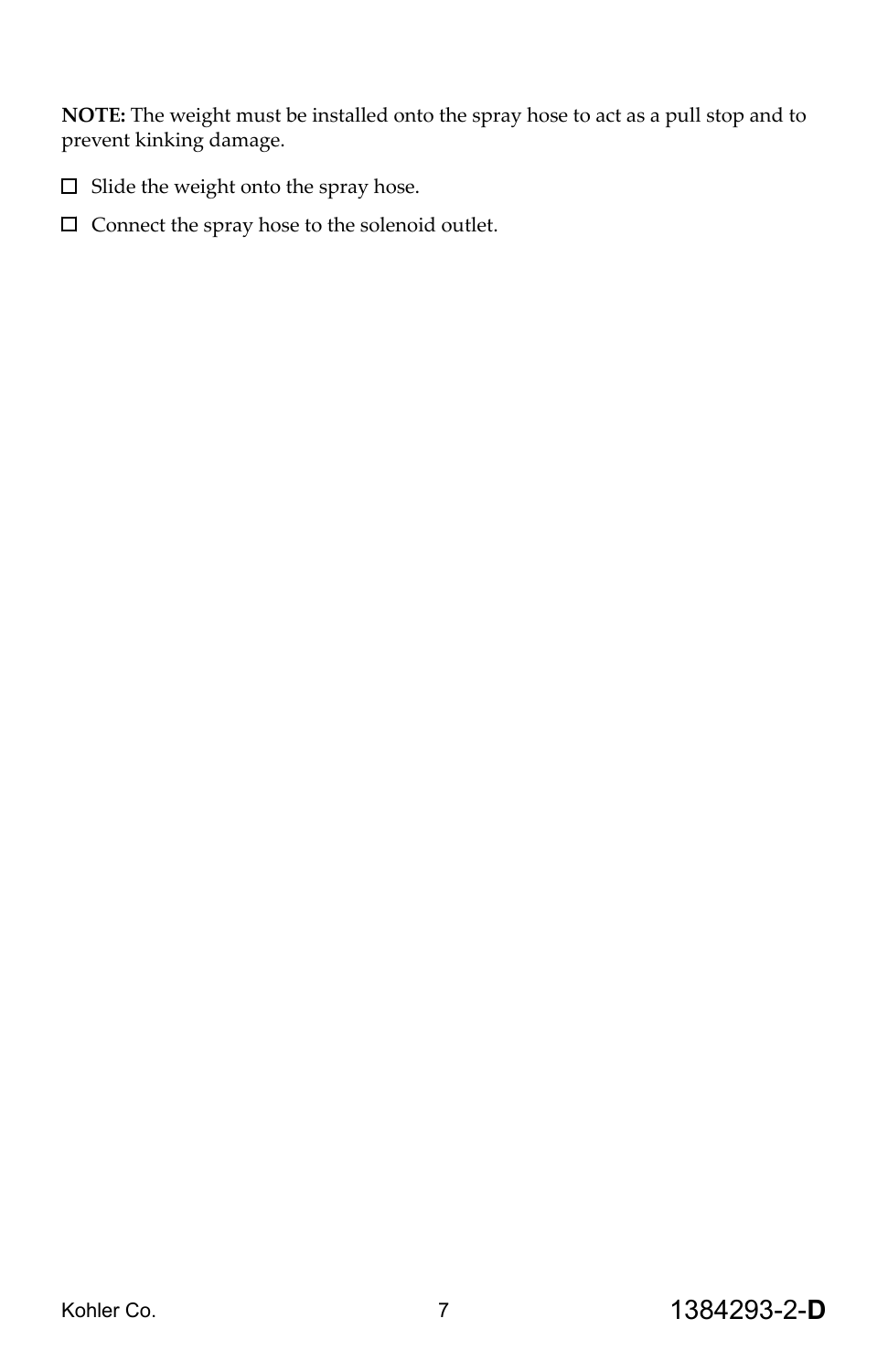### **4. Connect the Wires**



- $\Box$  Apply grease (provided) to the sensor socket located on the circuit board inside the cover. This will provide additional corrosion protection.
- $\square$  Connect the handle switch wire from the faucet to the handle switch connector on the circuit board.
- $\Box$  Connect the sensor wire from the faucet to the sensor connector on the circuit board.
- $\Box$  Connect the power cord to the power cord connector on the circuit board.
- $\Box$  Connect the solenoid wire to the solenoid connector on the circuit board.
- $\square$  Plug the power supply into an unswitched 120 VAC outlet. The power LED on the circuit board will illuminate.
- $\square$  Test activation of the sensor. Refer to the "Faucet Operation" section.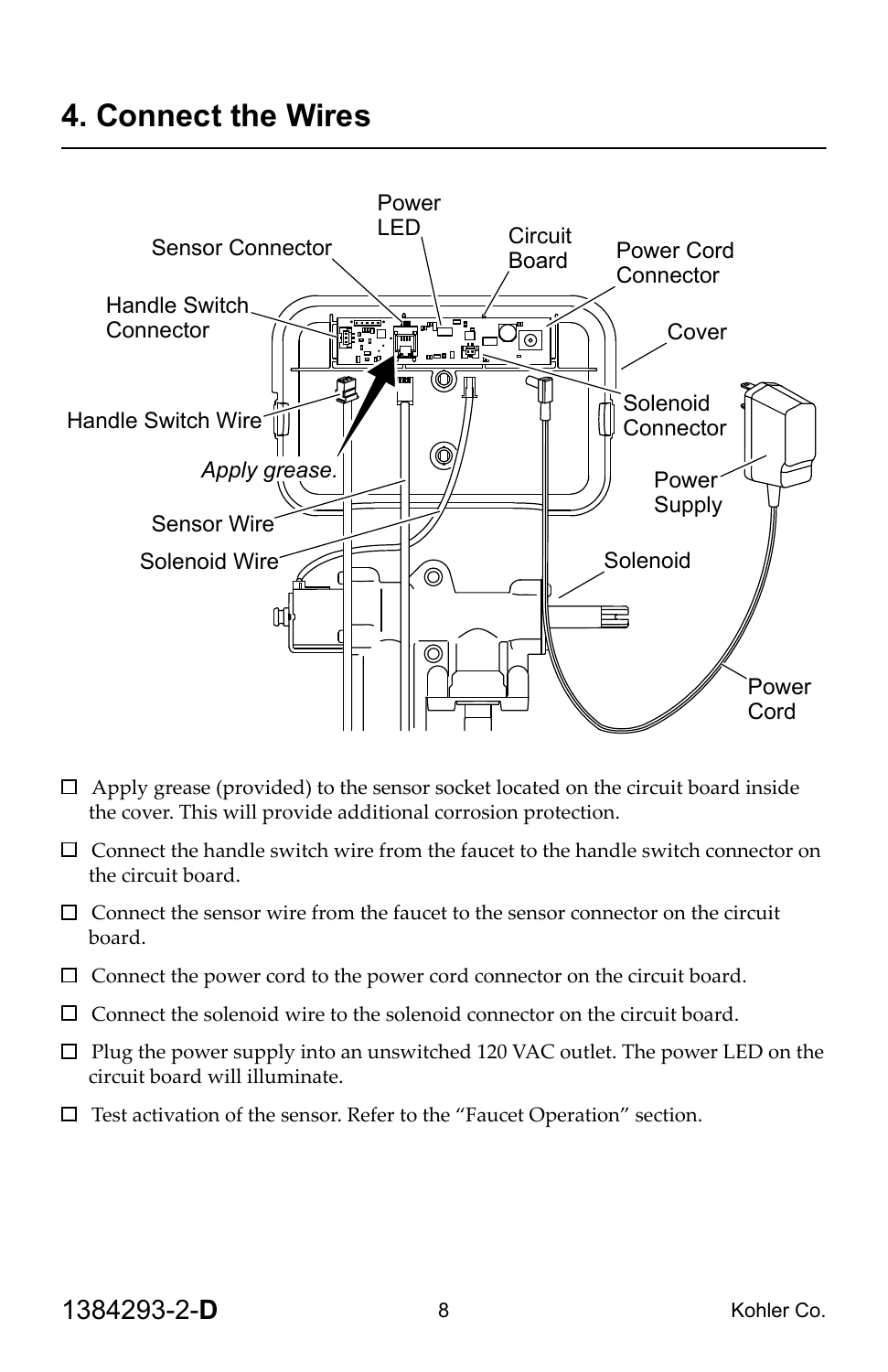

**CAUTION: Risk of restricted waterflow.** The outlet hose must not be taut or kinked when installed. Locate the solenoid valve within 7" (178 mm) to 8" (203 mm) from the faucet centerline.

**NOTE:** Allow adequate clearance for servicing.

**NOTE:** The mounting bracket should be secured with two suitable fasteners (not supplied) based on the type and thickness of the cabinet or wall material.

- $\square$  Position the mounting bracket within 7" (178 mm) to 8" (203 mm) from the faucet centerline.
- $\square$  Fasten the mounting bracket vertically to the cabinet or wall.

**NOTE:** The solenoid may be positioned to the right or left. Remove the appropriate tab on the cover.

- $\square$  Position the solenoid and cover on the mounting bracket.
- $\square$  Secure the solenoid and cover to the mounting bracket using the two screws provided.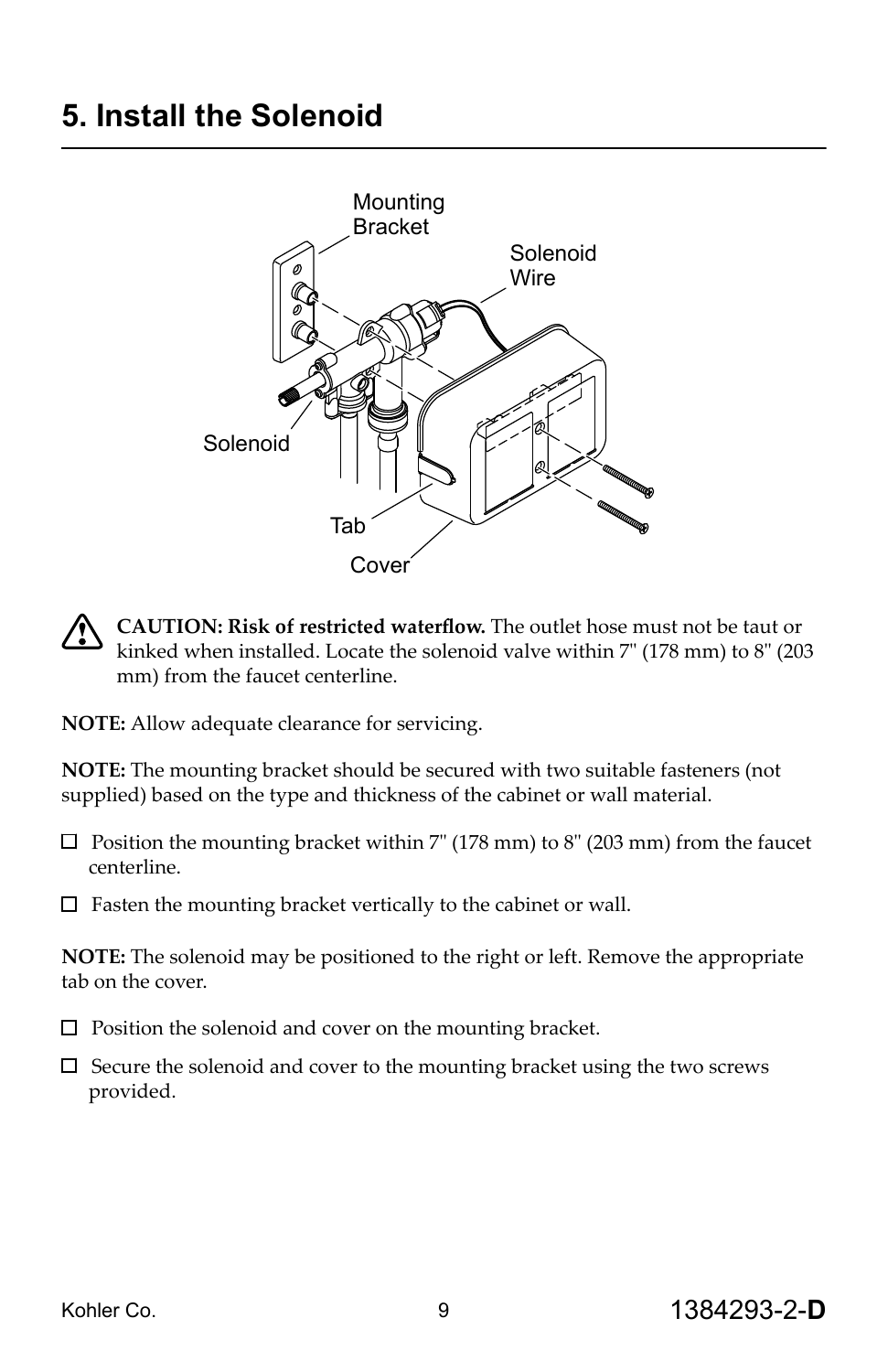### **6. Complete the Installation**



#### **Position the Weight**

- $\square$  Position the weight between 2" (51 mm) and 3" (76 mm) from the cabinet floor.
- $\square$  Secure the cable tie around the spray hose just below the weight.
- $\square$  Extend and retract the spray hose to check for smooth operation.

#### **Check for Leaks**

- $\Box$  Turn ON the water supplies.
- $\Box$  Check all connections for leaks.
- Test the faucet for proper operation. Refer to the "Faucet Operation" section.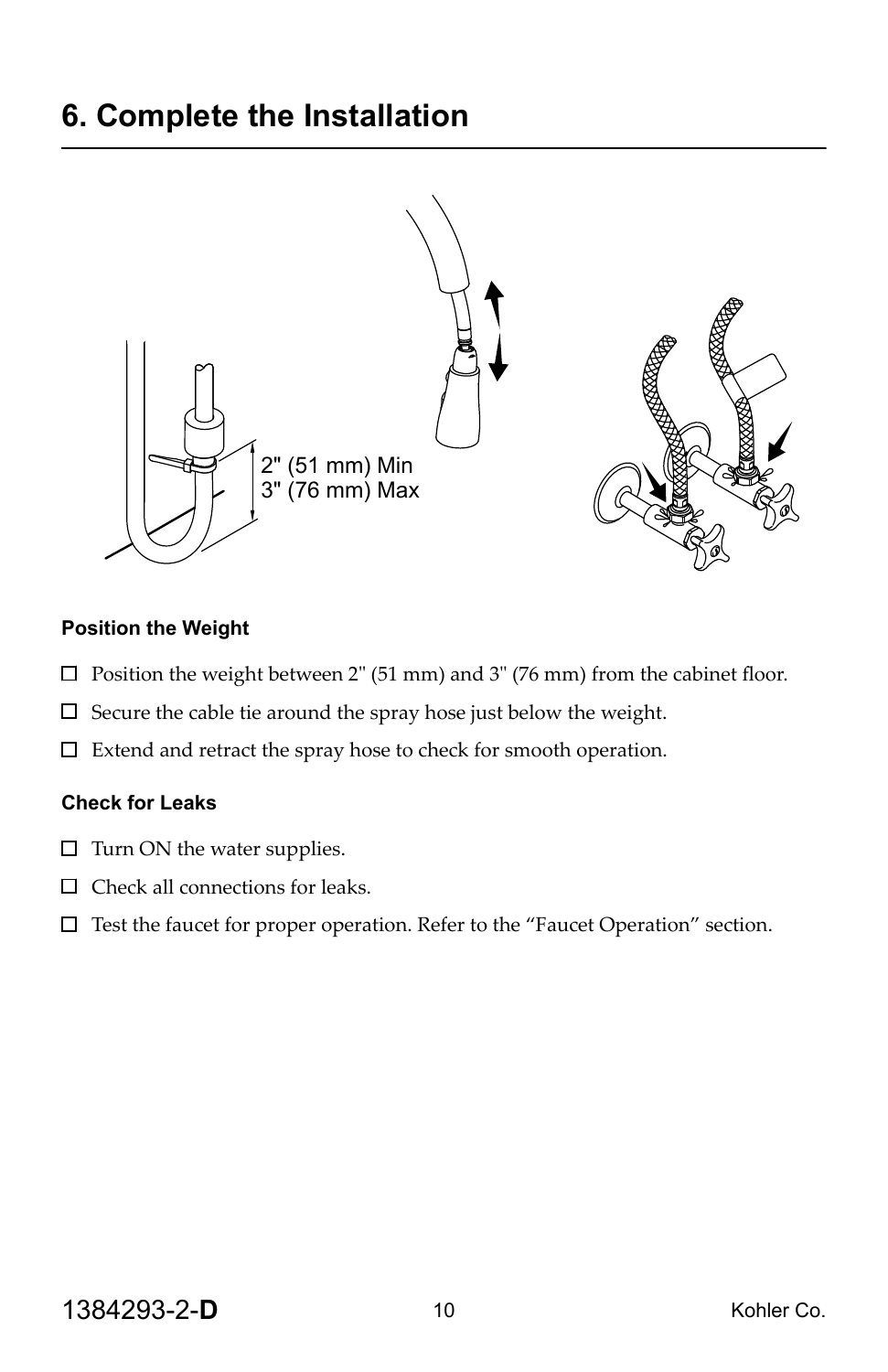

**NOTE:** Some objects that are clear and certain colors are not detectable by the sensor. Always use your hand for sensor testing.

- $\Box$  Rotate the handle outward to the open position to start water flow. The handle LED will illuminate to indicate that the sensor is functioning.
- $\Box$  Adjust the handle to the desired water temperature.
- $\Box$  Wave your hand under the spout to turn OFF the water.
- $\Box$  Wave your hand under the spout again to restart the water flow.
- $\Box$  If needed, refer to the "Handle LED Adjustment" section for more information.

**NOTE:** For extended periods of nonuse, return the handle to the closed (upright) position. The handle LED will turn OFF, indicating that water flow is not available.

#### **Features**

- **Handle LED:** Illuminates when the sensor is active.
- **Power LED:** Indicates that there is power to the circuit board.
- $\Box$  **Automatic shut-off:** After 4 minutes of inactivity, the water will automatically shut OFF.
- **Sensor override:** In the event of power loss, bypass the sensor function by turning in the override feature on the solenoid valve. The faucet can then be operated manually.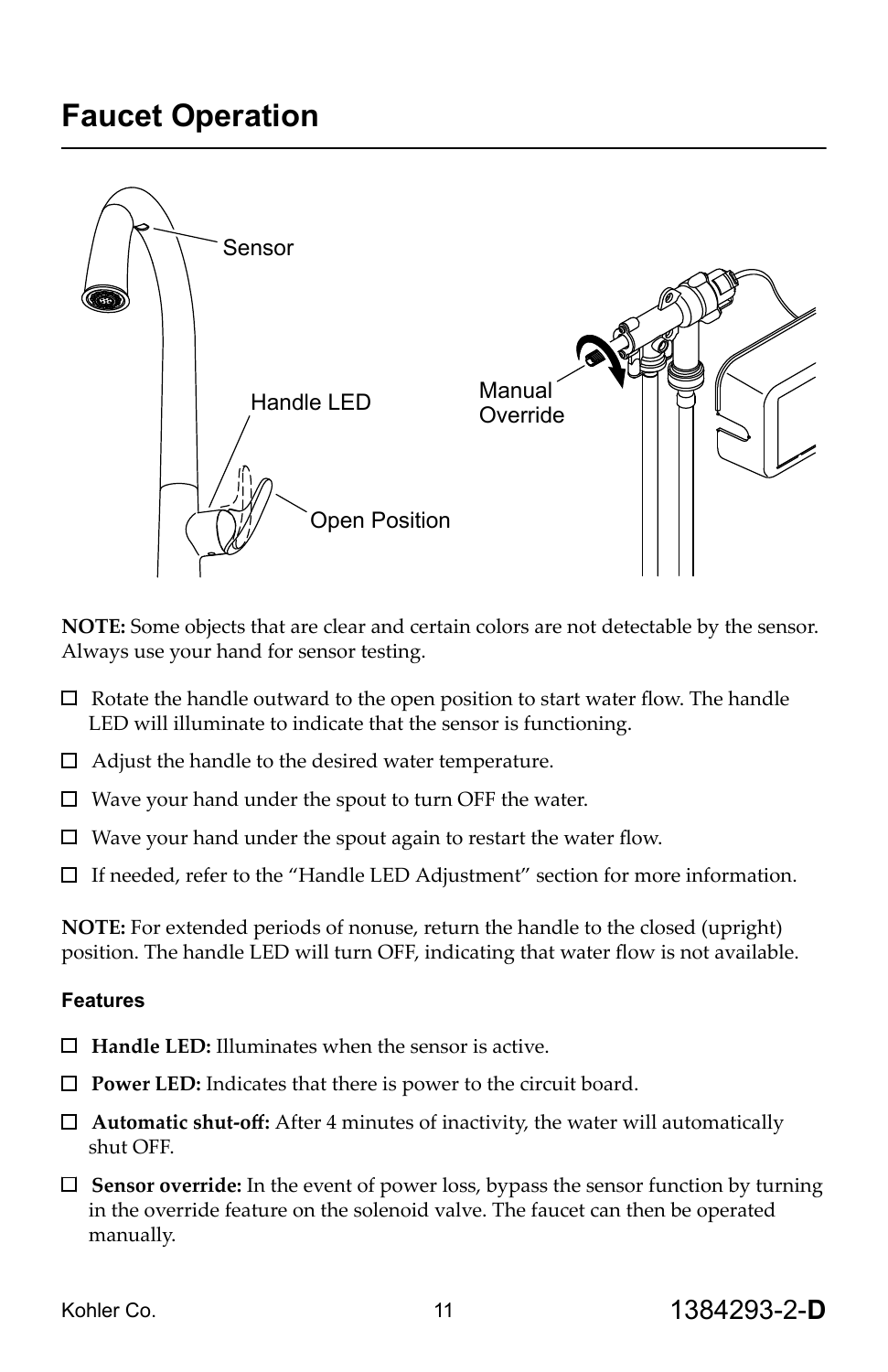

**IMPORTANT!** Do not apply upward pressure to the valve setscrew while making adjustments.

**NOTE:** The LED should turn ON as the handle is rotated open, and OFF when the handle is in the upright (closed) position. Use a 5/64" hex wrench to adjust the valve setscrew as needed.

- **LED is ON when the handle is closed:** Tighten the valve setscrew until the LED turns OFF. Then tighten the setscrew an additional 1/4 turn.
- **Handle does not return to the upright position:** Loosen the valve setscrew until the handle rotates to the full upright (closed) position and the LED turns ON. Then tighten the setscrew until the LED turns OFF, plus an additional 1/4 turn.
- $\Box$  Water does not fully shut off: Loosen the valve setscrew until the handle rotates to the full upright (closed) position and the LED turns ON. Tighten the setscrew until the LED turns OFF, plus an additional 1/4 turn.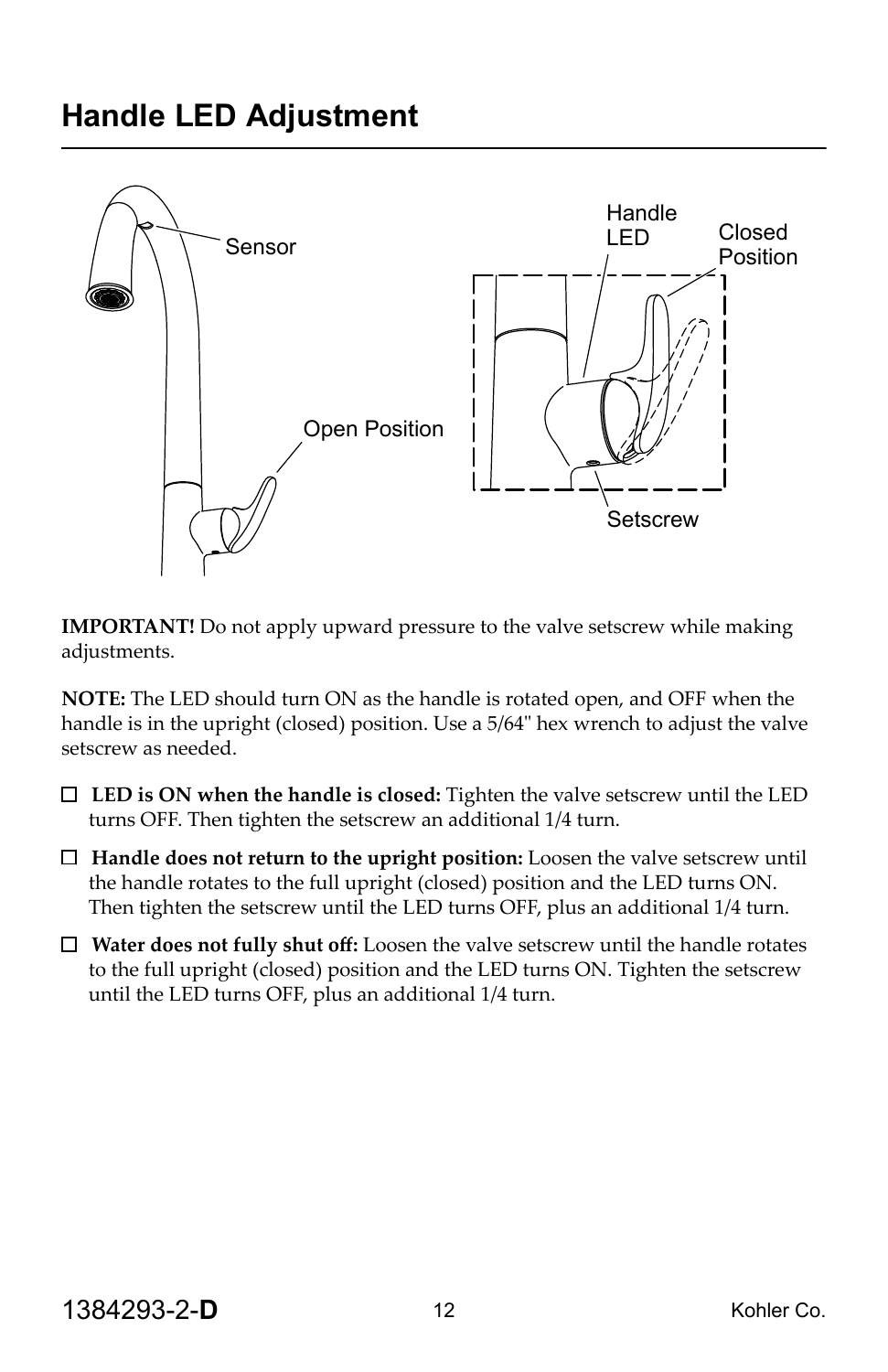### **Cleaning the Screens**



#### **Sprayhead Screen**

- $\Box$  Turn the handle to the closed position.
- $\square$  Disconnect the nut at the end of the spray hose.
- $\square$  Remove and clean the screen inside the spray hose.
- $\square$  Reinsert the screen and reconnect the sprayhead.

#### **Solenoid Inlet Screen**

- $\Box$  Turn the handle to the closed position.
- $\square$  Disconnect the outlet hose from the solenoid.
- $\Box$  Remove and clean the inlet screen inside the solenoid.
- $\Box$  Reinstall the inlet screen and reconnect the outlet hose.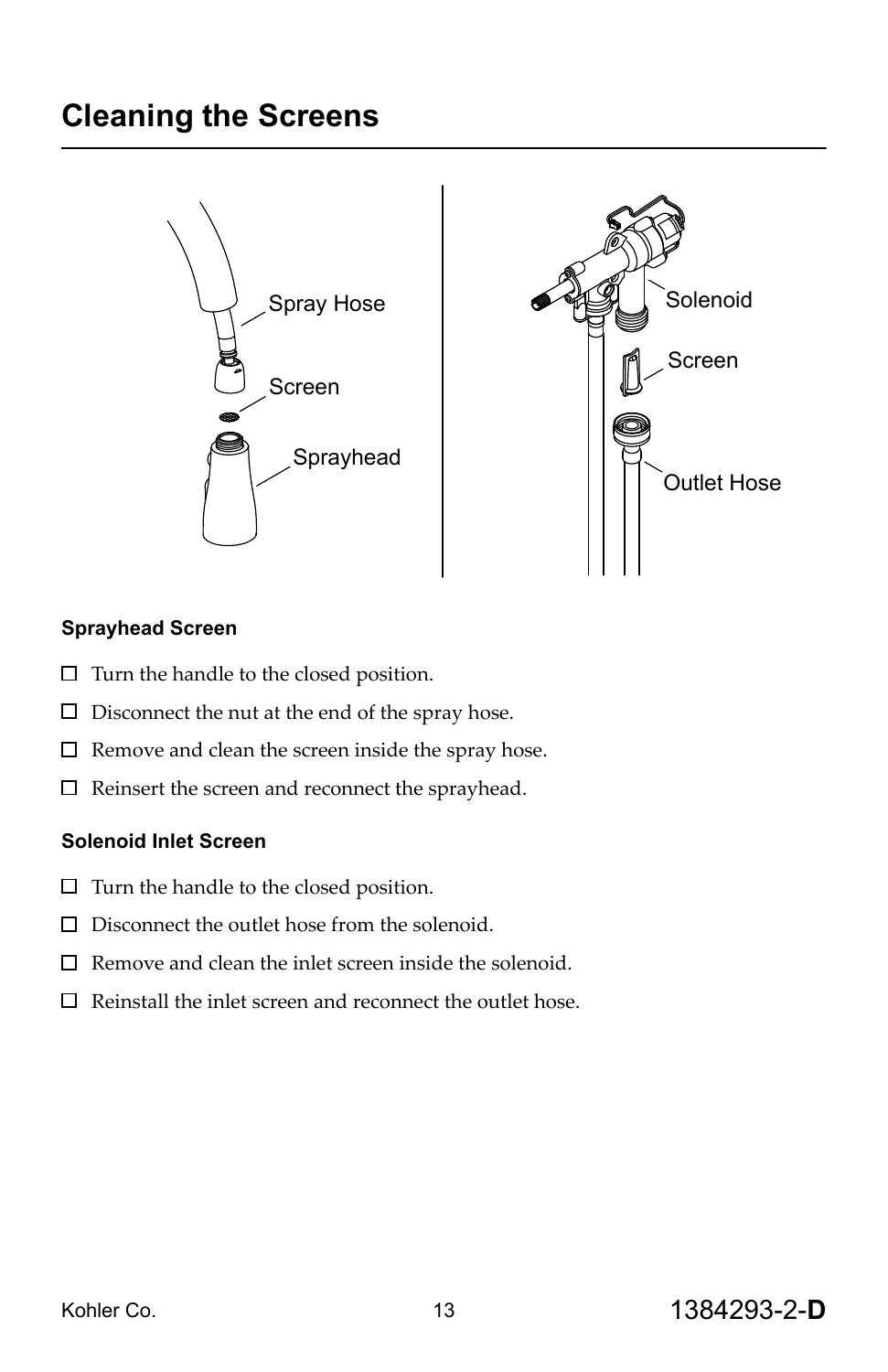### **Troubleshooting**



**CAUTION: Risk of property damage.** This product contains sensitive electronic components. Use care not to damage pins and connectors during troubleshooting.



**CAUTION: Risk of property damage.** Do not insert anything other than the sensor wire into the sensor wire connector (phone jack) on the circuit board.

This troubleshooting guide is for general aid only. For service and installation issues or concerns, call 1-800-4KOHLER.

#### **Faucet Troubleshooting**

| Symptoms          | <b>Probable Cause</b>                                                                                                                                              | <b>Recommended Action</b>                                                                                           |
|-------------------|--------------------------------------------------------------------------------------------------------------------------------------------------------------------|---------------------------------------------------------------------------------------------------------------------|
| 1. No water flow. | <b>A.</b> The supply stops<br>are closed.                                                                                                                          | <b>A.</b> Confirm that the supply stops are<br>open.                                                                |
|                   | <b>B.</b> Handle is in the<br>closed position.<br><b>C.</b> The hot and/or                                                                                         | <b>B.</b> Rotate the handle to the open<br>position. Refer to the "Faucet<br>Operation" section.                    |
|                   | cold supply hose is<br>kinked.<br><b>D.</b> The outlet hose is<br>kinked.<br><b>E.</b> Handle LED is not<br>lit.<br><b>F.</b> Power LED on<br>circuit board is not | <b>C.</b> Confirm that the supply hoses are<br>not kinked. If coiled, maintain an<br>inside diameter of 3" (76 mm). |
|                   |                                                                                                                                                                    | <b>D.</b> Confirm that the solenoid valve is<br>within 7" (178 mm) to 8" (203<br>mm) from the faucet centerline.    |
|                   |                                                                                                                                                                    | <b>E.</b> Refer to the "Handle Switch"<br>Troubleshooting Table."                                                   |
|                   | lit.<br>G. One or more<br>screens are<br>clogged.                                                                                                                  | Refer to the "Sensor<br>E.<br>Troubleshooting Table."<br>G. Refer to the "Cleaning the<br>Screens" section.         |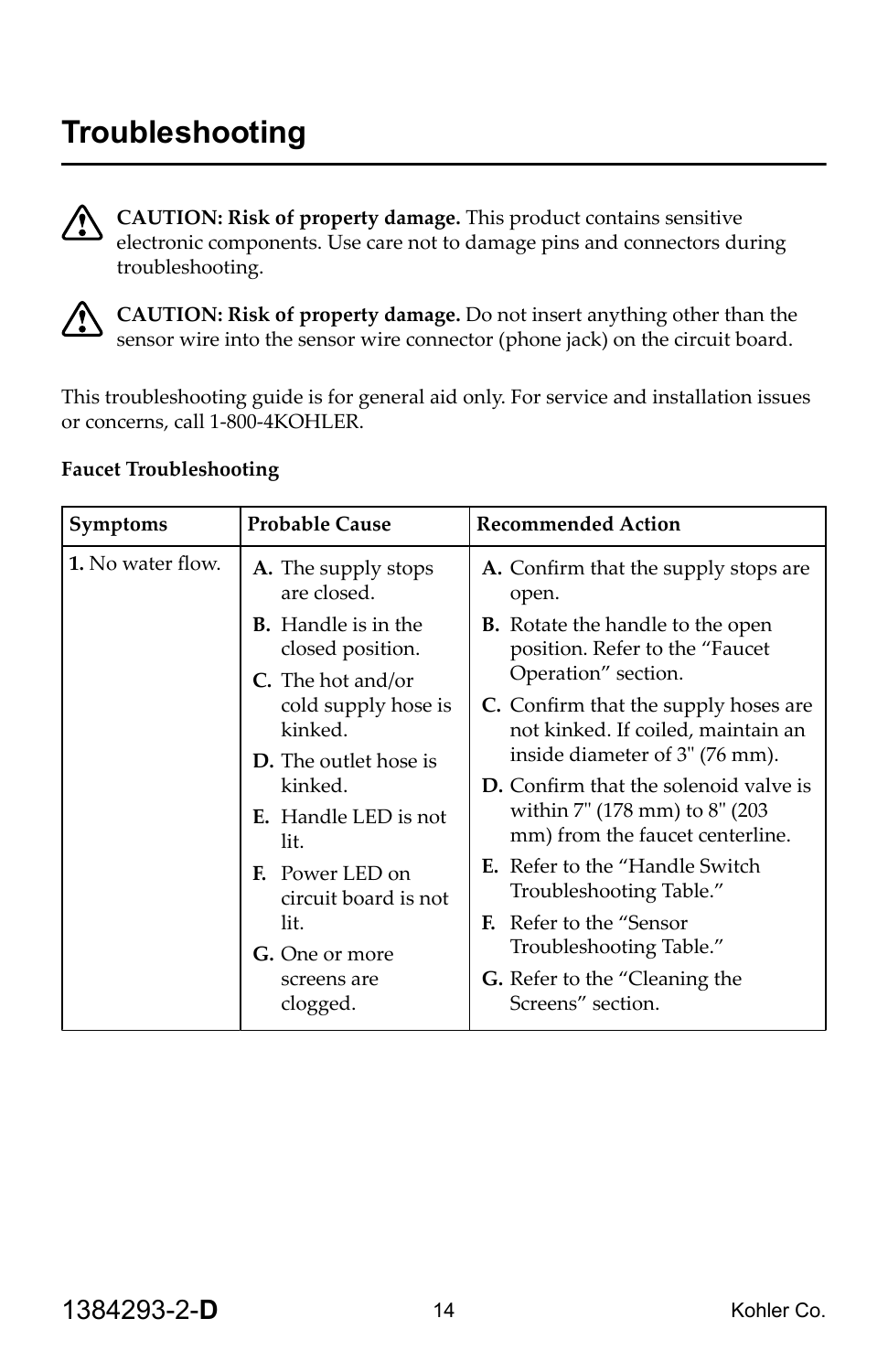| Symptoms                                                              | <b>Probable Cause</b>                                                                                                                                                              | <b>Recommended Action</b>                                                                                                                                                                                                                                                                                                                                     |
|-----------------------------------------------------------------------|------------------------------------------------------------------------------------------------------------------------------------------------------------------------------------|---------------------------------------------------------------------------------------------------------------------------------------------------------------------------------------------------------------------------------------------------------------------------------------------------------------------------------------------------------------|
| 2. Low water<br>flow.                                                 | <b>A.</b> The supply stops<br>are partially closed.<br><b>B.</b> Handle is partially<br>closed.                                                                                    | <b>A.</b> Confirm that the supply stops are<br>fully open.<br>B. Rotate the handle to the full open<br>position.                                                                                                                                                                                                                                              |
|                                                                       | C. The hot and/or<br>cold supply hose is<br>kinked or twisted.<br><b>D.</b> The outlet hose is<br>kinked.<br>E. One or more<br>screens are<br>clogged.<br>F. Cracked<br>diaphragm. | C. Confirm that the supply hoses are<br>not kinked or twisted. If coiled,<br>maintain an inside diameter of 3"<br>$(76 \text{ mm})$ .<br><b>D.</b> Confirm that the solenoid valve is<br>within 7" (178 mm) to 8" (203<br>mm) from the faucet centerline.<br>E. Refer to the "Cleaning the<br>Screens" section.<br>F. Replace the solenoid valve<br>assembly. |
| 3. Poor spray<br>pattern.                                             | <b>A.</b> The spray nozzles<br>are clogged.                                                                                                                                        | A. Rub your finger over the nozzles<br>with water running to dislodge<br>debris.                                                                                                                                                                                                                                                                              |
| 4. Power LED is<br>not lit.                                           | A. No power to the<br>circuit board.<br><b>B.</b> Power cord is<br>plugged into a<br>switched outlet.                                                                              | A. Check the power supply<br>connections to the circuit board.<br><b>B.</b> Plug the power cord into an<br>unswitched 120 VAC outlet (test<br>the outlet with a radio or other<br>device). Confirm that the power<br>LED illuminates.                                                                                                                         |
| <b>5.</b> Water drips or<br>trickles when<br>faucet is not in<br>use. | A. Manual override is<br>partially engaged.                                                                                                                                        | A. Turn the manual override<br>clockwise until it stops; then turn<br>it counterclockwise until the<br>water drip stops.                                                                                                                                                                                                                                      |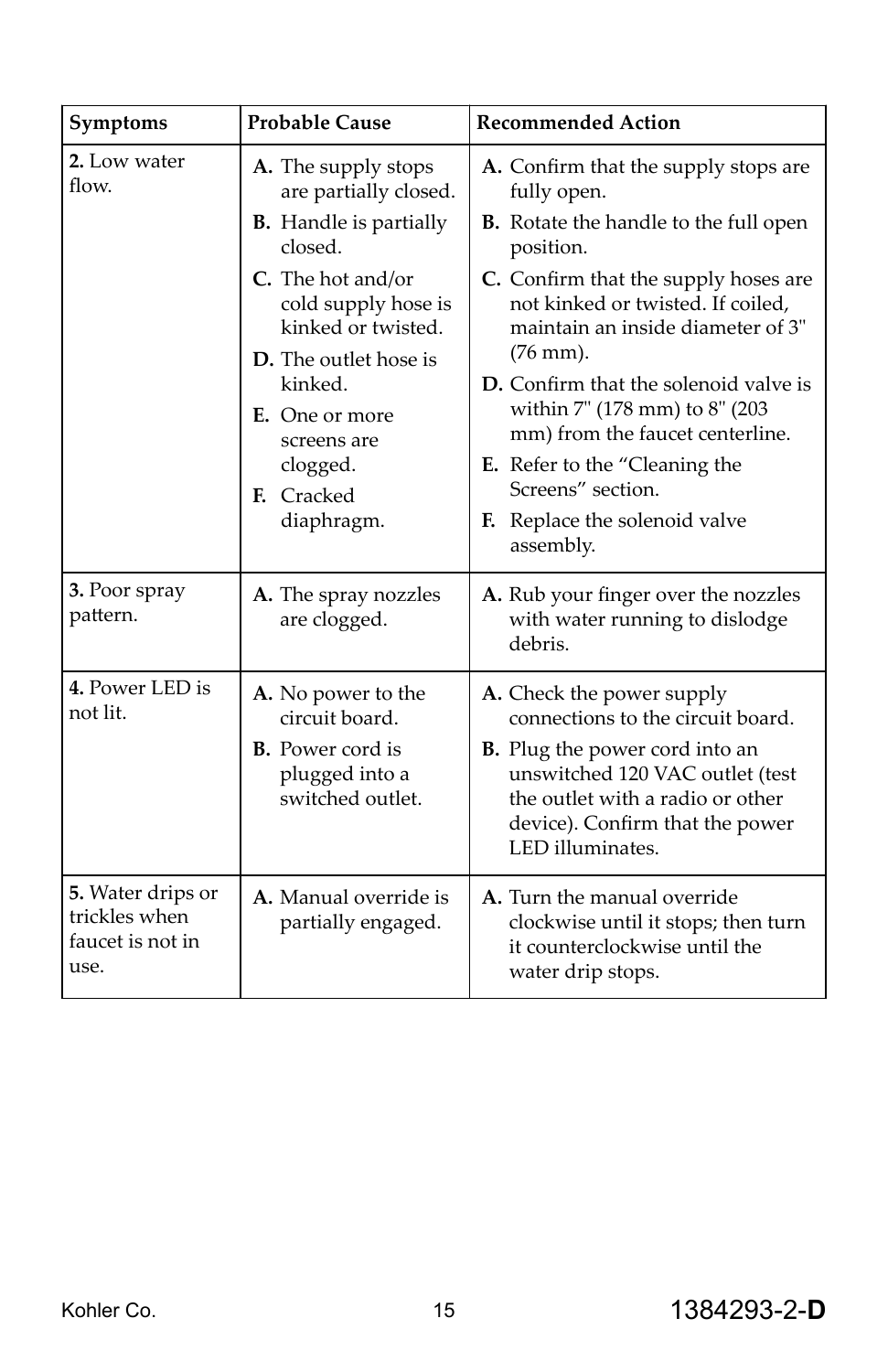#### **Solenoid Troubleshooting**

| <b>Symptoms</b>                                            | <b>Probable Cause</b>                                                                    | <b>Recommended Action</b>                                                                                                                                                                                            |
|------------------------------------------------------------|------------------------------------------------------------------------------------------|----------------------------------------------------------------------------------------------------------------------------------------------------------------------------------------------------------------------|
| 1. Water leaks<br>from the solenoid<br>valve.              | A. Hose connections<br>are not secure.<br><b>B.</b> Internal leak.                       | A. CAUTION: Risk of personal<br>injury or product damage. Turn<br>off the main power and water<br>supply. Check all connections.<br>Make adjustments as needed.<br><b>B.</b> Replace the solenoid valve<br>assembly. |
| 2. No audible<br>"click" when<br>solenoid is<br>activated. | A. Loose solenoid<br>wire connection.<br><b>B.</b> Solenoid valve is<br>not functioning. | A. Check solenoid wire connection<br>to the circuit board.<br><b>B.</b> Replace the solenoid valve<br>assembly.                                                                                                      |

#### **Handle Switch Troubleshooting**

| <b>Symptoms</b>                                                                | <b>Probable Cause</b>                                                                                        | <b>Recommended Action</b>                                                                                       |
|--------------------------------------------------------------------------------|--------------------------------------------------------------------------------------------------------------|-----------------------------------------------------------------------------------------------------------------|
| 1. Handle LED is<br>lit when the<br>handle is closed.                          | A. Valve setscrew<br>needs adjustment.                                                                       | A. Refer to the "Handle LED<br>Adjustment" section.                                                             |
| 2. Handle does<br>not return to the<br>upright position.                       | A. Valve setscrew<br>needs adjustment.                                                                       | <b>A.</b> Refer to the "Handle LED<br>Adjustment" section.                                                      |
| 3. Water does not<br>fully shut off.                                           | A. Valve setscrew<br>needs adjustment.                                                                       | A. Refer to the "Handle LED<br>Adjustment" section.                                                             |
| 4. Handle LED<br>does not<br>illuminate when<br>the handle is<br>rotated open. | A. Loose handle<br>switch wire<br>connection.<br><b>B.</b> Circuit board is not<br>functioning<br>correctly. | <b>A.</b> Check handle switch wire<br>connection to the circuit board.<br><b>B.</b> Replace the cover assembly. |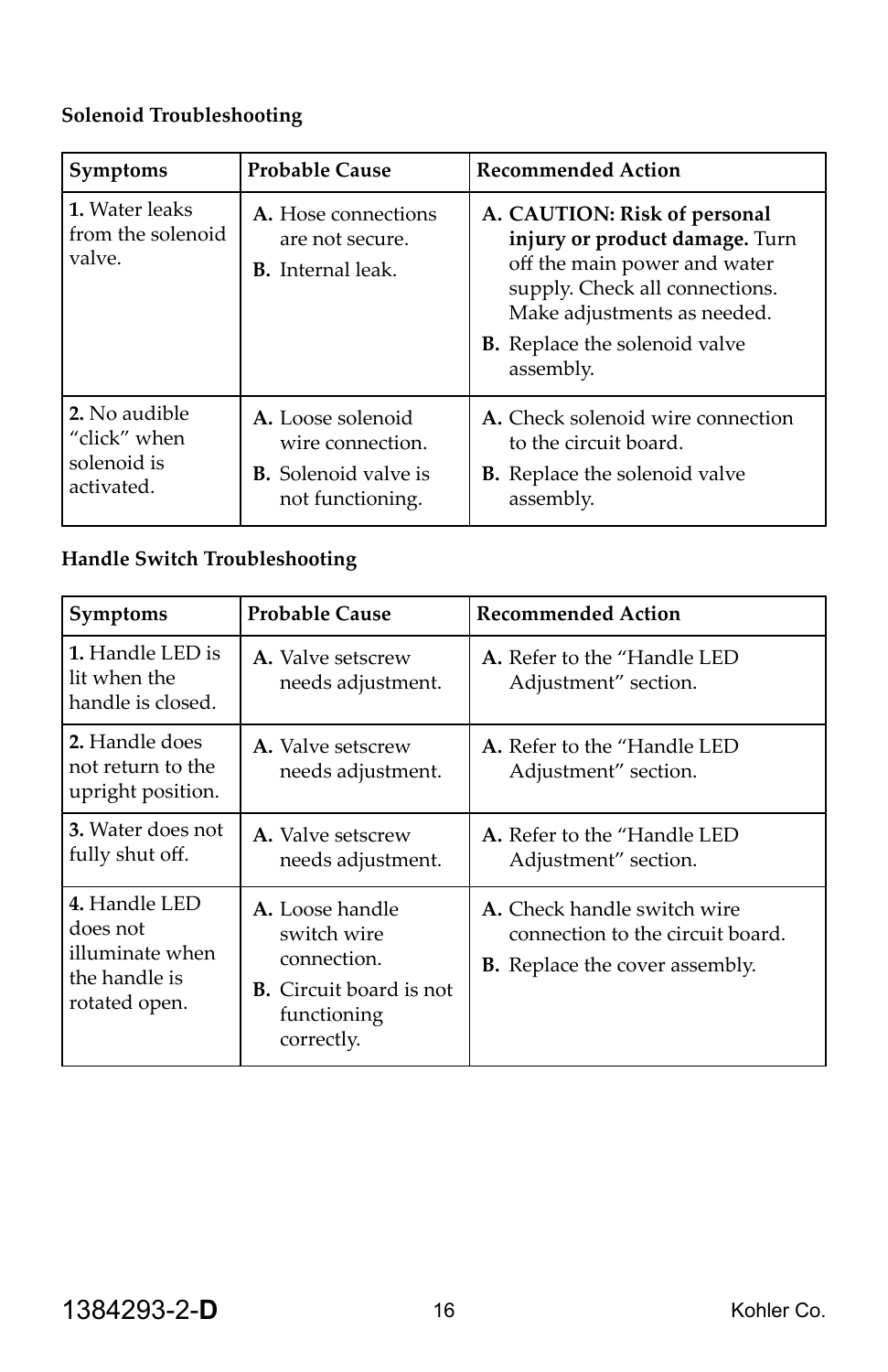#### **Sensor Troubleshooting**

| <b>Symptoms</b>                                   | <b>Probable Cause</b>                                                                                                                  | <b>Recommended Action</b>                                                                                                                                                                              |
|---------------------------------------------------|----------------------------------------------------------------------------------------------------------------------------------------|--------------------------------------------------------------------------------------------------------------------------------------------------------------------------------------------------------|
| 1. Intermittent<br>sensor operation.              | A. Debris on the<br>sensor lens.<br><b>B.</b> Sensor is detecting<br>steam.                                                            | A. Use mild soap and water to<br>gently remove debris from the<br>sensor lens.<br><b>B.</b> Rotate the spout away from the<br>steam.                                                                   |
| 2. Handle LED is<br>lit, but power<br>LED is not. | A. Loose sensor wire<br>connection.<br><b>B.</b> Debris on the<br>sensor wire<br>connector.<br>C. Circuit board is not<br>functioning. | A. Check sensor wire connection to<br>the circuit board.<br><b>B.</b> At the circuit board, gently<br>disconnect, clean, and reconnect<br>the sensor wire connector.<br>C. Replace the cover assembly. |

## **Compliance**

This device complies with Part 15 of the FCC Rules. Operation is subject to the following two conditions: (1) this device may not cause harmful interference, and (2) this device must accept any interference received, including interference that may cause undesired operation.

Changes or modifications not expressly approved by the party responsible for compliance could void the user's authority to operate the equipment.

This equipment has been tested and found to comply with the limits for a Class B digital device, pursuant to Part 15 of the FCC Rules. These limits are designed to provide reasonable protection against harmful interference in a residential installation. This equipment generates, uses, and can radiate radio frequency energy and, if not installed and used in accordance with the instructions, may cause harmful interference to radio communications. However, there is no guarantee that interference will not occur in a particular installation. If this equipment does cause harmful interference to radio or television reception, which can be determined by turning the equipment off and on, the user is encouraged to try to correct the interference by one of the following measures:

- Reorient or relocate the receiving antenna.
- Increase the separation between the equipment and receiver.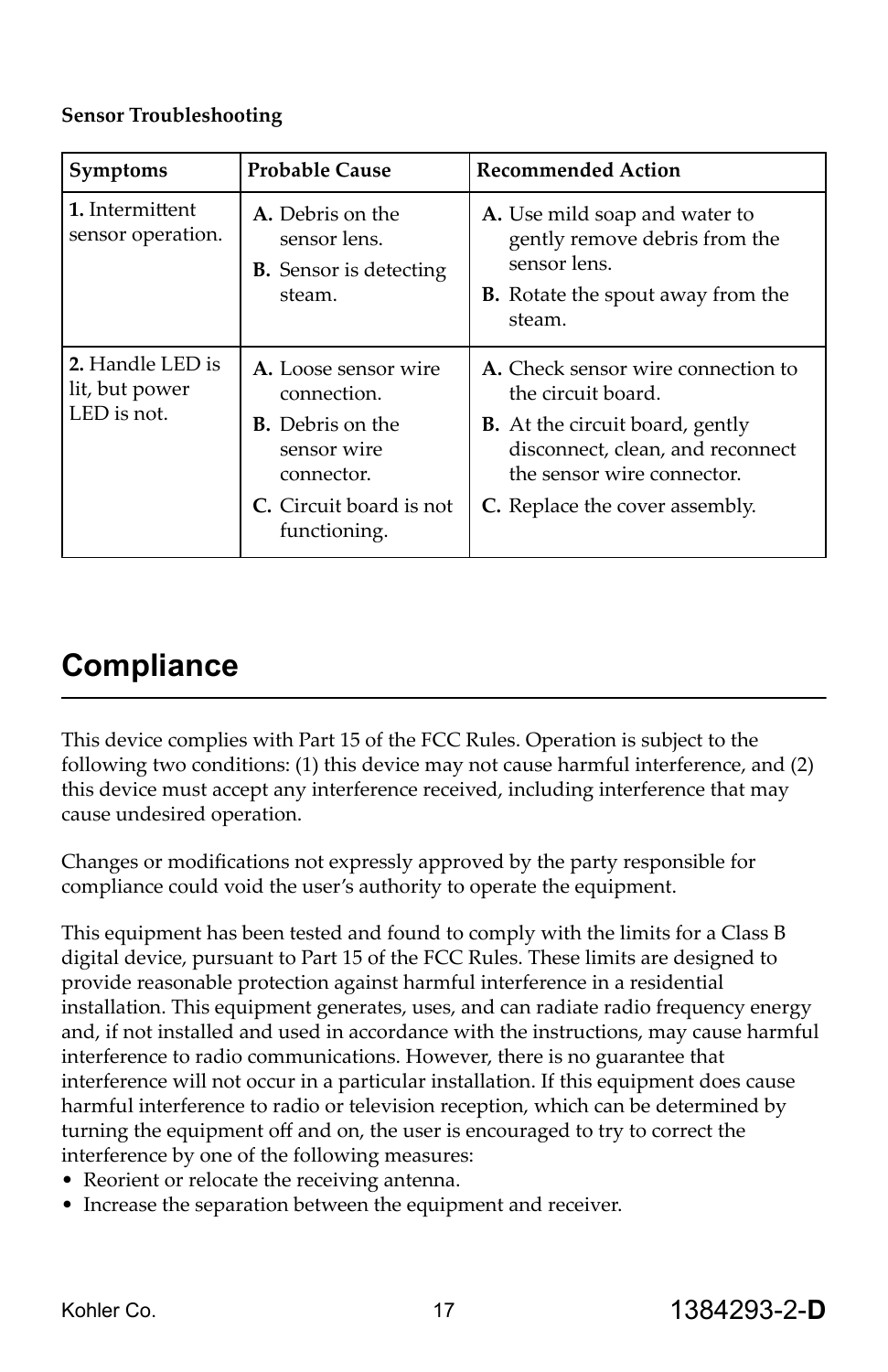- Connect the equipment into an outlet on a circuit different from that to which the receiver is connected.
- Consult the dealer or an experienced radio/TV technician for help.

This Class B digital apparatus complies with Canadian ICES-003.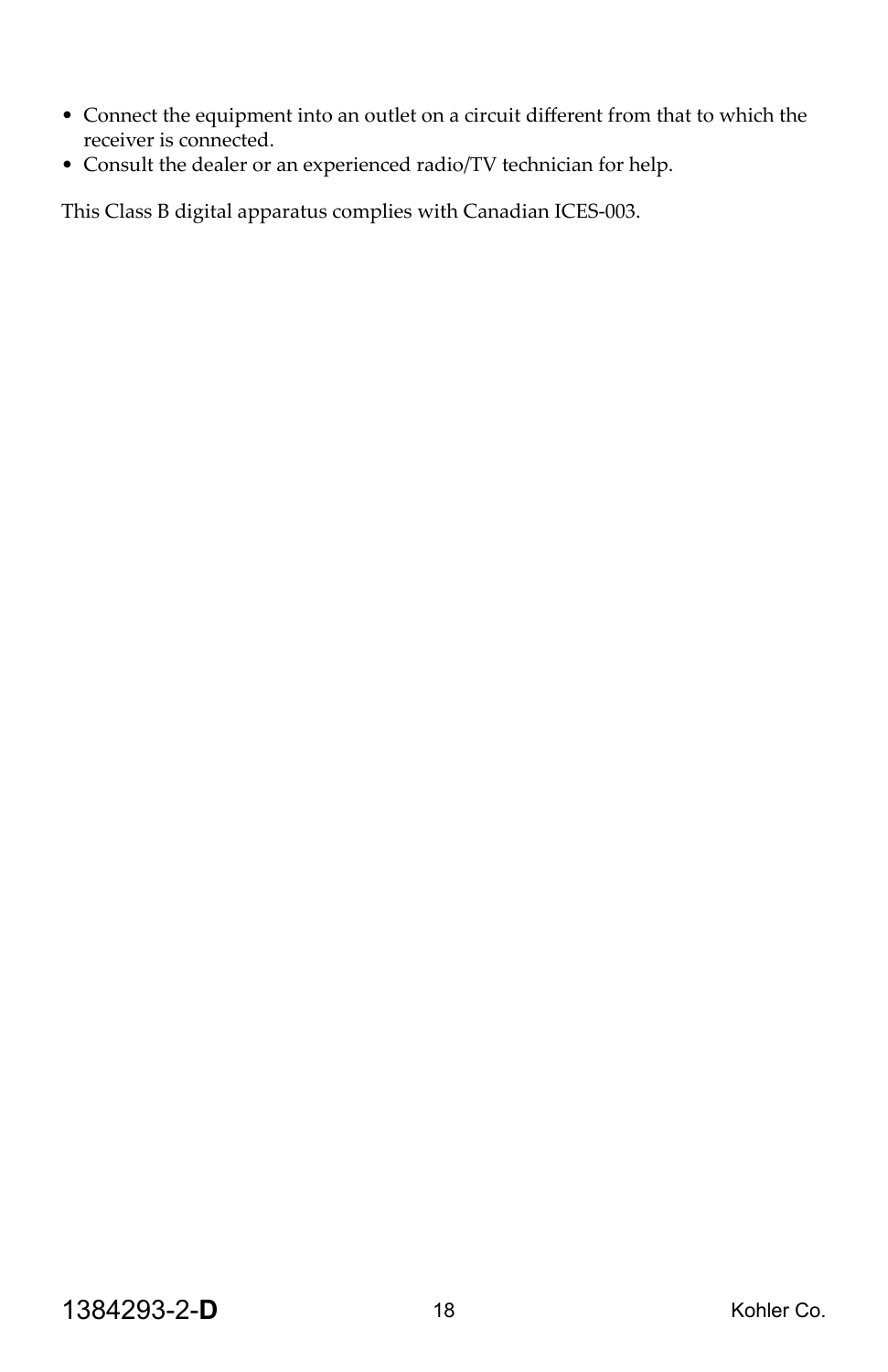# <span id="page-18-0"></span>**Instructions d'installation**

Robinet d'évier sans contact

## **Merci d'avoir choisi KOHLER**

**Besoin d'aide?** Appeler notre centre de services à la clientèle.

- USA/Canada : 1-800-4KOHLER (1-800-456-4537)
- Mexique : 001-800-456-4537
- **Pour tout renseignement sur les pièces de rechange**, visiter le site [kohler.com/serviceparts](http://kohler.com/serviceparts).
- Pour des renseignements sur l'entretien et le nettoyage, visiter le site [kohler.com/clean](http://kohler.com/clean).
- **Brevets :** [kohlercompany.com/patents](https://www.kohlercompany.com/patents)

### **Garantie**

Ce produit est couvert sous la **Garantie limitée de cinq ans des commandes, vannes et robinets électroniques KOHLER®**, fournie sur le site [kohler.com/warranty.](http://kohler.com/warranty) Pour obtenir une copie imprimée des termes de la garantie, s'adresser au centre de service à la clientèle.

### **Outils et matériel**



3/8 po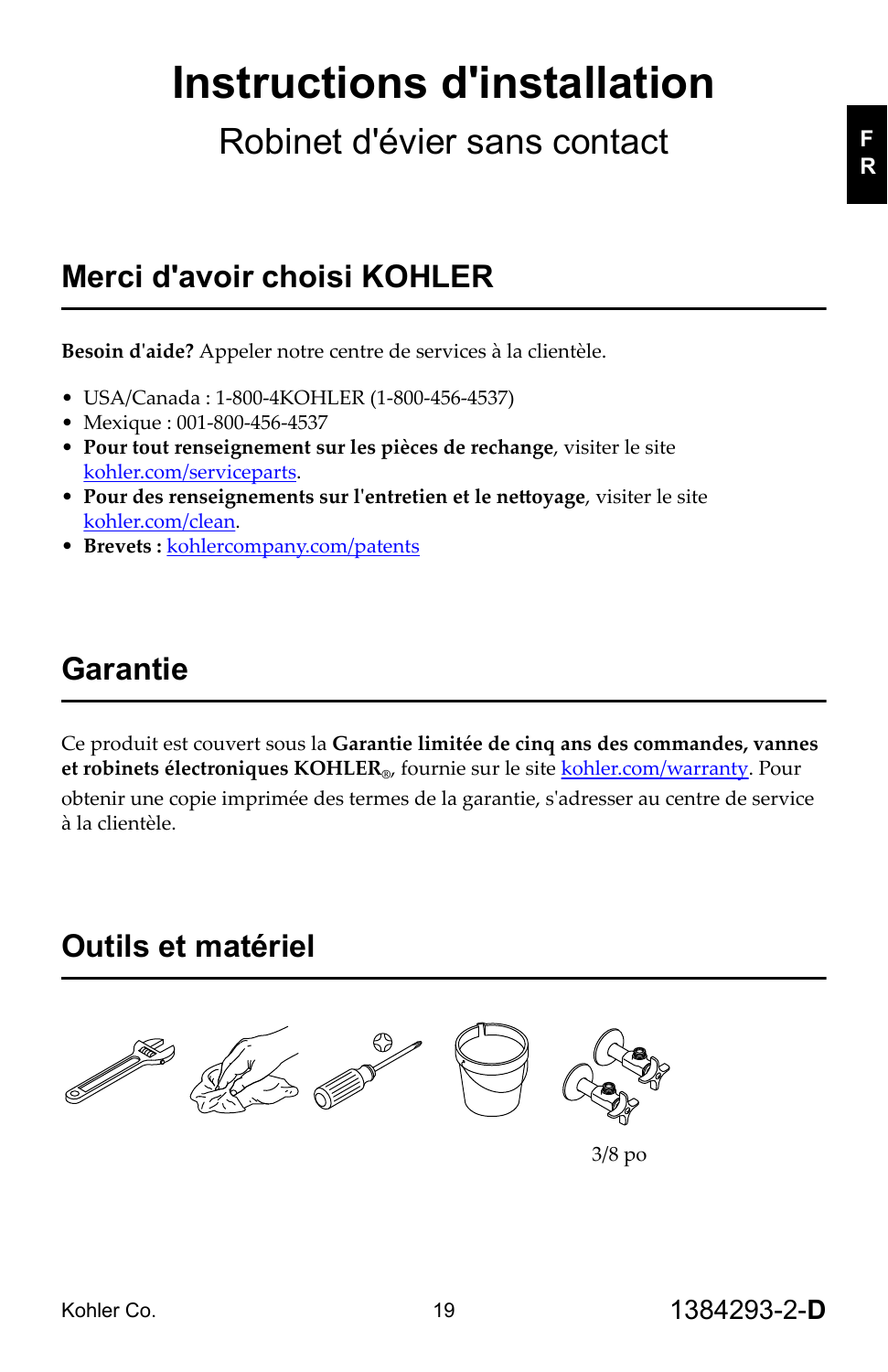#### **Plus :**

- Prise électrique non commutée
- Dispositifs de fixation

### **Avant de commencer**



**AVERTISSEMENT : Lors de l'utilisation de produits électriques, toujours observer les précautions de base, notamment :**



**DANGER : Risque d'électrocution.** Raccorder uniquement à un circuit protégé par un disjoncteur de fuite de terre (GFCI)\*.



**AVERTISSEMENT : Risque d'électrocution.** Une mise à la terre est requise. Un électricien qualifié doit effectuer toutes les connexions électriques.



**AVERTISSEMENT : Risque d'électrocution.** Déconnecter l'alimentation électrique avant d'effectuer un entretien.



**AVERTISSEMENT : Risque de blessures ou d'endommagement du matériel.** Veuillez lire toutes les instructions avant de commencer l'installation.





**ATTENTION : Risque de dommages matériels.** Le bec du robinet comprend un aimant. Ne pas laisser des objets pouvant subir des dommages électromagnétiques à proximité immédiate du bec.

**ATTENTION : Risque d'endommagement du produit.** Ce produit contient des composants électroniques sensibles. Ne pas entreposer des récipients de produits chimiques ou de nettoyage ouverts près de ce produit. Les chiffons ou éponges de nettoyage doivent être rincés avec de l'eau douce avant le stockage.

**IMPORTANT!** Ne pas utiliser de prise de courant commandée par interrupteur (généralement utilisée pour les broyeurs de déchets) pour fournir une alimentation au robinet.

Respecter tous les codes de plomberie, d'électricité et de bâtiment locaux.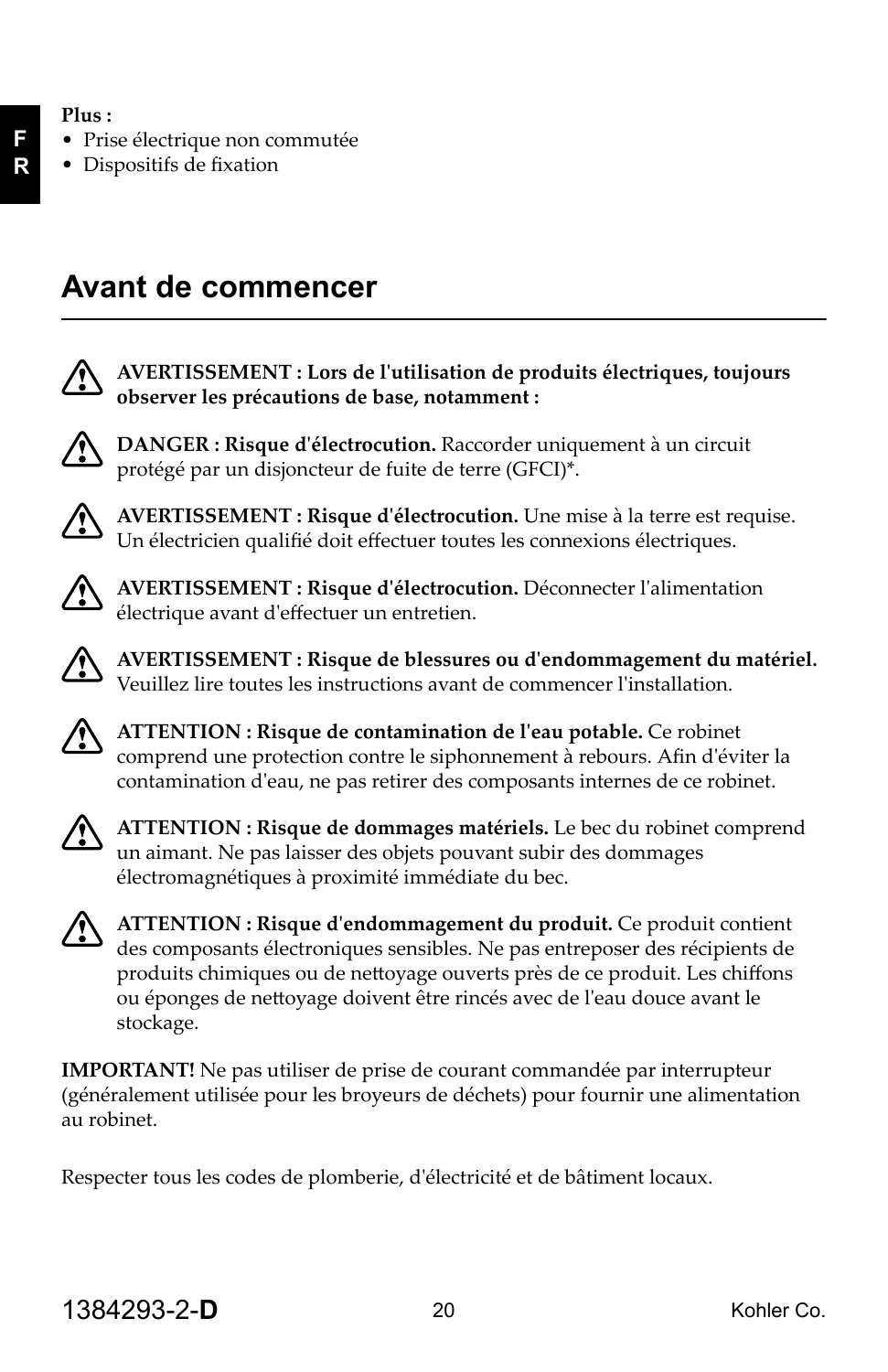Trouver une prise électrique continuelle de 120 V c.a. non commutée sous le lavabo à 5 pi (1,5 m) de l'unité de boîtier de commande.

Si possible, assembler le robinet sur l'évier avant d'installer l'évier.

Pour des surfaces de fixation inégales (telles que des lignes de joints de carrelage), appliquer du mastic d'étanchéité adéquat sous le robinet. **Ne pas utiliser du mastic d'étanchéité à base de pétrole.**

Produit laser Classe 1 : Conforme aux normes 21 CFR 1040.10 et 1040.11.

\*Hors de l'Amérique du Nord, ce dispositif peut être connu sous le nom de dispositif à courant résiduel (RCD).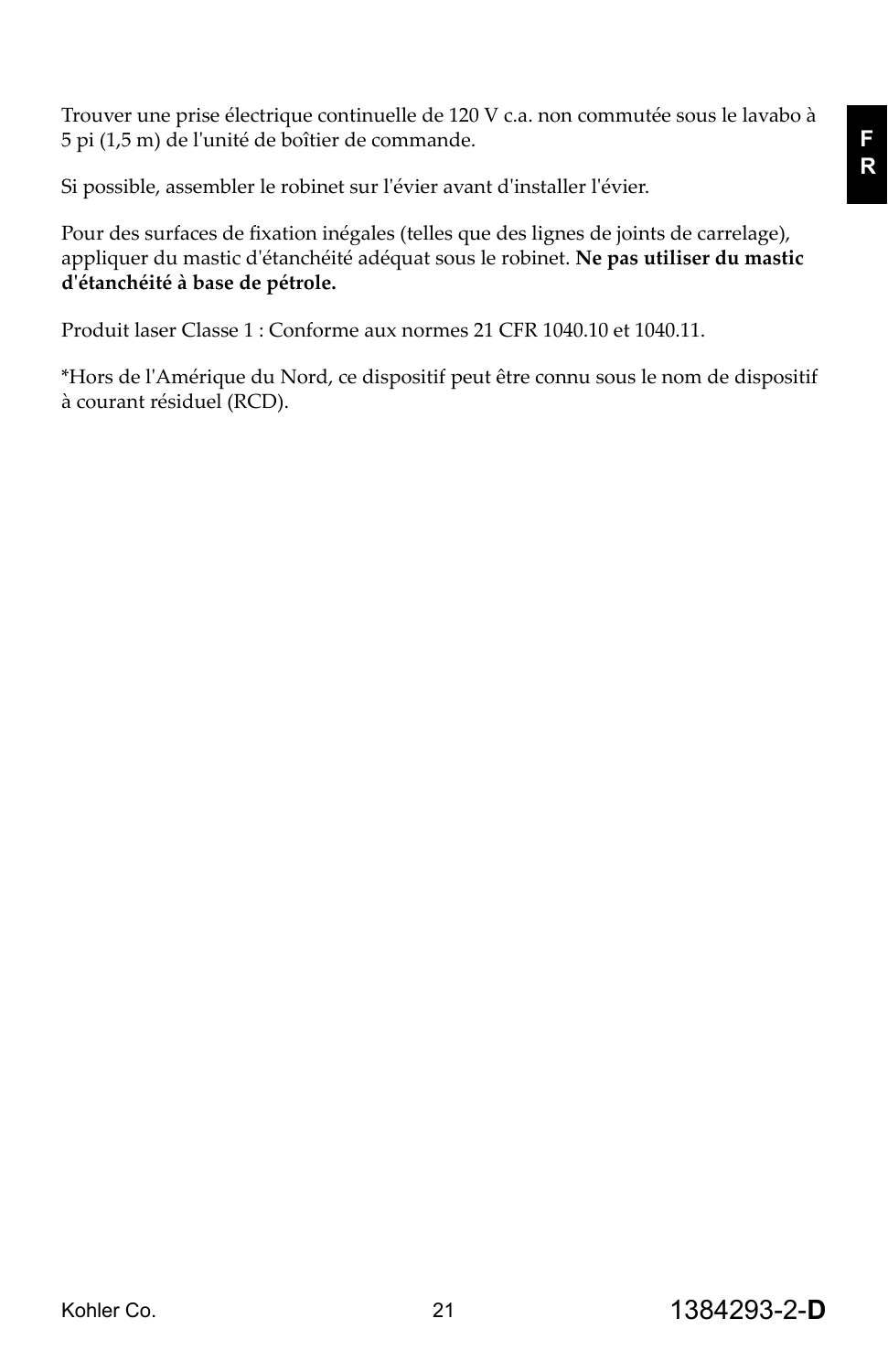### **1. Préparer l'installation**



**REMARQUE :** L'orientation de la poignée est conçue pour se trouver sur la droite.

- Couper les alimentations d'eau.
- $\square$  Enfiler les vis dans l'anneau sur 1/4 po (6 mm) au-delà de la surface.
- $\square$  Utiliser la rosace incluse avec le robinet. Installer la rosace.
- $\Box$  Insérer le robinet à travers la surface de fixation avec la poignée sur la droite.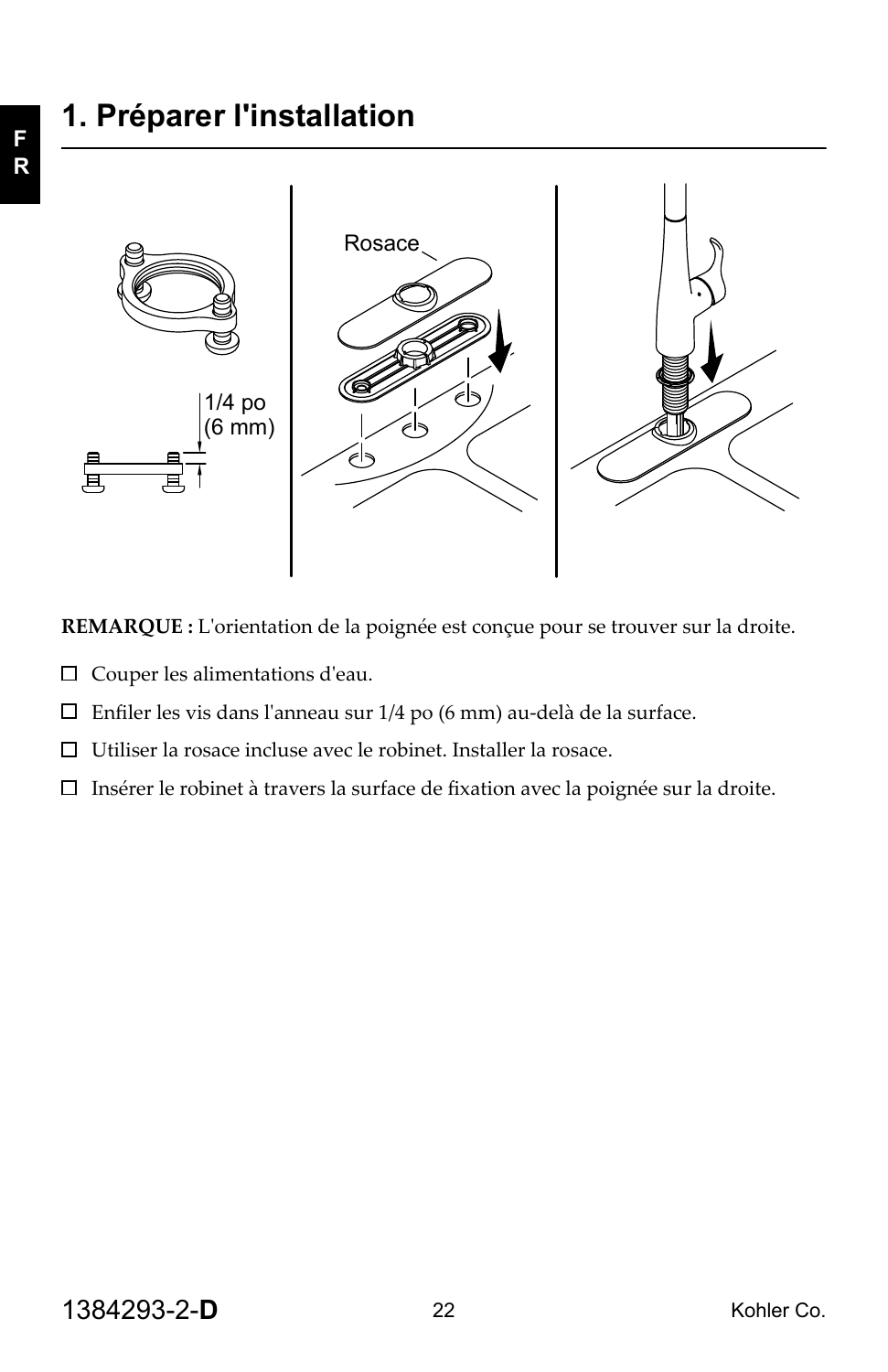### **2. Installer le robinet**



- Glisser la rondelle et l'anneau par-dessus le tuyau de sortie, puis faire passer les tuyaux d'alimentation et les fils à travers la rondelle et l'anneau.
- Visser l'anneau sur la tige jusqu'à ce que la rondelle entre en contact avec le dessous de l'évier.
- Ajuster l'anneau de manière à aligner les vis sur l'avant et l'arrière du robinet.
- $\Box$  Serrer solidement les vis.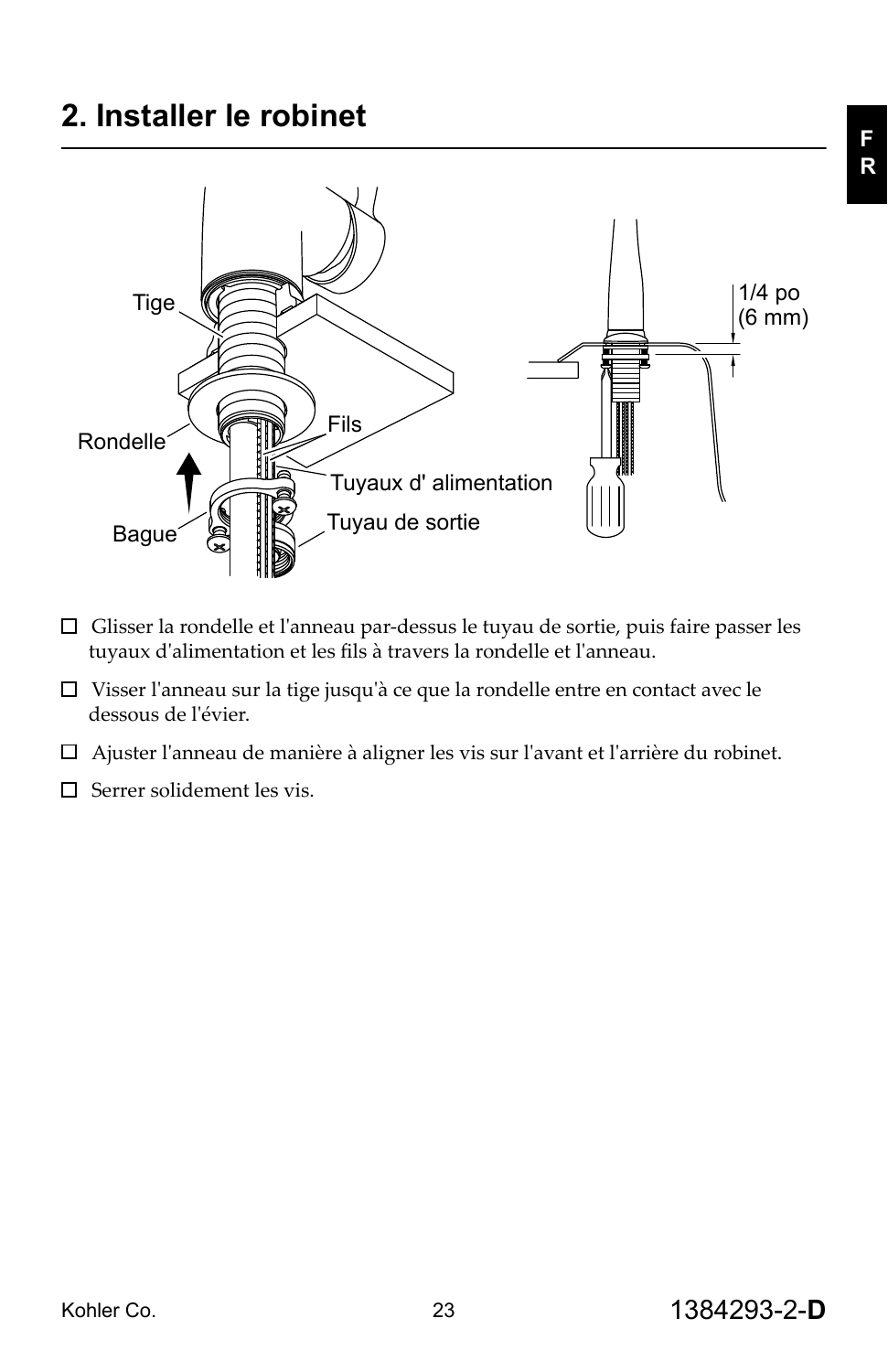### **3. Connecter les alimentations**



**ATTENTION : Risque de limitation de débit d'eau et d'endommagement du produit.** Les tuyaux d'alimentation ne doivent pas être tendus, déformés ou tordus. Si les tuyaux d'alimentation doivent être embobinés, maintenir un diamètre intérieur de 3 po (76 mm).

#### **Connecter les alimentations d'eau**

- $\square$  Connecter et serrer les tuyaux d'alimentation sur arrêts d'alimentations.
- Placer un seau sous le tuyau de sortie.
- $\Box$  Ouvrir les alimentations en eau.
- $\square$  Purger l'eau chaude et froide pendant 1 minute pour éliminer les débris.
- Connecter le tuyau de sortie au solénoïde.

#### **Connecter le tuyau du vaporisateur**

 $\Box$  Retirer le capuchon de protection.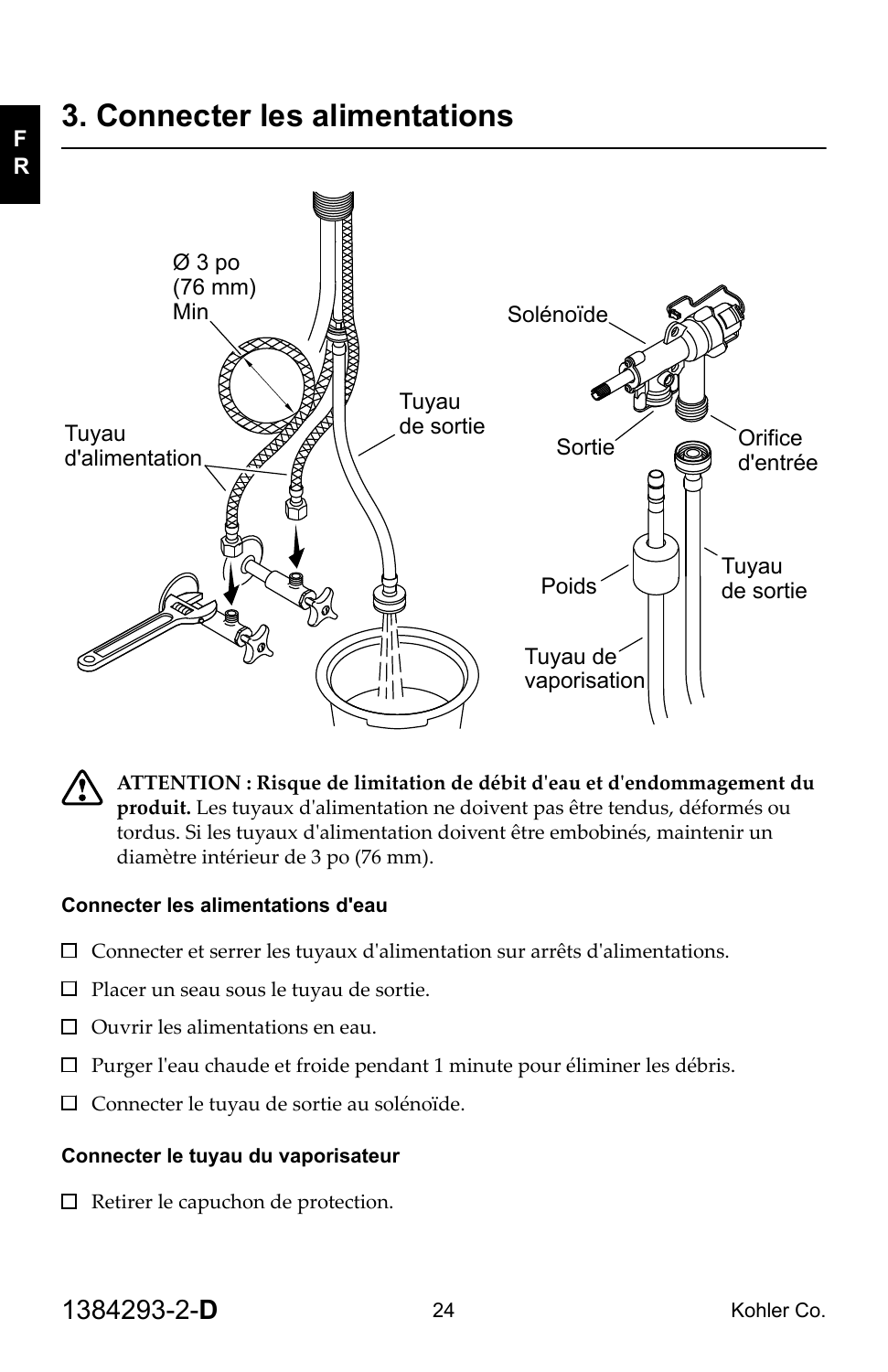**REMARQUE :** Le poids doit être installé sur le tuyau du vaporisateur pour agir en tant qu'arrêt à traction et pour empêcher les dommages dus à une déformation.

Faire glisser le poids sur le tuyau du vaporisateur.

Connecter le tuyau du vaporisateur à la sortie du solénoïde.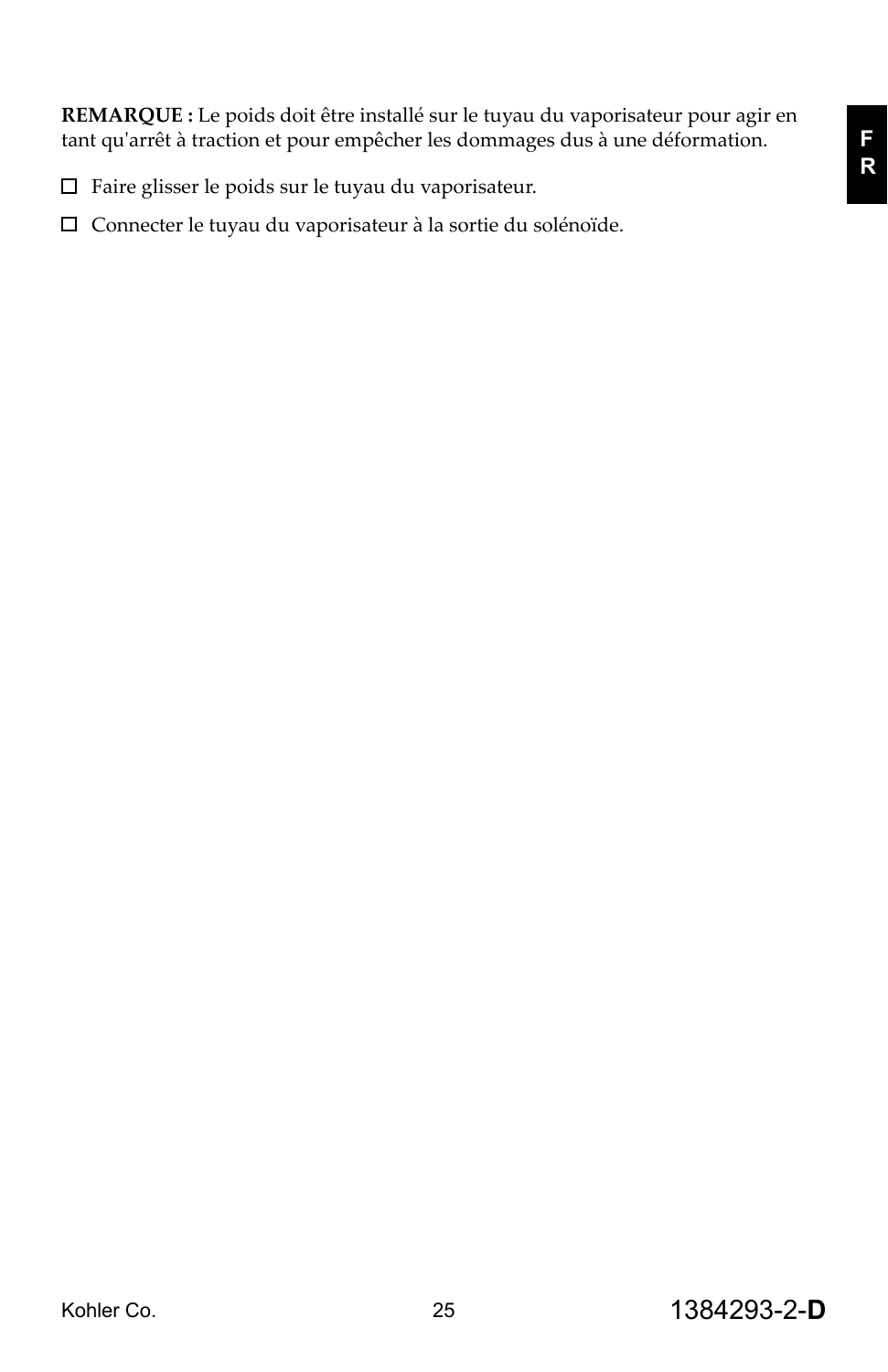### **4. Connecter les fils**



- $\Box$  Appliquer de la graisse (fournie) sur la douille du capteur se trouvant sur la carte de circuits imprimés à l'intérieur du couvercle. Ceci fournira une protection supplémentaire contre la corrosion.
- Connecter le fil de l'interrupteur de la poignée en provenance du robinet au connecteur de l'interrupteur de la poignée sur la carte de circuits imprimés.
- Connecter le fil du capteur en provenance du robinet à l'interrupteur du capteur sur la carte de circuits imprimés.
- Connecter le cordon d'alimentation au connecteur du cordon d'alimentation sur la carte de circuits imprimés.
- Connecter le fil du solénoïde au connecteur du solénoïde sur la carte de circuits imprimés.
- $\square$  Brancher l'alimentation électrique dans une prise de 120 V c.a. non commutée. La DEL d'alimentation de la carte de circuits imprimés s'allumera.
- □ Tester l'activation du capteur. Se référer à la section « Fonctionnement du robinet ».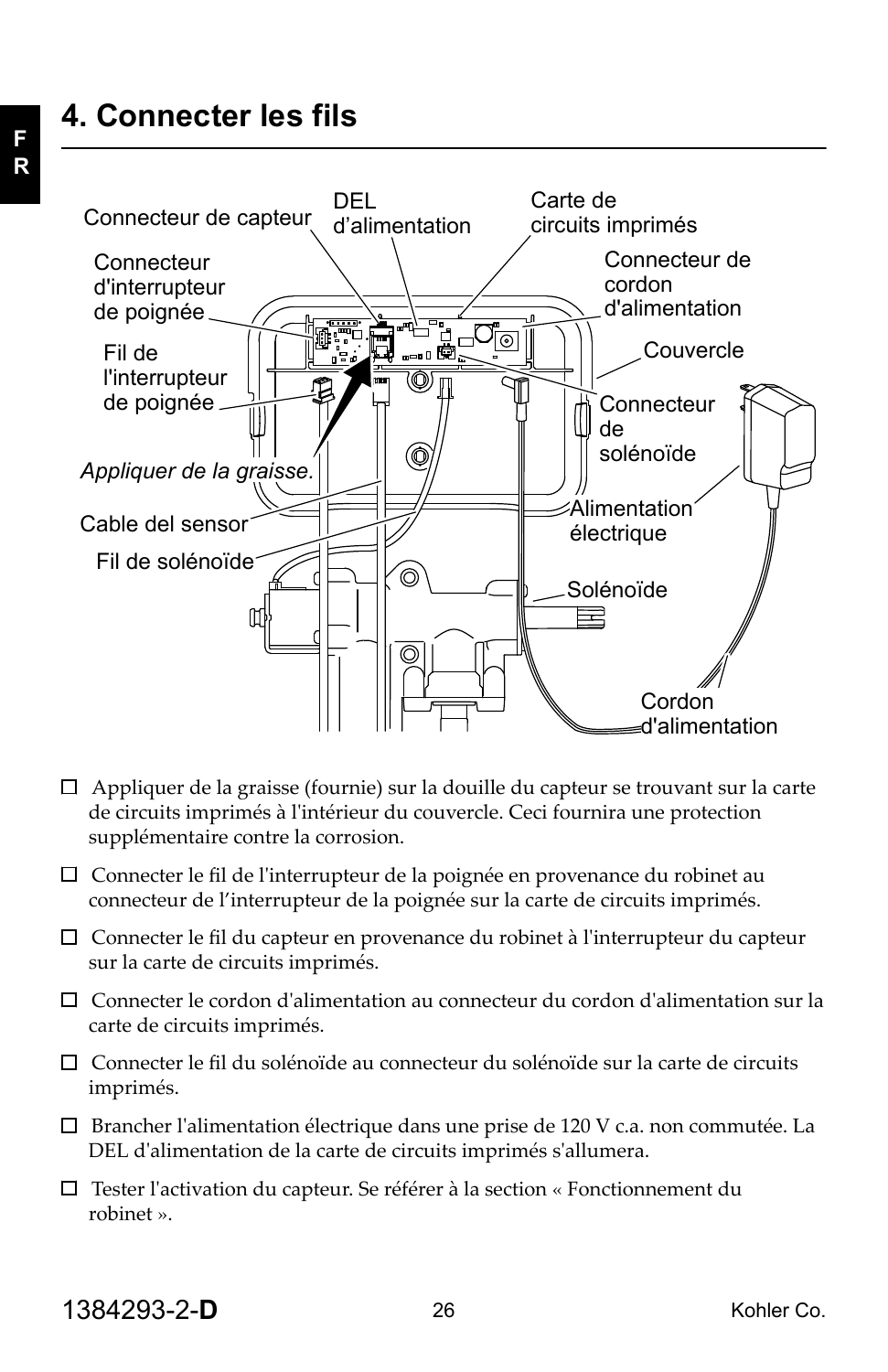

**ATTENTION : Risque de débit d'eau restreint.** Le tuyau de sortie ne doit pas être tendu ou déformé lorsqu'il est installé Positionner l'électrovanne dans un rayon de 7 po (178 mm) à 8 po (203 mm) à partir de la ligne centrale du robinet.

**REMARQUE :** Laisser un dégagement adéquat pour l'entretien.

**REMARQUE :** Le support de fixation doit être fixé avec deux dispositifs d'attache adéquats (non fournis) en fonction du type et de l'épaisseur de l'armoire ou du matériau du mur.

- $\Box$  Positionner le support de fixation dans un rayon de 7 po (178 mm) à 8 po (203 mm) à partir de la ligne centrale du robinet.
- $\Box$  Attacher le support de fixation à la verticale sur l'armoire ou le mur.

REMARQUE : Le solénoïde peut être placé à droite ou à gauche. Retirer la languette adéquate sur le couvercle.

- □ Positionner le solénoïde et le couvercle sur le support de fixation.
- $\Box$  Fixer le solénoïde et le couvercle sur le support de fixation en utilisant les deux vis fournies.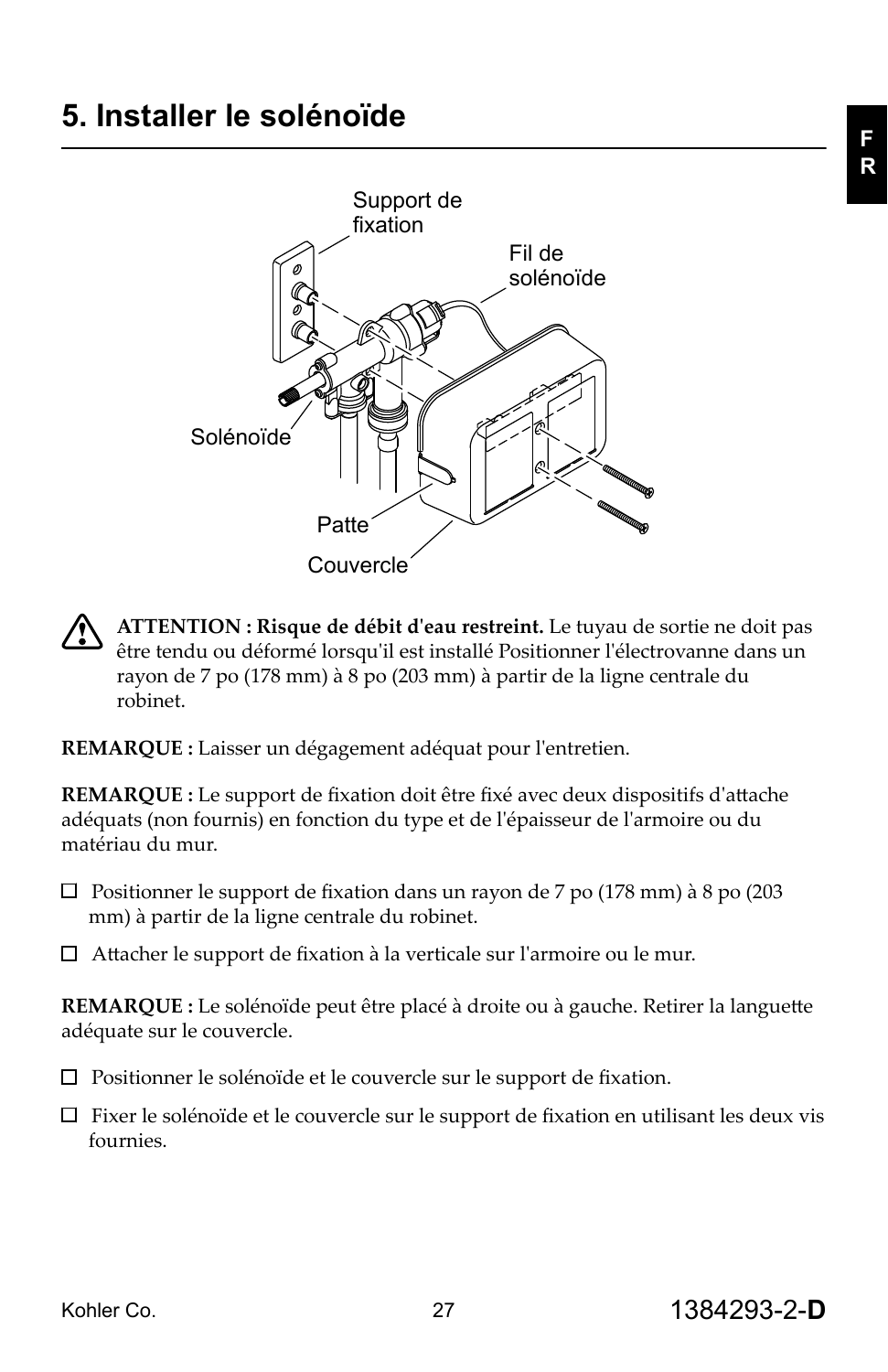### **6. Terminer l'installation**





#### **Positionner le poids**

- $\square$  Positionner le poids entre 2 po (51 mm) et 3 po (76 mm) du plancher de l'armoire.
- □ Sécuriser l'attache du câble autour du tuyau du vaporisateur, juste en dessous du poids.
- $\square$  Étendre et rétracter le tuyau du vaporisateur pour vérifier le fonctionnement adéquat.

#### **Rechercher des fuites**

- $\Box$  Ouvrir les alimentations en eau.
- $\square$  Inspecter tous les raccords pour y rechercher des fuites éventuelles.

2 po (51 mm) Min 3 po (76 mm) Max

 $\square$  Tester le robinet pour assurer qu'il fonctionne correctement. Se référer à la section « Fonctionnement du robinet ».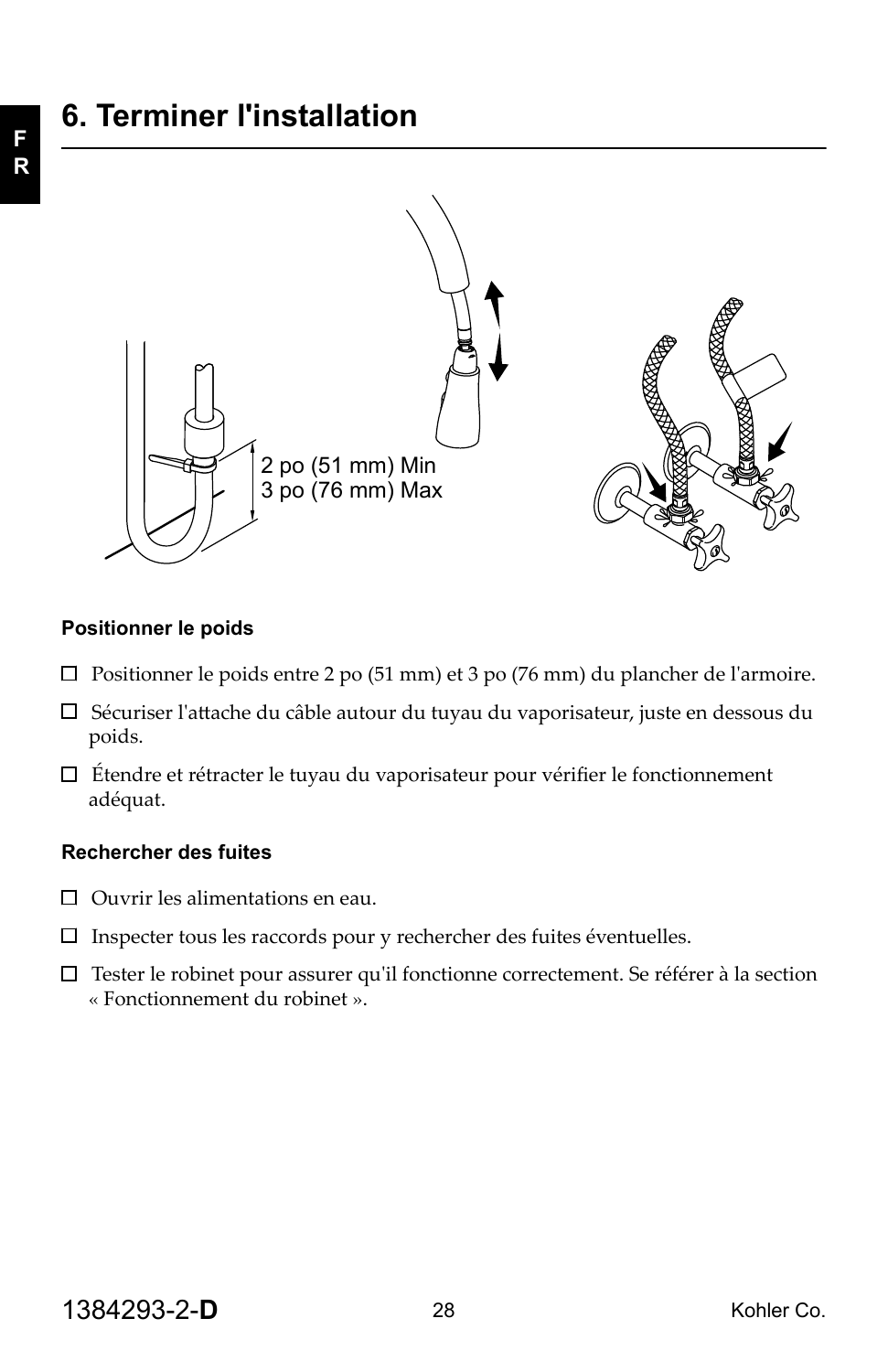

**REMARQUE :** Certains objets qui sont transparents et certaines couleurs ne peuvent pas être détectés par le capteur. Utiliser toujours la main pour tester le capteur.

- Tourner la poignée vers l'extérieur en position ouverte pour démarrer le débit d'eau. La DEL de la poignée s'allume pour indiquer que le capteur fonctionne.
- Ajuster la poignée à la température d'eau souhaitée.
- $\Box$  Agiter la main sous le bec pour couper l'eau.
- Agiter de nouveau la main sous le bec pour redémarrer le débit d'eau.
- Si nécessaire, consulter la section « Réglage de la DEL de la poignée » pour obtenir de l'information supplémentaire.

**REMARQUE :** Lors de périodes prolongées de non utilisation, remettre la poignée à la position fermée (verticale). La DEL de la poignée s'éteint, et indique ainsi que le débit d'eau n'est pas disponible.

#### **Fonctions**

- **DEL de poignée :** S'allume lorsque le capteur est en marche.
- **DEL d'alimentation :** Indique que la carte de circuits imprimés est alimentée.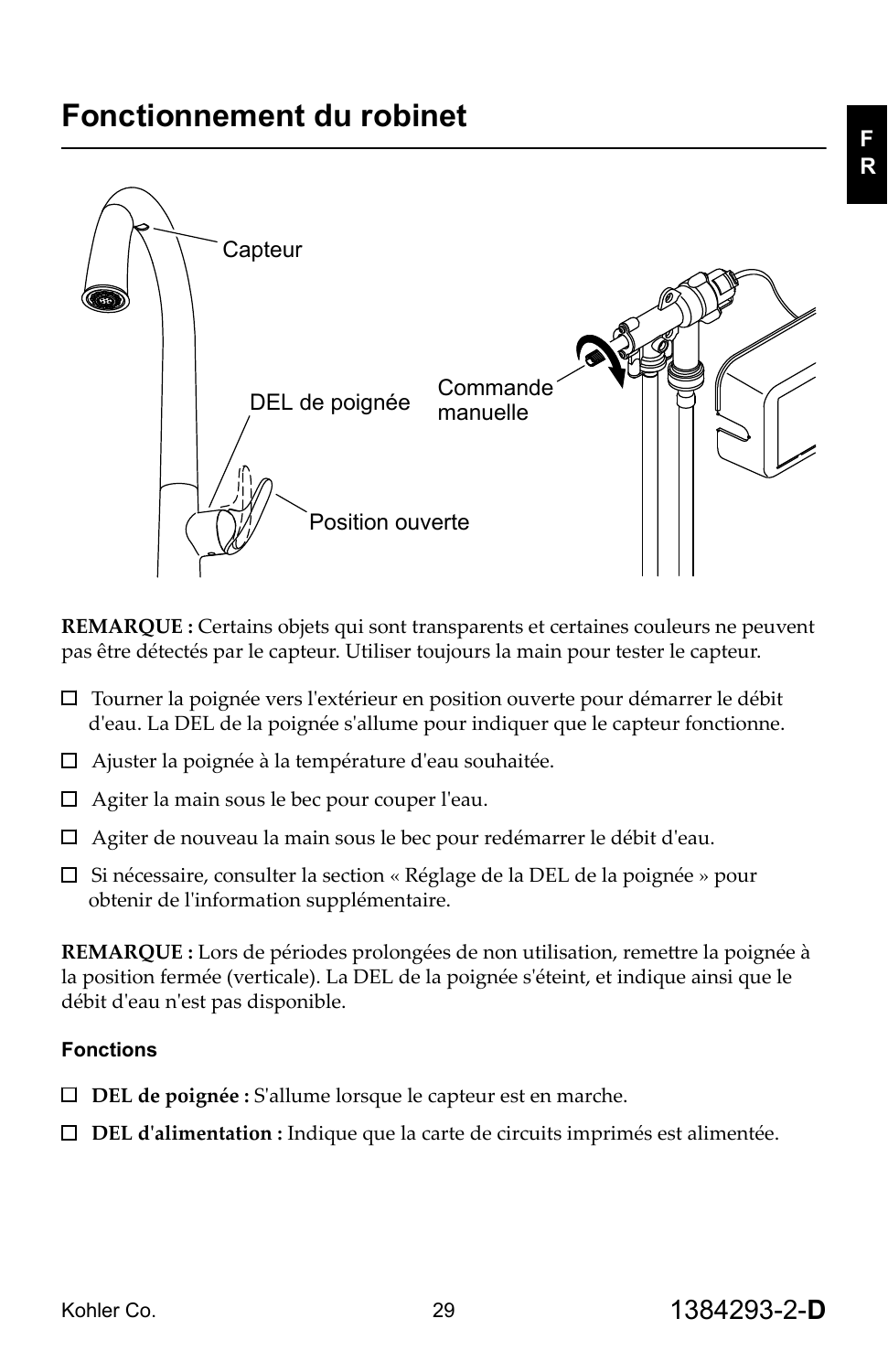- **Arrêt automatique :** Au bout de 4 minutes d'inactivité, l'eau s'arrête automatiquement.
- **Annulation du capteur :** En cas de perte d'alimentation, annuler la fonction du capteur en tournant la fonction d'annulation sur l'électrovanne. Le robinet peut alors être actionné manuellement.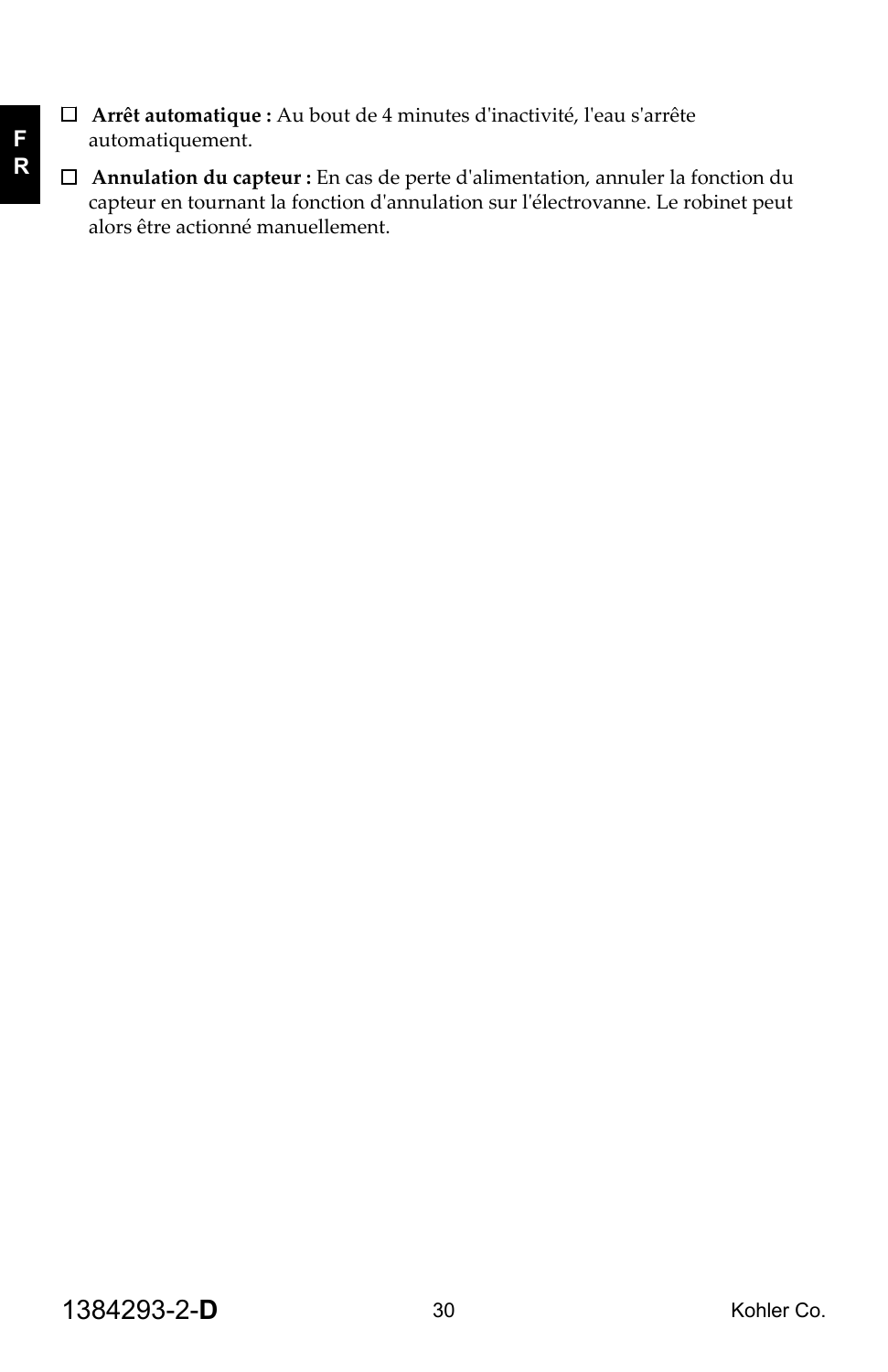

**IMPORTANT!** Ne pas appliquer de pression vers le haut sur la vis d'arrêt de la vanne pendant les ajustements.

**REMARQUE :** La DEL doit être allumée lorsque la poignée est tournée en position ouverte, et éteinte lorsque la poignée est en position verticale (fermée). Utiliser une clé hexagonale de 5/64 po pour régler la vis d'arrêt de la vanne selon les besoins.

- **La DEL est allumée lorsque la poignée est fermée :** Serrer la vis d'arrêt de la vanne jusqu'à ce que la DEL s'éteigne. Serrer ensuite la vis d'arrêt d'1/4 de tour supplémentaire.
- **La poignée ne retourne pas en position verticale :** Desserrer la vis d'arrêt de la vanne jusqu'à ce que la poignée tourne jusqu'à la position entièrement verticale (fermée) et que la DEL s'allume. Serrer ensuite la vis d'arrêt jusqu'à ce que la DEL s'éteigne, puis serrer d'1/4 de tour supplémentaire.
- **L'eau ne s'arrête pas entièrement de couler :** Desserrer la vis d'arrêt de la vanne jusqu'à ce que la poignée tourne jusqu'à la position entièrement verticale (fermée) et que la DEL s'allume. Serrer la vis d'arrêt jusqu'à ce que la DEL s'éteint, puis serrer d'1/4 de tour supplémentaire.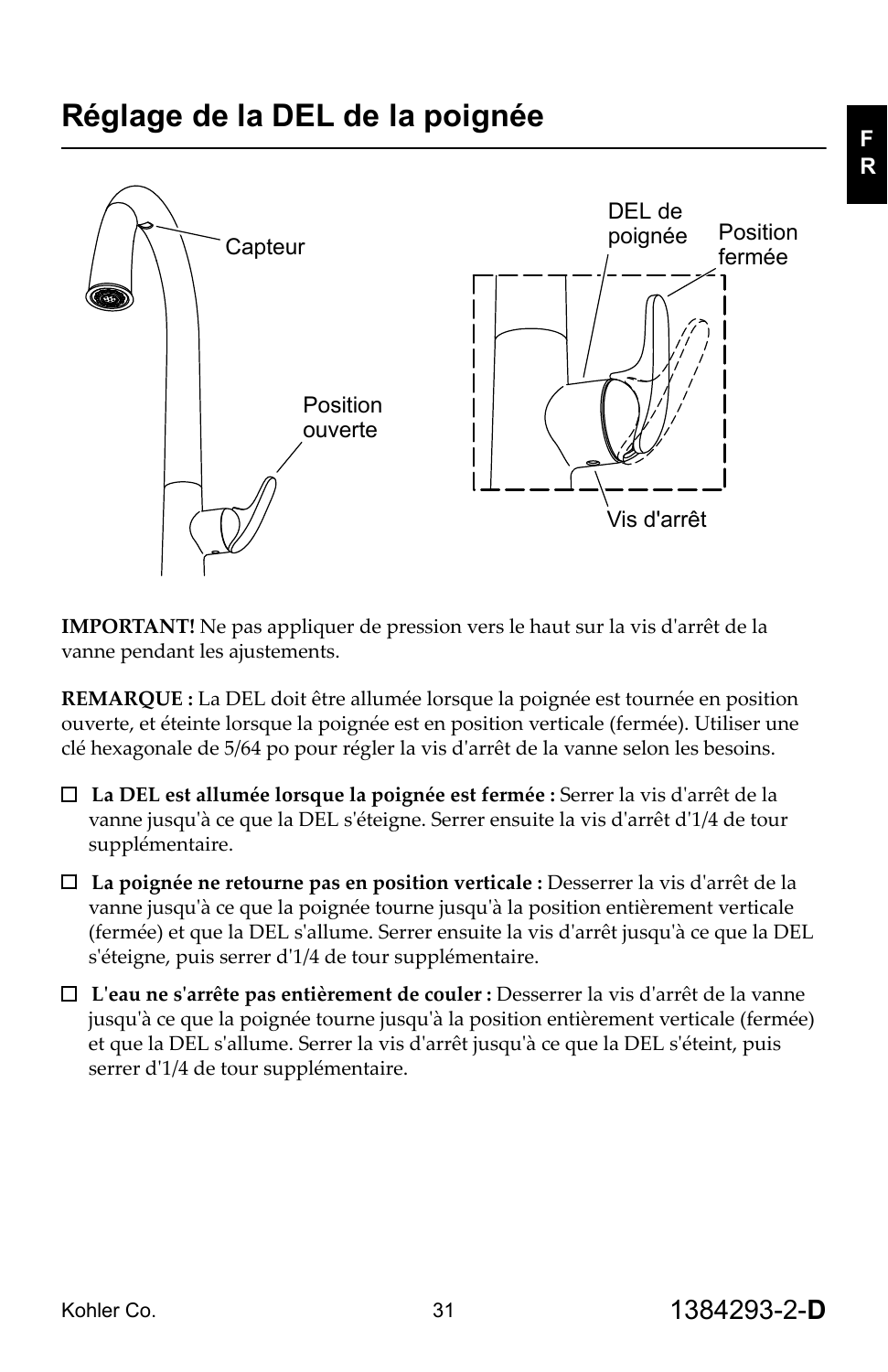### **Nettoyage des tamis**



#### **Tamis de tête de vaporisation**

- Tourner la poignée en position fermée.
- Déconnecter l'écrou à l'extrémité du tuyau du vaporisateur.
- $\Box$  Retirer et nettoyer l'écran à l'intérieur du tuyau du vaporisateur.
- Réinsérer le tamis et reconnecter la tête de vaporisation.

#### **Tamis d'entrée de solénoïde**

- $\Box$ Tourner la poignée en position fermée.
- Déconnecter le tuyau de sortie du solénoïde. □
- $\Box$  Retirer et nettoyer le tamis d'entrée à l'intérieur du solénoïde.
- Réinstaller le tamis d'entrée et reconnecter le tuyau de sortie.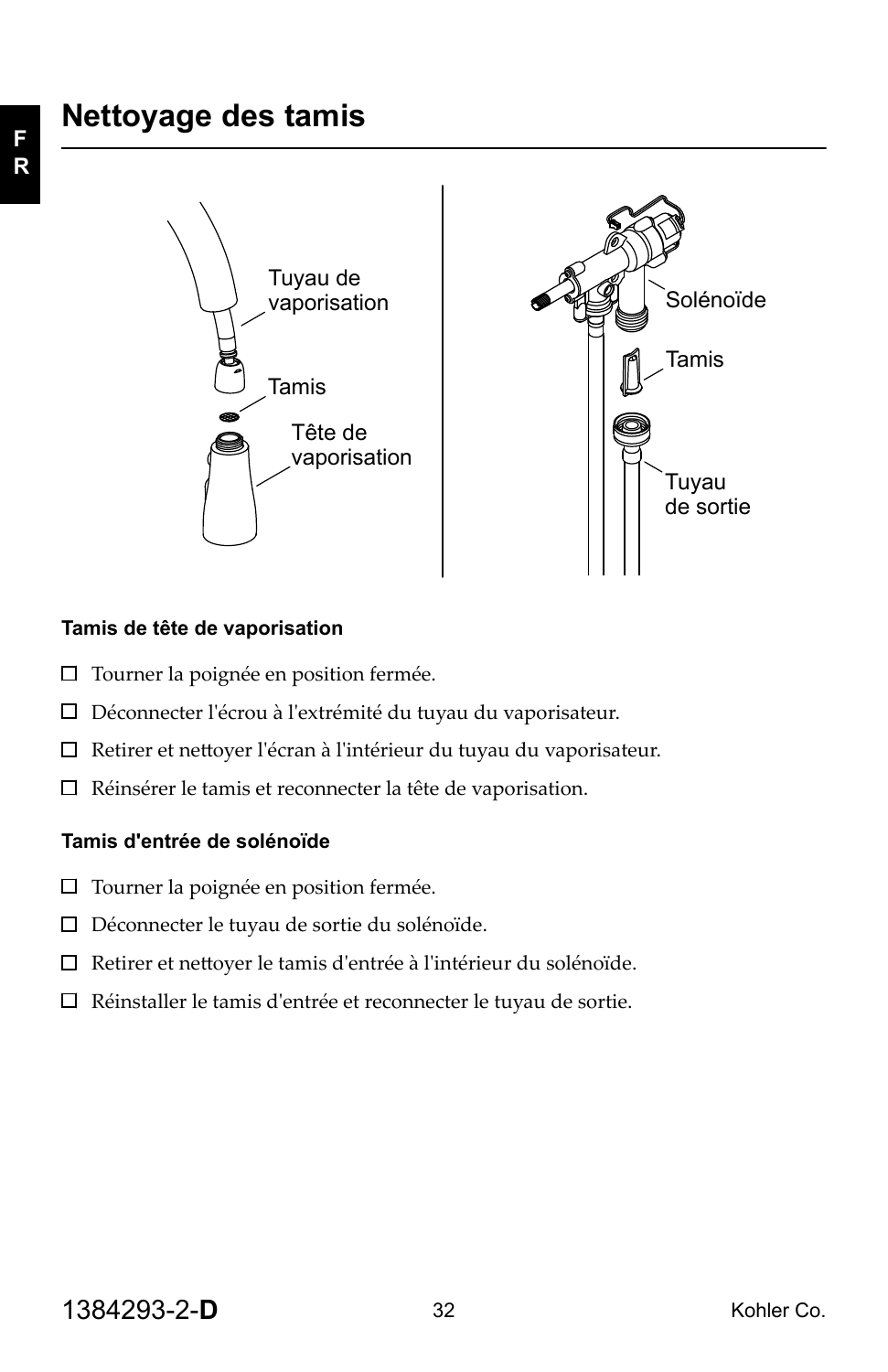## **Dépannage**



**ATTENTION : Risque de dommages matériels.** Ce produit contient des composants électroniques sensibles. Procéder avec soin afin d'éviter d'endommager les goupilles et les connecteurs pendant le dépannage.



**ATTENTION : Risque de dommages matériels.** Ne pas insérer quoi que ce soit d'autre que le fil du capteur dans le connecteur du fil du capteur (sortie casque) sur la carte de circuits imprimés.

Ce guide de dépannage est seulement destiné à fournir une aide d'ordre général. Pour des problèmes ou questions concernant l'entretien et l'installation, composer le 1-800-4KOHLER.

| Symptômes                          | Cause probable                                                                                                                                                                                                                                                                         | Action recommandée                                                                                                                                                                                                                                                                                                                                                                                                                                                                                           |
|------------------------------------|----------------------------------------------------------------------------------------------------------------------------------------------------------------------------------------------------------------------------------------------------------------------------------------|--------------------------------------------------------------------------------------------------------------------------------------------------------------------------------------------------------------------------------------------------------------------------------------------------------------------------------------------------------------------------------------------------------------------------------------------------------------------------------------------------------------|
| $1.$ Pas<br>d'écoulement<br>d'eau. | A. Les robinets d'arrêt<br>d'alimentation sont<br>fermés.<br><b>B.</b> La poignée est en<br>position fermée.<br>C. Le tuyau<br>d'alimentation<br>chaud et/ou froid<br>est déformé.<br><b>D.</b> Le tuyau de sortie<br>est déformé.<br>E. La DEL de la<br>poignée n'est pas<br>allumée. | A. Vérifier que les robinets d'arrêt<br>d'alimentation sont ouverts.<br>B. Tourner la poignée en position<br>ouverte. Se référer à la section<br>« Fonctionnement du robinet ».<br>C. Vérifier que les tuyaux<br>d'alimentation ne sont pas<br>déformés. S'ils sont enroulés,<br>maintenir un diamètre intérieur<br>de 3 po (76 mm).<br>D. Confirmer que l'électrovanne est<br>placée dans un rayon de 7 po<br>(178 mm) à 8 po (203 mm) de la<br>ligne centrale du robinet.<br>E. Se référer au « Tableau de |
|                                    | <b>F.</b> La DEL<br>d'alimentation de<br>la carte de circuits<br>imprimés n'est pas                                                                                                                                                                                                    | dépannage de l'interrupteur de la<br>poignée ».<br>F. Se référer au « Tableau de                                                                                                                                                                                                                                                                                                                                                                                                                             |
|                                    | allumée.                                                                                                                                                                                                                                                                               | dépannage du capteur ».                                                                                                                                                                                                                                                                                                                                                                                                                                                                                      |
|                                    | G. Un ou plusieurs<br>tamis sont bouchés.                                                                                                                                                                                                                                              | <b>G.</b> Se référer à la section « Nettoyer<br>$les \, \text{tamis} \, \text{M}$ .                                                                                                                                                                                                                                                                                                                                                                                                                          |

#### **Dépannage du robinet**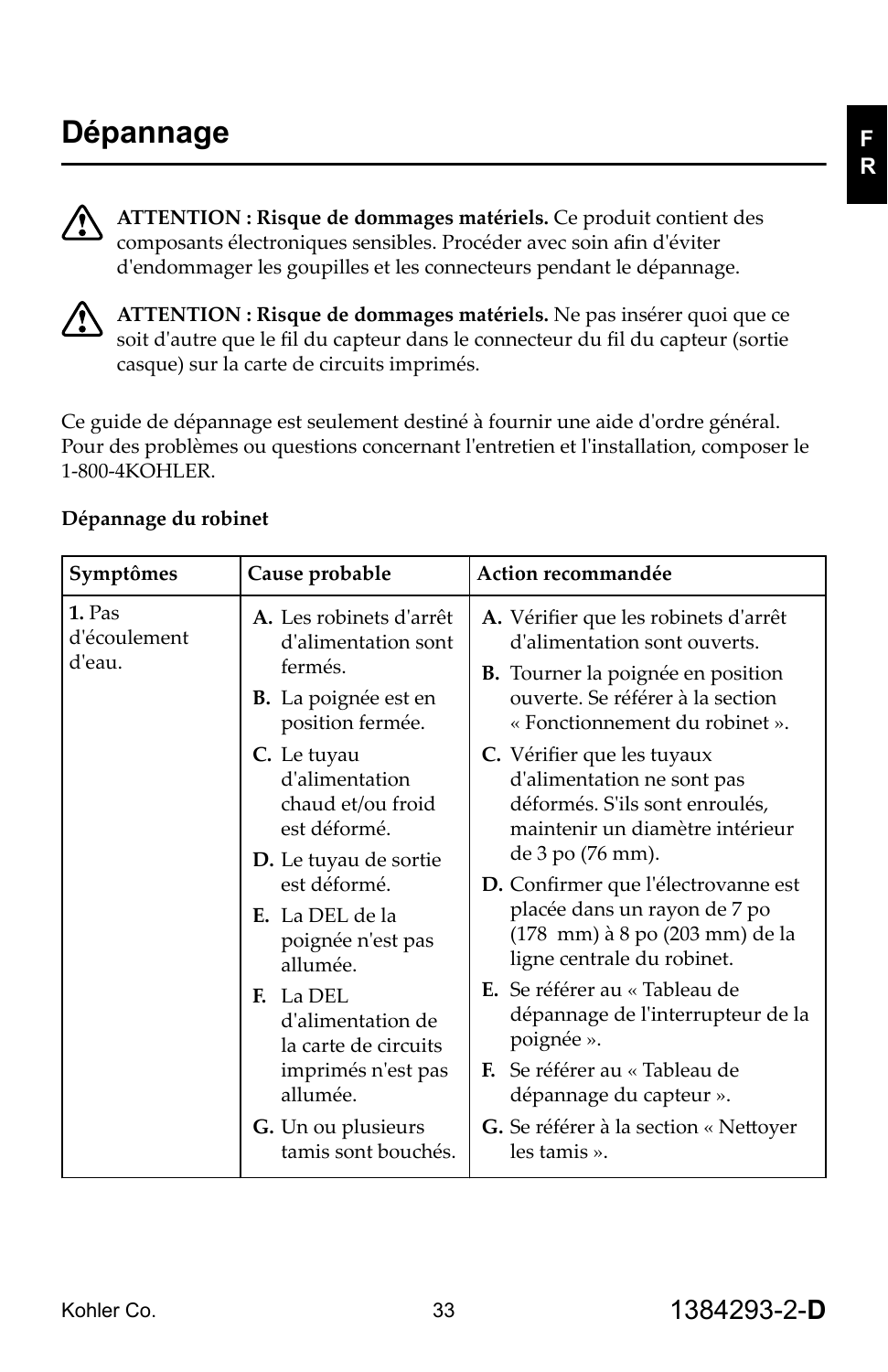| Symptômes                                                                               | Cause probable                                                                                                                                                                                                                                                                                                                                    | Action recommandée                                                                                                                                                                                                                                                                                                                                                                                                                                                                                                                                               |
|-----------------------------------------------------------------------------------------|---------------------------------------------------------------------------------------------------------------------------------------------------------------------------------------------------------------------------------------------------------------------------------------------------------------------------------------------------|------------------------------------------------------------------------------------------------------------------------------------------------------------------------------------------------------------------------------------------------------------------------------------------------------------------------------------------------------------------------------------------------------------------------------------------------------------------------------------------------------------------------------------------------------------------|
| 2. Débit d'eau bas.                                                                     | A. Les robinets d'arrêt<br>d'alimentation sont<br>fermés<br>partiellement.<br><b>B.</b> La poignée est<br>fermée<br>partiellement.<br>C. Le tuyau<br>d'alimentation en<br>eau chaude et/ou<br>froide est déformé<br>ou tordu.<br>D. Le tuyau de sortie<br>est déformé.<br>E. Un ou plusieurs<br>tamis sont bouchés.<br>F. Diaphragme<br>craquelé. | A. Vérifier que les robinets d'arrêt<br>d'alimentation sont entièrement<br>ouverts.<br>B. Tourner la poignée en position<br>entièrement ouverte.<br>C. Vérifier que les tuyaux<br>d'alimentation ne sont pas<br>déformés ou tordus. S'ils sont<br>enroulés, maintenir un diamètre<br>intérieur de 3 po (76 mm).<br>D. Confirmer que l'électrovanne est<br>placée dans un rayon de 7 po<br>(178 mm) à 8 po (203 mm) de la<br>ligne centrale du robinet.<br>E. Se référer à la section « Nettoyer<br>les tamis ».<br>F. Remplacer l'ensemble de<br>l'électrovanne. |
| 3. Mauvais<br>schéma du<br>vaporisateur.                                                | A. Les buses du<br>vaporisateur sont<br>bouchées.                                                                                                                                                                                                                                                                                                 | A. Frotter le doigt par-dessus les<br>buses en faisant couler de l'eau<br>pour déloger les débris.                                                                                                                                                                                                                                                                                                                                                                                                                                                               |
| 4. La DEL<br>d'alimentation<br>n'est pas allumée.                                       | A. Pas d'alimentation<br>vers la carte de<br>circuits imprimés.<br><b>B.</b> Le cordon<br>d'alimentation est<br>branché dans une<br>prise commutée.                                                                                                                                                                                               | A. Vérifier les connexions de<br>l'alimentation électrique vers la<br>carte de circuits imprimés.<br>B. Brancher le cordon d'alimentation<br>dans une prise de 120 V c.a. non<br>commutée (tester la prise avec<br>une radio ou un autre appareil).<br>Confirmer que la DEL<br>d'alimentation s'allume.                                                                                                                                                                                                                                                          |
| 5. Égouttement ou<br>minces filets<br>d'eau lorsque le<br>robinet n'est pas<br>utilisé. | A. La commande de<br>neutralisation<br>manuelle est<br>engagée<br>partiellement.                                                                                                                                                                                                                                                                  | A. Tourner la commande<br>d'annulation manuelle dans le<br>sens horaire jusqu'à ce qu'elle<br>s'arrête; tourner ensuite la<br>commande dans le sens horaire<br>jusqu'à ce que l'égouttement<br>d'eau s'arrête.                                                                                                                                                                                                                                                                                                                                                   |

**F R**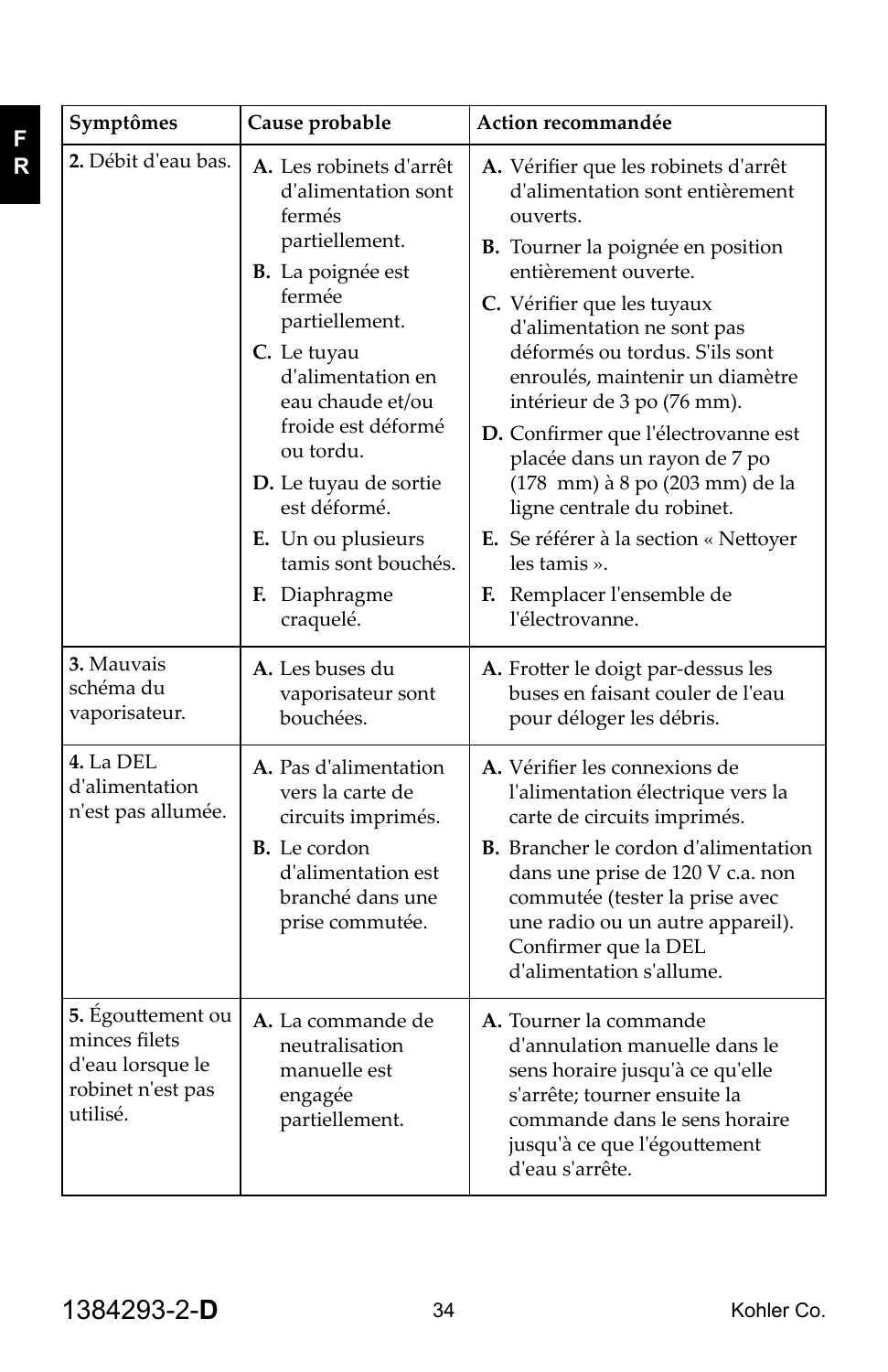### **Dépannage de solénoïde**

| Symptômes                                                             | Cause probable                                                                                      | Action recommandée                                                                                                                                                                                                                                                                         |
|-----------------------------------------------------------------------|-----------------------------------------------------------------------------------------------------|--------------------------------------------------------------------------------------------------------------------------------------------------------------------------------------------------------------------------------------------------------------------------------------------|
| 1. Fuites d'eau en<br>provenance de<br>l'électrovanne.                | A. Les raccords de<br>tuyaux ne sont pas<br>sécurisés.<br><b>B.</b> Fuite interne.                  | A. ATTENTION : Risque de<br>blessures ou d'endommagement<br>du produit. Couper<br>l'alimentation électrique<br>principale et l'alimentation en<br>eau. Inspecter toutes les<br>connexions. Effectuer des<br>ajustements au besoin.<br><b>B.</b> Remplacer l'ensemble de<br>l'électrovanne. |
| 2. Aucun « clic »<br>audible lors de<br>l'activation du<br>solénoïde. | A. Connexion de fil de<br>solénoïde<br>desserrée.<br><b>B.</b> L'électrovanne ne<br>fonctionne pas. | A. Vérifier la connexion du fil du<br>solénoïde vers la carte de circuits<br>imprimés.<br><b>B.</b> Remplacer l'ensemble de<br>l'électrovanne.                                                                                                                                             |

### **Dépannage de l'interrupteur de la poignée**

| Symptômes                                                                                                     | Cause probable                                                                                                                              | Action recommandée                                                                                                                                         |
|---------------------------------------------------------------------------------------------------------------|---------------------------------------------------------------------------------------------------------------------------------------------|------------------------------------------------------------------------------------------------------------------------------------------------------------|
| 1. La DEL de la<br>poignée est<br>allumée lorsque<br>la poignée est<br>fermée.                                | <b>A.</b> La vis d'arrêt de la<br>vanne doit être<br>réglée.                                                                                | <b>A.</b> Se référer à la section « Réglage<br>de la DEL de la poignée ».                                                                                  |
| 2. La poignée ne<br>retourne pas en<br>position verticale.                                                    | A. La vis d'arrêt de la<br>vanne doit être<br>réglée.                                                                                       | <b>A.</b> Se référer à la section « Réglage<br>de la DEL de la poignée ».                                                                                  |
| 3. L'eau ne<br>s'arrête pas<br>entièrement de<br>couler.                                                      | A. La vis d'arrêt de la<br>vanne doit être<br>réglée.                                                                                       | <b>A.</b> Se référer à la section « Réglage<br>de la DEL de la poignée ».                                                                                  |
| 4. La DEL de la<br>poignée ne<br>s'allume pas<br>lorsque la<br>poignée est<br>tournée en<br>position ouverte. | A. Connexion de fil<br>d'interrupteur de<br>poignée desserrée.<br>B. La carte de circuits<br>imprimés ne<br>fonctionne pas<br>correctement. | A. Inspecter la connexion du fil de<br>l'interrupteur de poignée vers la<br>carte de circuits imprimés.<br><b>B.</b> Remplacer l'ensemble du<br>couvercle. |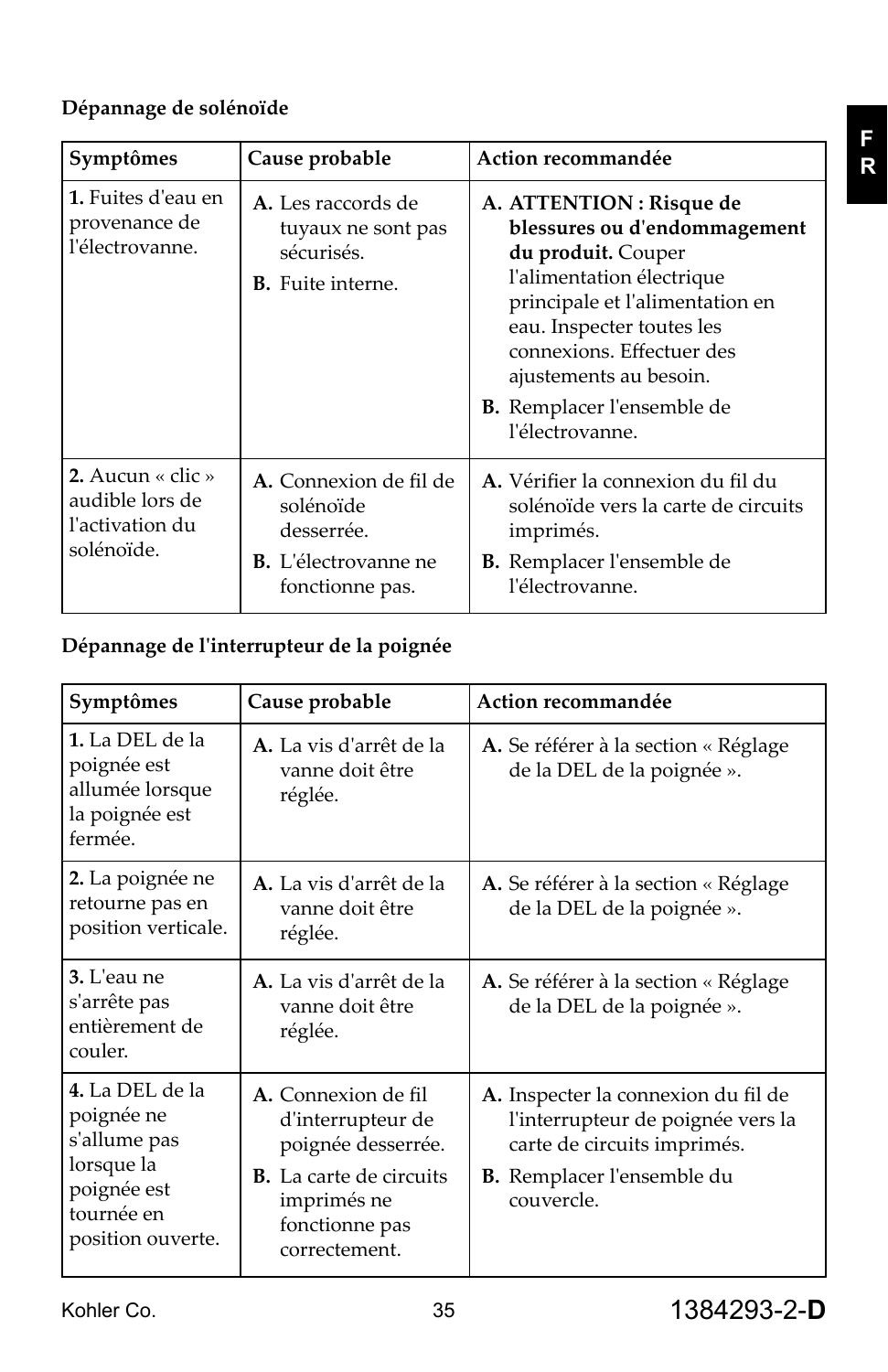#### **Dépannage de capteur**

| Symptômes                                                                                    | Cause probable                                                                                                                                                           | Action recommandée                                                                                                                                                                                                                                                              |
|----------------------------------------------------------------------------------------------|--------------------------------------------------------------------------------------------------------------------------------------------------------------------------|---------------------------------------------------------------------------------------------------------------------------------------------------------------------------------------------------------------------------------------------------------------------------------|
| 1.<br>Fonctionnement<br>intermittent du<br>capteur.                                          | <b>A.</b> Débris sur la<br>lentille du capteur.<br><b>B.</b> Le capteur détecte<br>de la vapeur.                                                                         | A. Utiliser du savon doux et de l'eau<br>pour doucement retirer les débris<br>de la lentille du capteur.<br><b>B.</b> Tourner le bec pour l'éloigner de<br>la vapeur.                                                                                                           |
| 2. La DEL de la<br>poignée est<br>allumée, mais la<br>DEL<br>d'alimentation ne<br>l'est pas. | A. Connexion de fil de<br>capteur desserrée.<br><b>B.</b> Débris sur le<br>connecteur du fil<br>du capteur.<br>C. La carte de circuits<br>imprimés ne<br>fonctionne pas. | A. Vérifier la connexion du fil du<br>capteur vers la carte de circuits<br>imprimés.<br><b>B.</b> Sur la carte de circuits imprimés,<br>déconnecter, nettoyer et<br>reconnecter avec précaution le<br>connecteur du fil du capteur.<br>C. Remplacer l'ensemble du<br>couvercle. |

## **Conformité**

Cet appareil est conforme à la section 15 des réglementations de la FCC. L'exploitation est autorisée aux deux conditions suivantes : (1) cet appareil ne doit pas provoquer d'interférences néfastes, et (2) cet appareil doit tolérer les interférences reçues, y compris celles qui risquent de provoquer un fonctionnement indésirable.

Tous changements ou modifications non expressément approuvés par la partie responsable garantissant la conformité, pourraient annuler le droit à l'utilisateur d'opérer l'équipement.

Cet appareil a été testé et est considéré conforme aux limitations d'un appareil numérique de classe B, selon la section 15 des réglementations FCC. Ces limites sont conçues pour fournir une protection raisonnable contre toute interférence nuisible lors d'une installation résidentielle. Cet appareil génère, utilise et peut émettre une énergie de radiofréquence et, s'il n'est pas installé et utilisé conformément aux instructions, pourrait être la cause d'interférences nuisibles aux communications par radio. Cependant, il n'est pas garanti qu'aucune interférence n'aura lieu dans une installation particulière. Si cet appareil cause des interférences nuisibles à la réception radio ou télévision, ce qui peut être déterminé en éteignant l'appareil et en le

1384293-2-**D** 36 Kohler Co.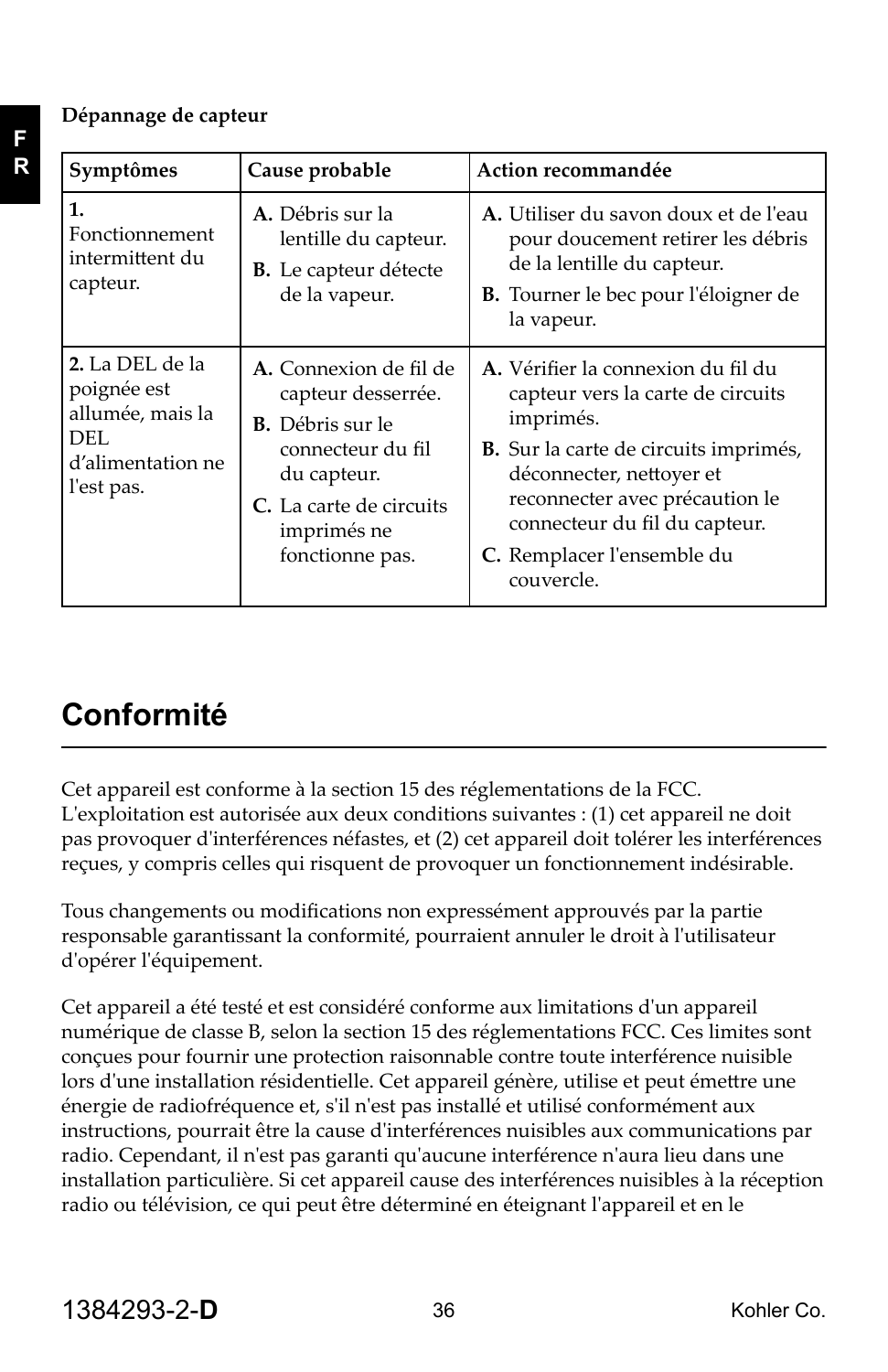rallumant, il est recommandé d'essayer de rectifier cette interférence en prenant l'une ou plusieurs des mesures suivantes :

- Réorienter ou changer l'emplacement de l'antenne de réception.
- Augmenter la séparation entre l'équipement et le récepteur.
- Brancher l'équipement sur une prise d'un circuit différent de celui auquel le récepteur est connecté.
- Consulter un revendeur ou un technicien radio/TV expérimenté pour obtenir de l'assistance.

Cet appareillage numérique de classe B est conforme à la norme canadienne NMB-003.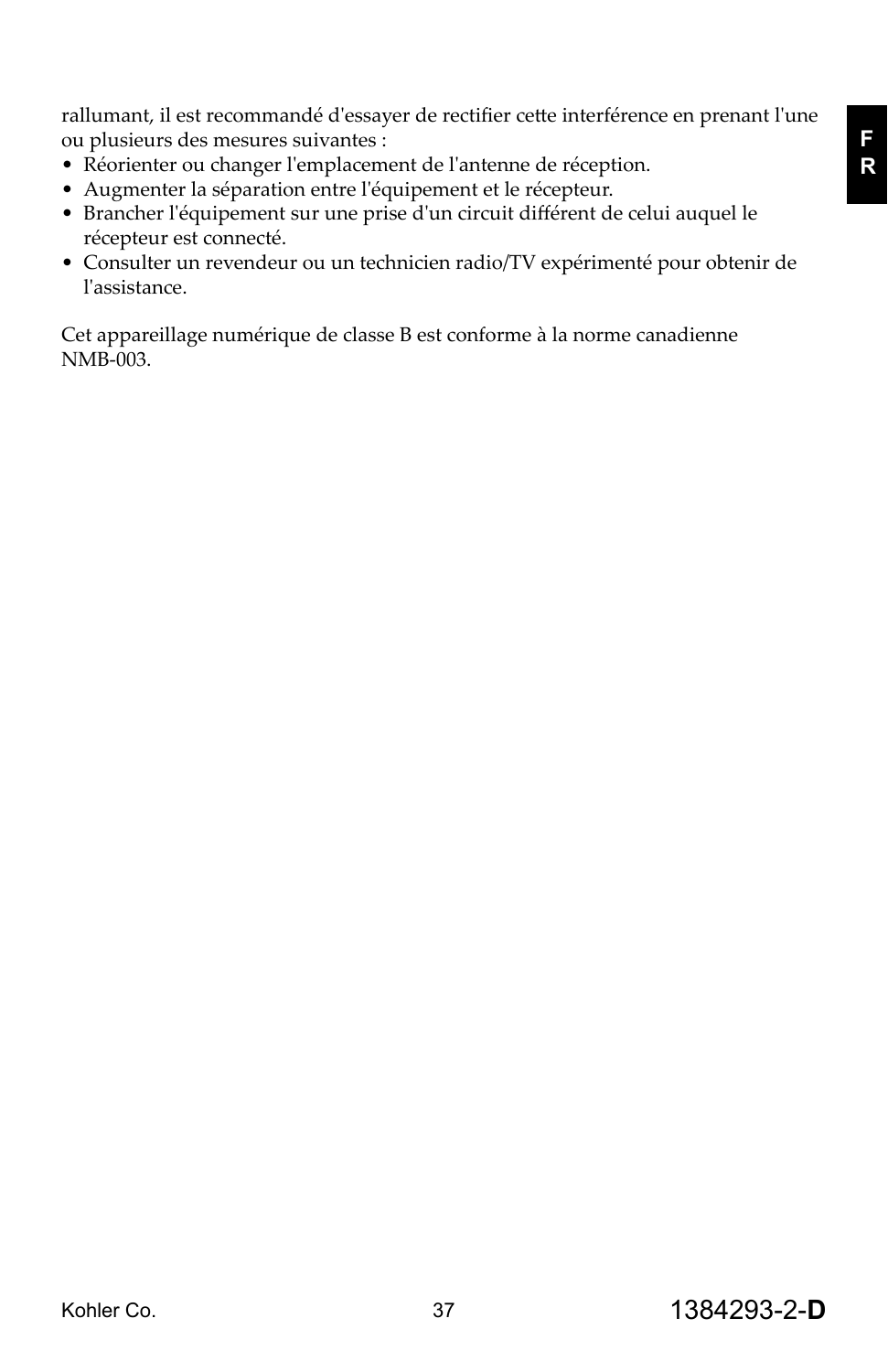# <span id="page-37-0"></span>**Instrucciones de instalación**

Grifería de cocina sin contacto

# **Gracias por elegir productos KOHLER**

**¿Necesita ayuda?** Comuníquese con nuestro Centro de Atención al Cliente.

- EE.UU./Canadá: 1-800-4KOHLER (1-800-456-4537)
- México: 001-800-456-4537
- **Para consultar información sobre piezas de repuesto**, visite [kohler.com/serviceparts](http://kohler.com/serviceparts).
- **Para consultar información de cuidado y limpieza**, visite [kohler.com/clean](http://kohler.com/clean).
- **Patentes:** [kohlercompany.com/patents](https://www.kohlercompany.com/patents)

### **Garantía**

A este producto lo cubre la **Garantía limitada de cinco años para griferías, válvulas y controles electrónicos de KOHLER®**, que puede consultarse en

[kohler.com/warranty](http://kohler.com/warranty). Solicite una copia en papel de los términos de la garantía al Centro de Atención al Cliente.

### **Herramientas y materiales**



3/8 pulg.

#### **Más:**

- Tomacorriente no conmutado
- Sujetadores

1384293-2-**D** 38 Kohler Co.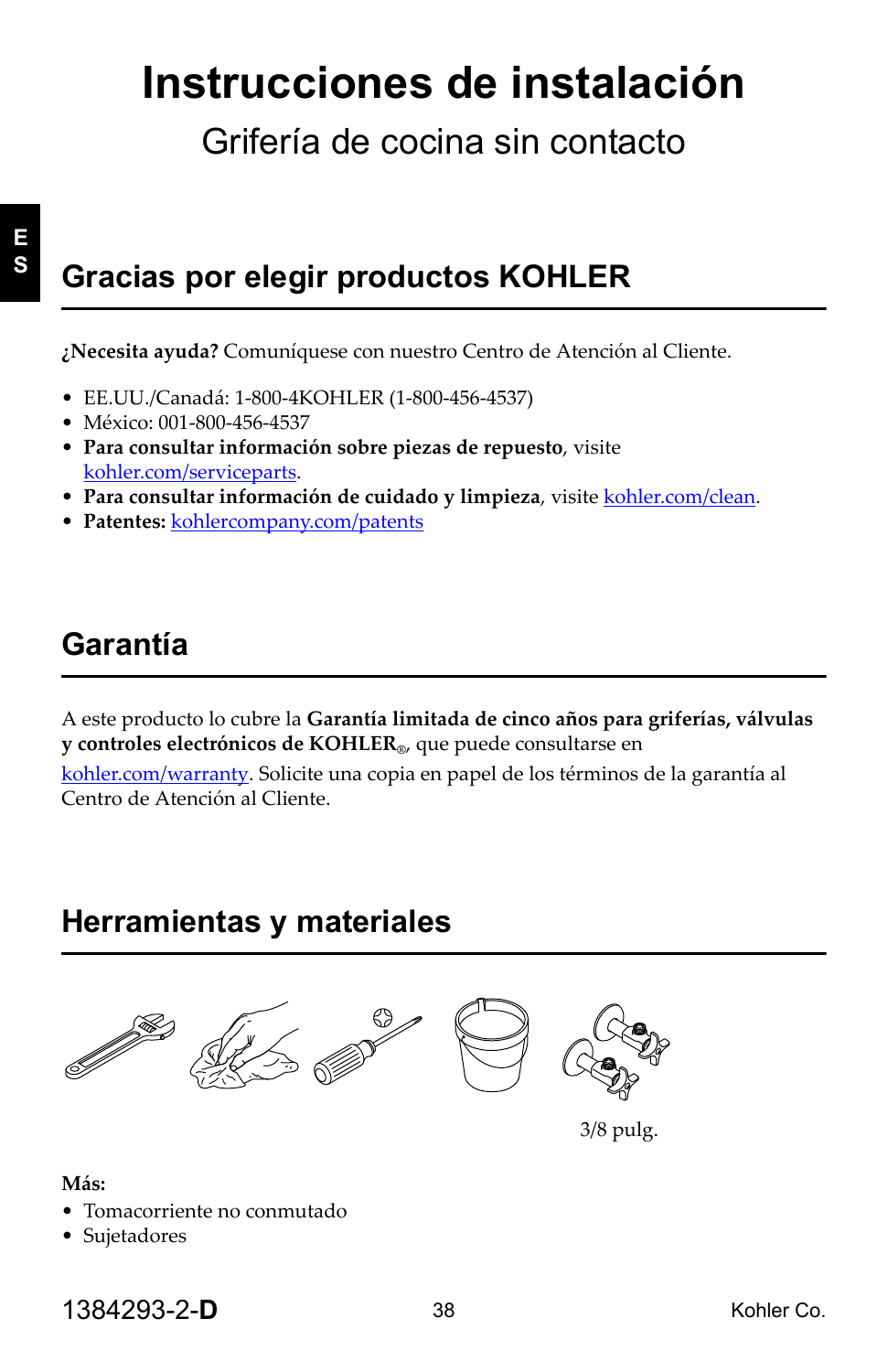### **Antes de comenzar**



**AVISO: Al usar aparatos eléctricos siempre cumpla las precauciones básicas, como las siguientes:**



**PELIGRO: Riesgo de sacudidas eléctricas.** Solamente conecte a un circuito protegido por un interruptor de circuito con pérdida a tierra (GFCI)\*.



**AVISO: Riesgo de sacudidas eléctricas.** Se requiere conexión a tierra. Todas las conexiones eléctricas debe hacerlas un electricista capacitado.



**AVISO: Riesgo de sacudidas eléctricas.** Desconecte el suministro eléctrico antes de dar servicio.



**AVISO: Riesgo de lesiones personales o daños a la propiedad.** Por favor, lea atentamente todas las instrucciones antes de comenzar la instalación.



**PRECAUCIÓN: Riesgo de contaminación del agua.** Esta grifería tiene protección contra contrasifonaje. Para evitar contaminar el agua, no retire ningún componente interno de esta grifería.



**PRECAUCIÓN: Riesgo de daños a la propiedad.** El surtidor de la grifería tiene un imán. No acerque al surtidor de la grifería objetos susceptibles a sufrir daños electromagnéticos.



**PRECAUCIÓN: Riesgo de daños al producto.** Este producto tiene componentes electrónicos sensibles. No almacene recipientes abiertos de productos químicos o de limpieza cerca de este producto. Las esponjas y los trapos de limpieza se deben enjuagar con agua limpia antes de guardarlos.

**¡IMPORTANTE!** No utilice un tomacorriente controlado por interruptor (típicamente para trituradores de desperdicios de alimentos) para el suministro eléctrico a la grifería.

Cumpla con todos los códigos locales de plomería, de construcción y de electricidad.

Ubique un tomacorriente constante no conmutado de 120 VCA bajo el fregadero, a menos de 5' (1,5 m) de la caja de control.

De ser posible, ensamble la grifería al fregadero antes de instalar el fregadero.

En superficies de montaje disparejas (con líneas de lechada de cemento en azulejo) aplique un sellador adecuado bajo la grifería. **No use selladores derivados del petróleo.**

**E S**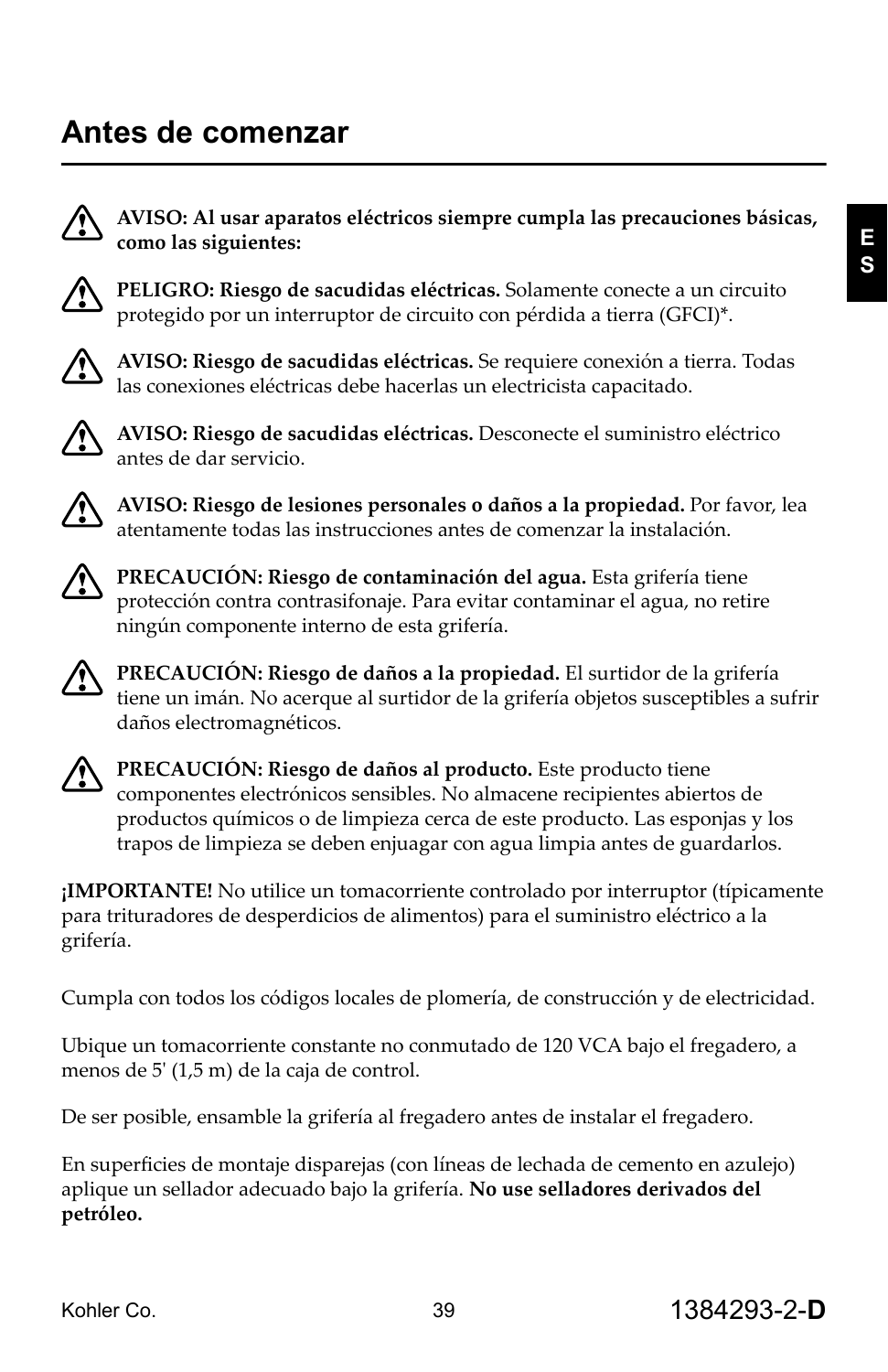Producto de láser clase 1: Cumple las normas 21 CFR 1040.10 y 1040.11.

\*Fuera de Estados Unidos es posible que este se conozca como dispositivo de corriente residual (RCD).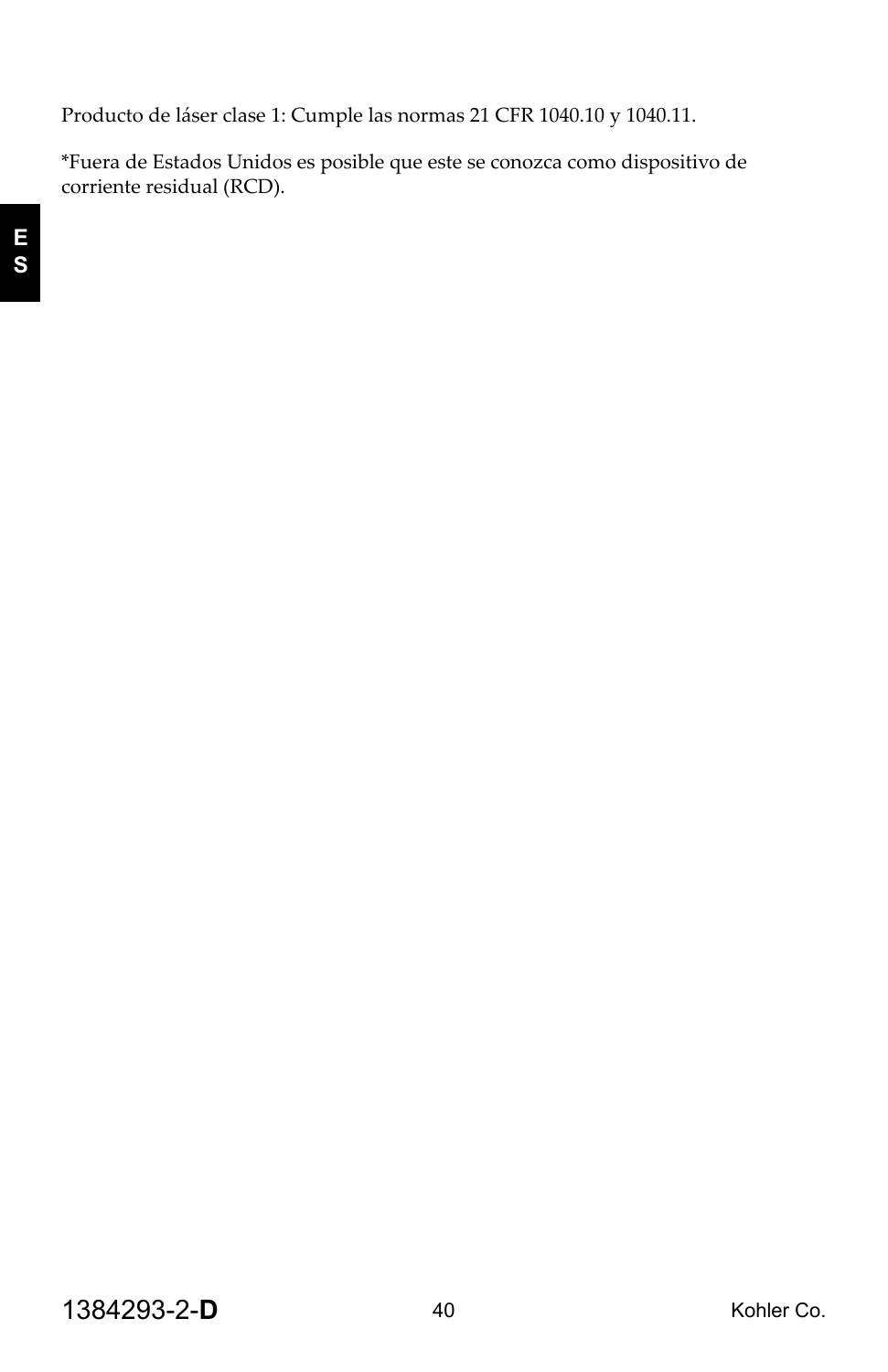### **1. Prepare la instalación**



**NOTA:** La manija está diseñada para quedar del lado derecho.

- Cierre los suministros de agua.
- Enrosque los tornillos en el anillo hasta que sobresalgan 1/4" (6 mm) de la superficie.
- Use el chapetón que se incluye con su grifería. Instale el chapetón.
- Introduzca la grifería a través de la superficie de montaje, con la manija hacia la derecha.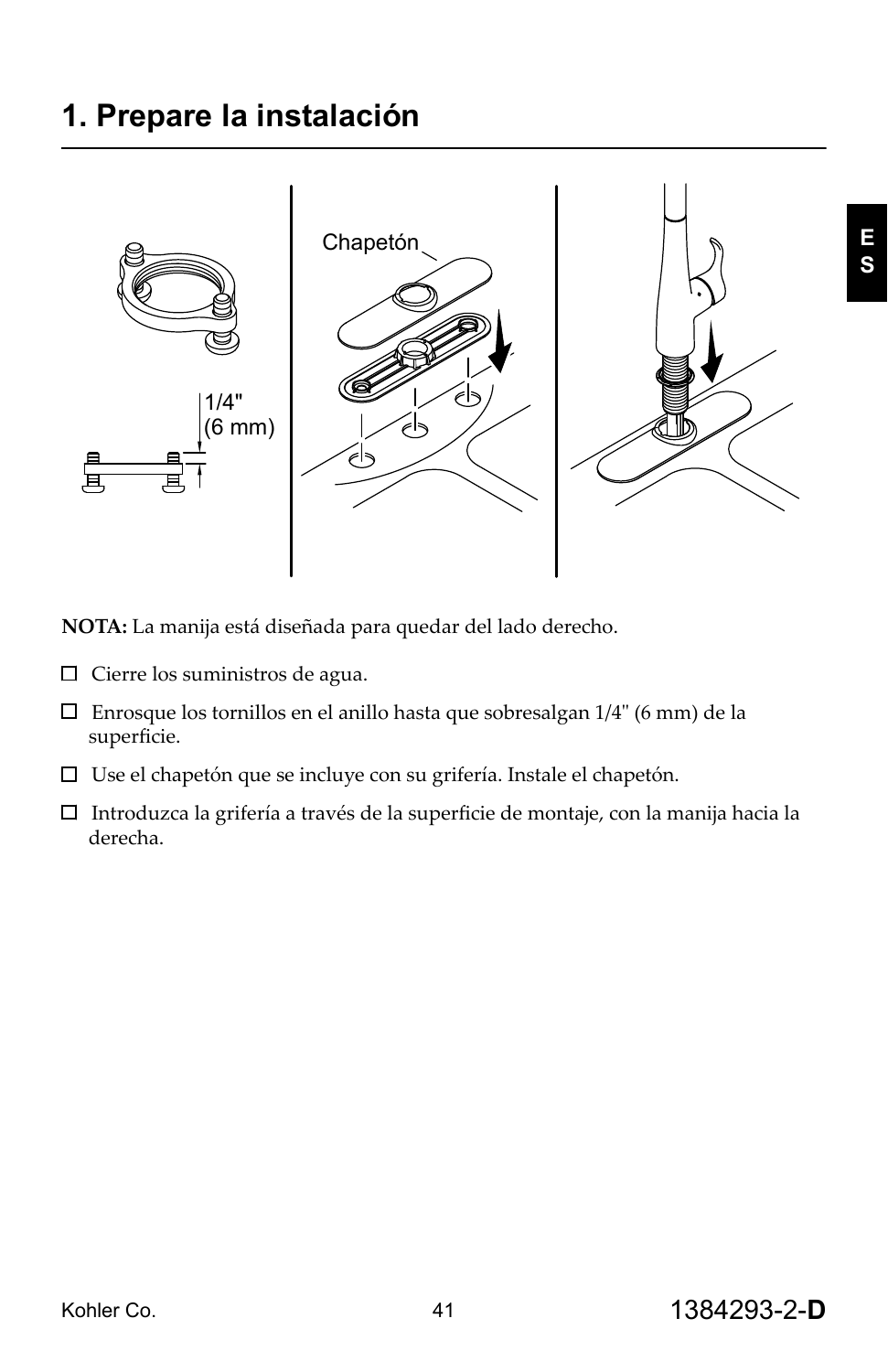### **2. Instale la grifería**



- $\square$  Deslice la arandela y el anillo sobre la manguera de salida, y luego introduzca las mangueras de suministro y los cables a través de la arandela y del anillo.
- Enrosque el anillo en el vástago hasta que la arandela haga contacto con la cara inferior del fregadero.
- $\Box$  Ajuste el anillo para alinear los tornillos con la parte delantera y posterior de la grifería.
- $\Box$  Apriete bien los tornillos.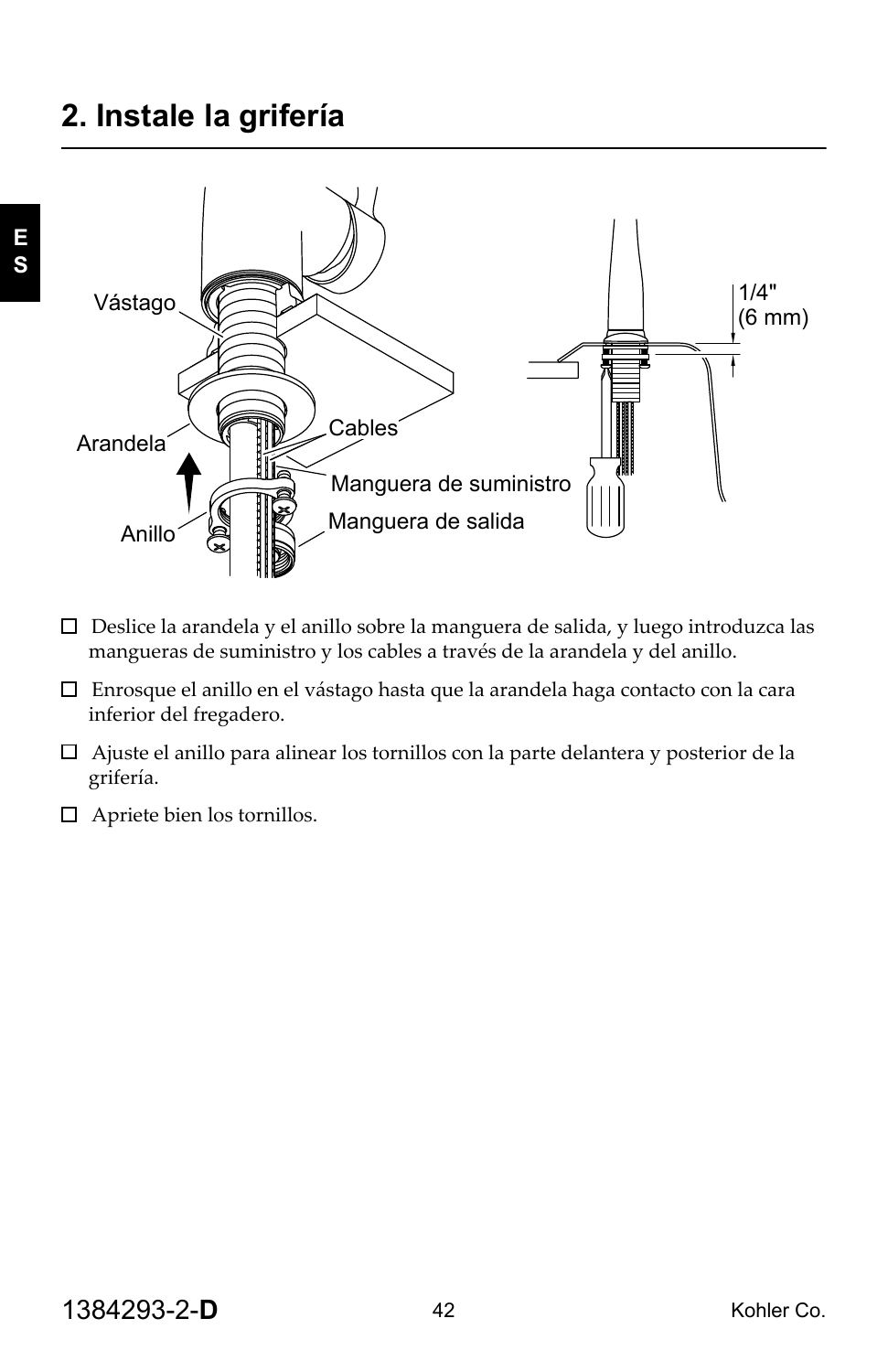### **3. Conecte las líneas de suministro**



PRECAUCIÓN: Riesgo de restricción de flujo de agua y de daños al **producto.** Las mangueras de suministro no deben quedar tensas, pellizcadas ni torcidas. Si debe enrollar las mangueras de suministro, mantenga un diámetro interior de 3" (76 mm).

#### **Conecte los suministros de agua**

- $\square$  Conecte y apriete las mangueras de suministro a las llaves de paso de suministro.
- $\Box$  Coloque un recipiente bajo la manguera de salida.
- $\Box$  Abra los suministros de agua.
- $\square$  Deje correr agua caliente y fría durante 1 minuto para que salgan todos los residuos.
- Conecte la manguera de salida a la entrada de la válvula de solenoide.

#### **Conecte la manguera del rociador**

 $\Box$  Retire la tapa protectora.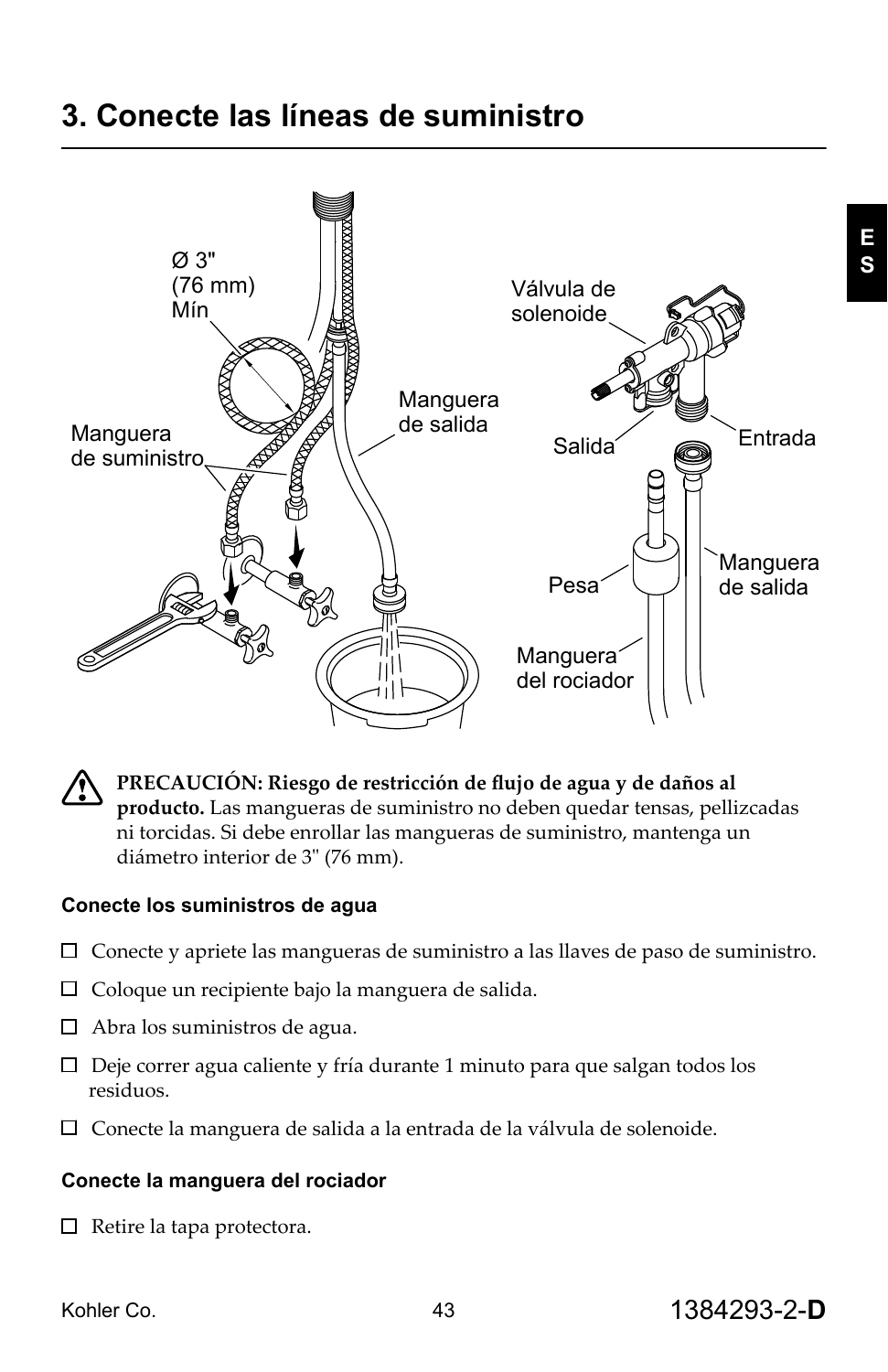**NOTA:** La pesa debe quedar instalada en la manguera del rociador para que actúe como tope y para evitar daños por torceduras.

- Introduzca la pesa deslizándola en la manguera del rociador.
- Conecte la manguera del rociador a la salida de la válvula de solenoide.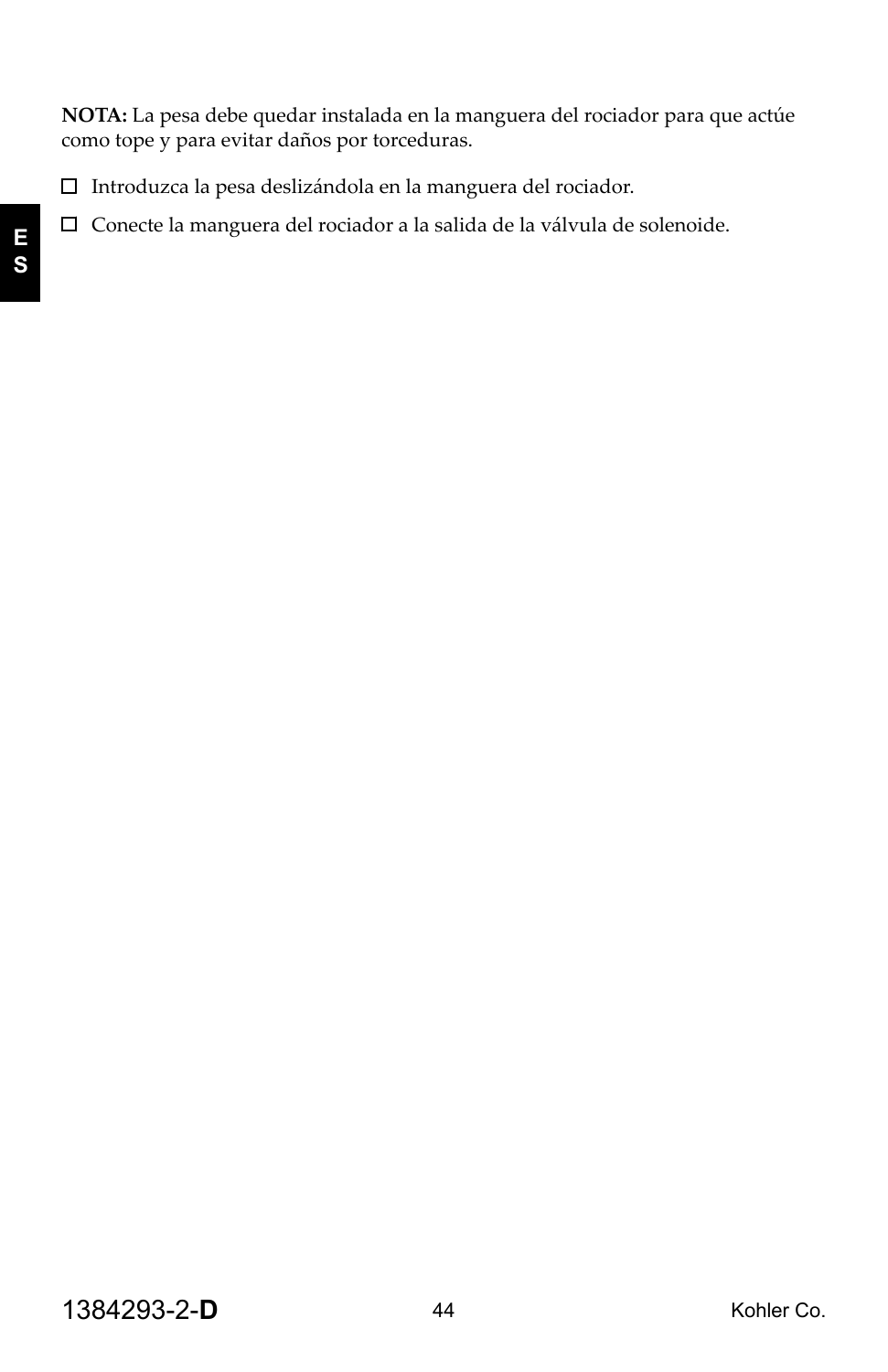### **4. Conecte los cables**



- $\Box$  Aplique grasa (se incluve) al casquillo del sensor ubicado en el tablero de circuitos dentro de la cubierta. Esto ofrece protección adicional contra la corrosión.
- $\square$  Conecte el cable del interruptor de la manija bajo la grifería al conector del interruptor de la manija en el tablero de circuitos.
- Conecte el cable del sensor de la grifería al conector del sensor en el tablero de circuitos.
- Conecte el cable de suministro eléctrico al conector de suministro eléctrico en el tablero de circuitos.
- $\Box$  Conecte el cable de la válvula de solenoide al conector de la válvula de solenoide en el tablero de circuitos.
- $\Box$  Enchufe el suministro eléctrico a un tomacorriente no conmutado de 120 VCA. Se ilumina el diodo (LED) de encendido en el tablero de circuitos.
- Pruebe la activación del sensor. Consulte la sección "Funcionamiento de la grifería".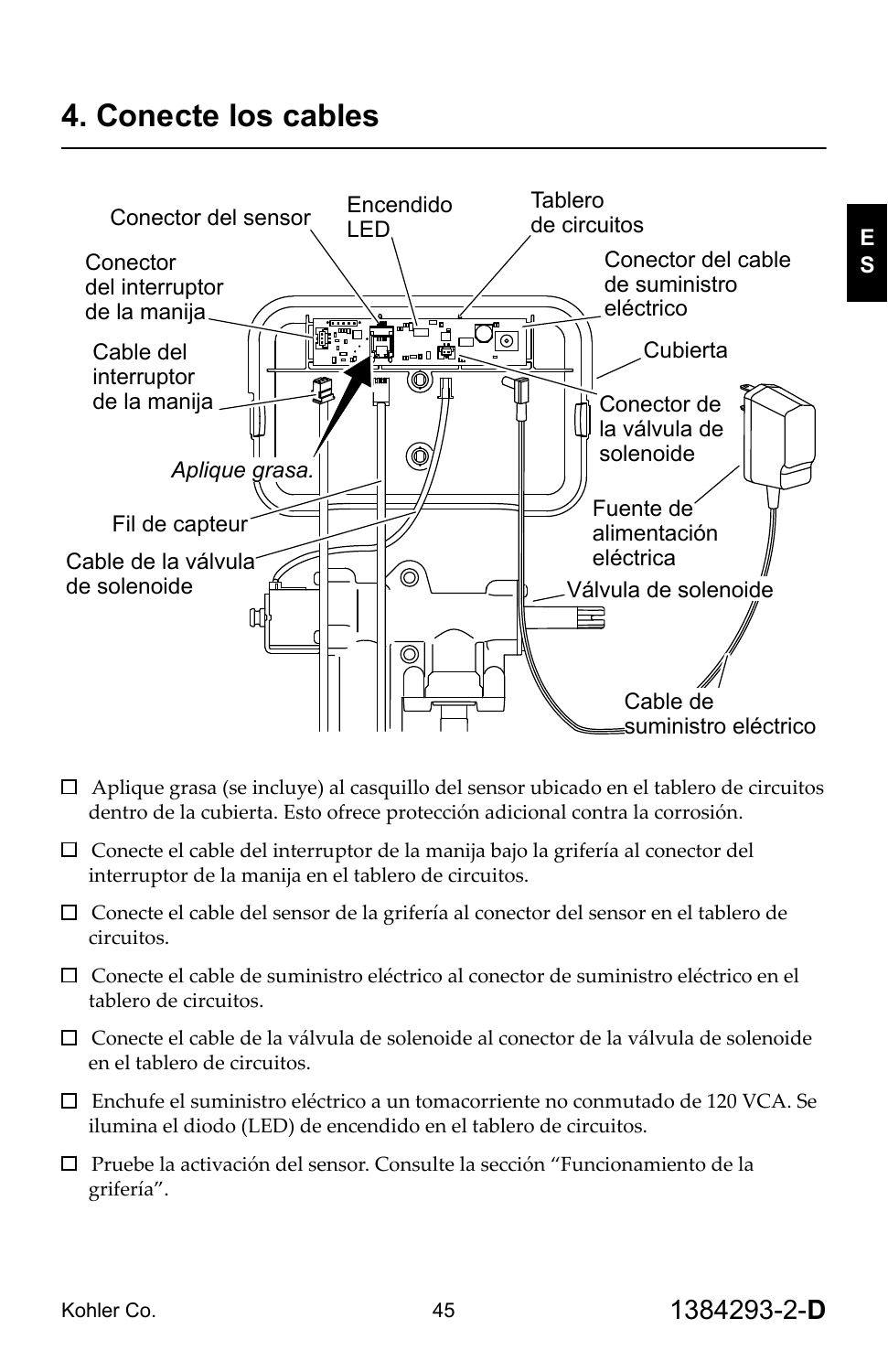



**NOTA:** Deje el espacio libre adecuado para dar servicio.

**NOTA:** El soporte de montaje se debe fijar con dos sujetadores adecuados (no se incluyen) de acuerdo al tipo y al grosor del gabinete o del material de la pared.

- Coloque el soporte de montaje entre 7" (178 mm) a 8" (203 mm) de la línea de centros de la grifería.
- $\Box$  Fije el soporte de montaje verticalmente con respecto al gabinete o a la pared.

**NOTA:** La válvula de solenoide se puede colocar a la derecha o a la izquierda. Retire la lengüeta correspondiente en la cubierta.

- $\Box$  Coloque la válvula de solenoide y la cubierta en el soporte de montaje.
- $\Box$  Fije la válvula de solenoide y la cubierta al soporte de montaje con los 2 tornillos que se incluyen.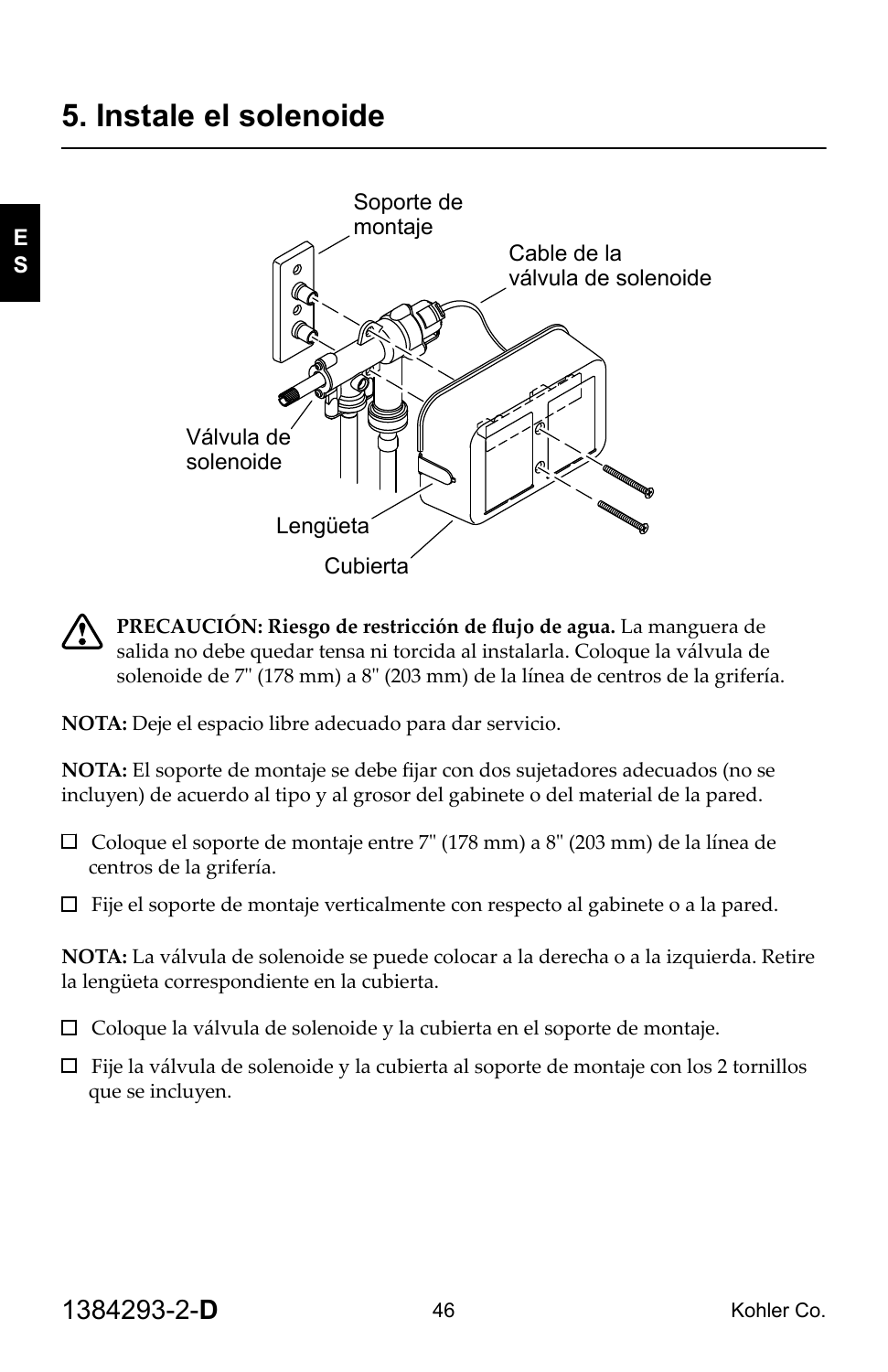### **6. Termine la instalación**



#### **Coloque la pesa**

- Coloque la pesa de 2" (51 mm) a 3" (76 mm) del piso del gabinete.
- Fije el sujetacables alrededor de la manguera del rociador justo bajo la pesa.
- $\square$  Saque y retraiga la manguera del rociador para verificar que funcione sin dificultades.

#### **Verifique que no haya fugas**

- Abra los suministros de agua.
- $\Box$  Revise que no haya fugas en las conexiones.
- Compruebe que la grifería funcione correctamente. Consulte la sección "Funcionamiento de la grifería".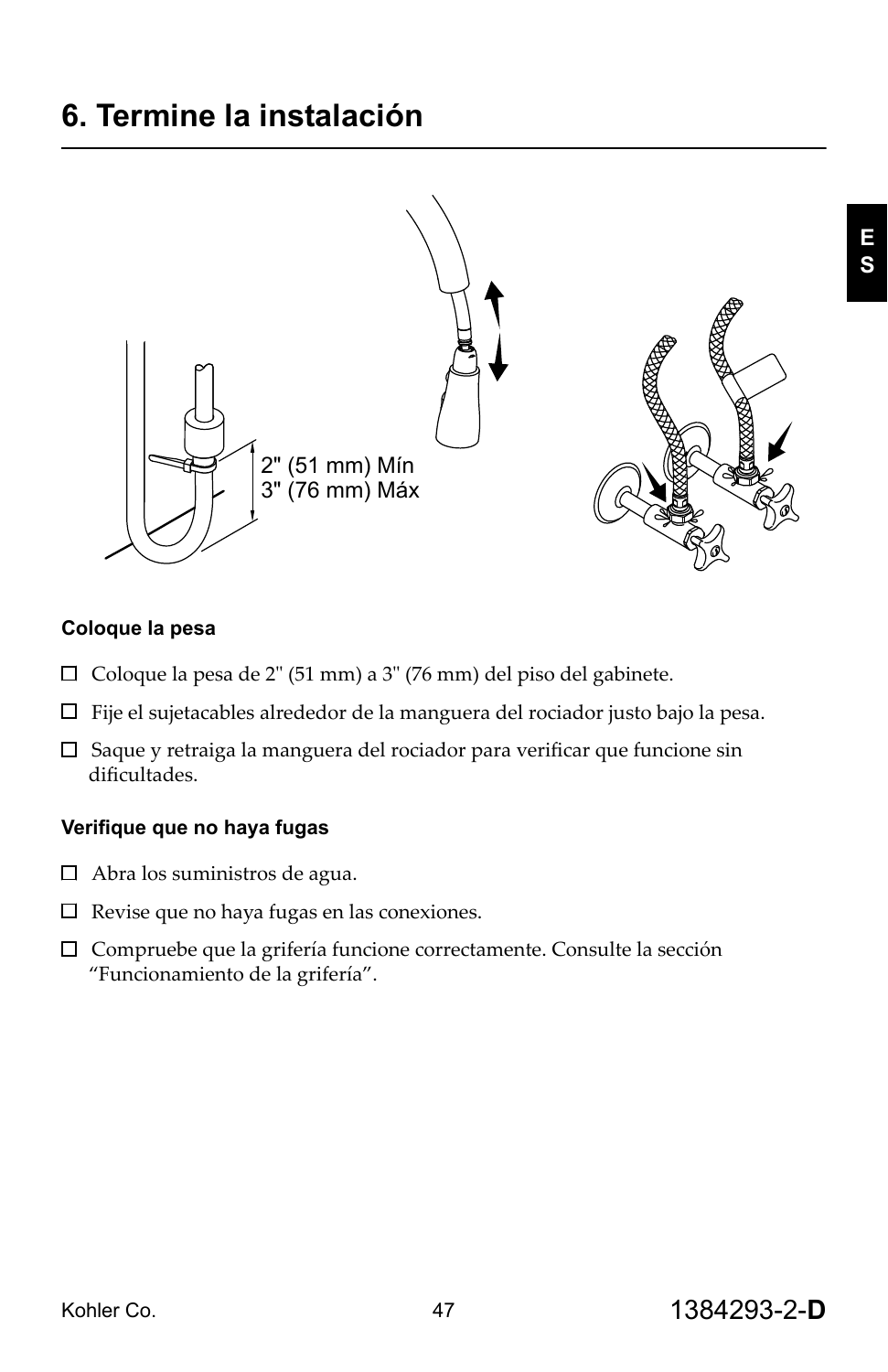

**NOTA:** Algunos objetos transparentes y ciertos colores no son detectables por el sensor. Siempre use la mano para probar el sensor.

- Gire la manija hacia fuera, a la posición abierta, para abrir el flujo de agua. El diodo (LED) en la manija se ilumina para indicar que el sensor está funcionando.
- $\Box$  Ajuste la manija a la temperatura de agua deseada.
- $\square$  Pase la mano bajo el surtidor para cerrar el flujo de agua.
- $\Box$  Pase la mano de nuevo bajo el surtidor para volver a abrir el flujo de agua.
- Si es necesario, consulte la sección "Ajuste del diodo en la manija" para obtener más información.

**NOTA:** Durante periodos prolongados sin uso, vuelva a colocar la manija en la posición cerrada (vertical). El diodo (LED) en la manija se apaga para indicar que no hay disponible flujo de agua.

#### **Características**

- **Diodo en la manija:** Se ilumina cuando el sensor está activo.
- **Diodo de encendido:** Indica que hay suministro eléctrico al tablero de circuitos.

**E S**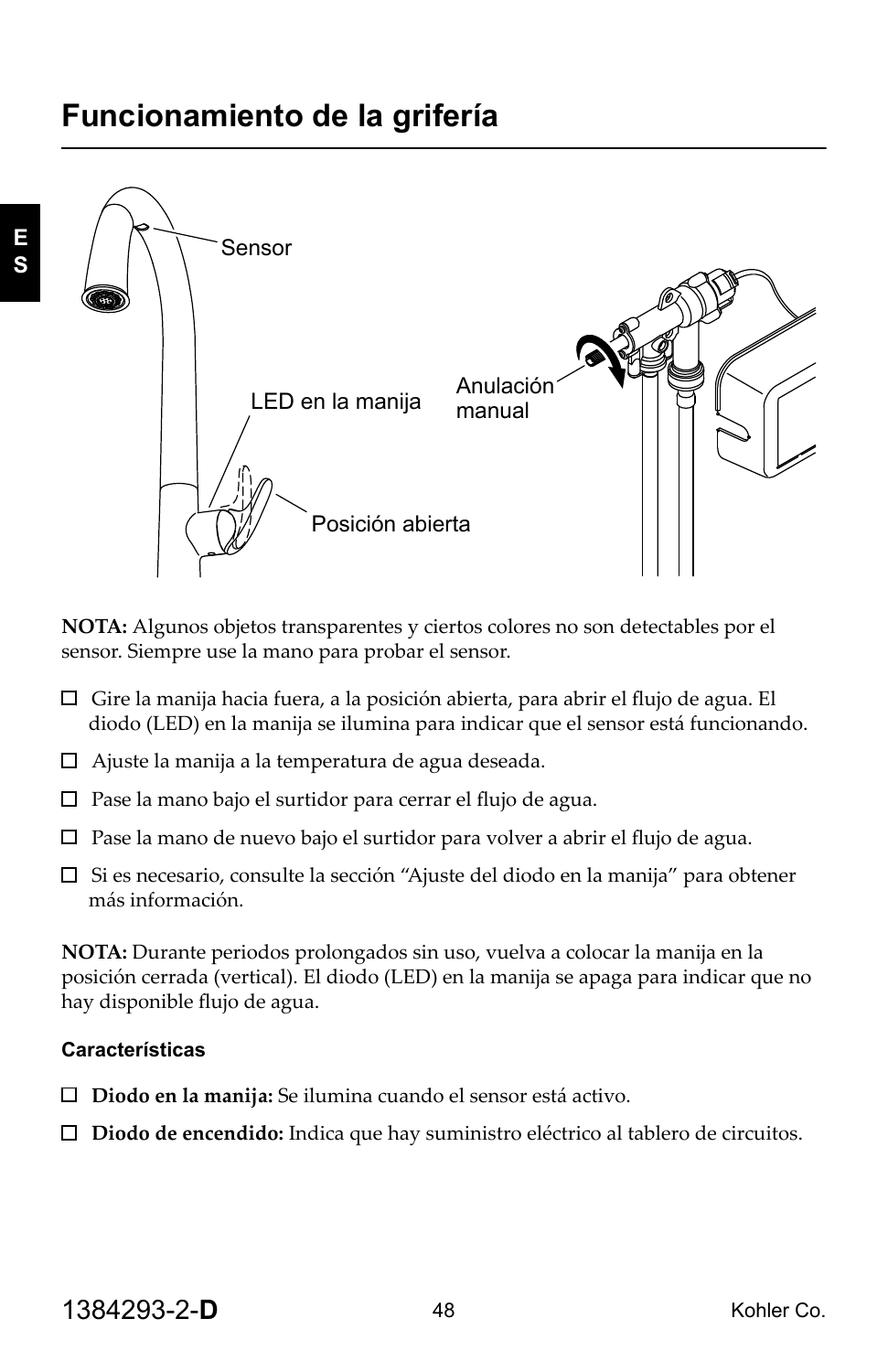- **Cierre automático:** Después de 4 minutos de inactividad, el agua se cierra automáticamente.
- **Anulación del sensor:** En el caso de pérdida de suministro eléctrico, active la función de anulación en la válvula de solenoide para evitar la función del sensor. La grifería puede entonces funcionar manualmente.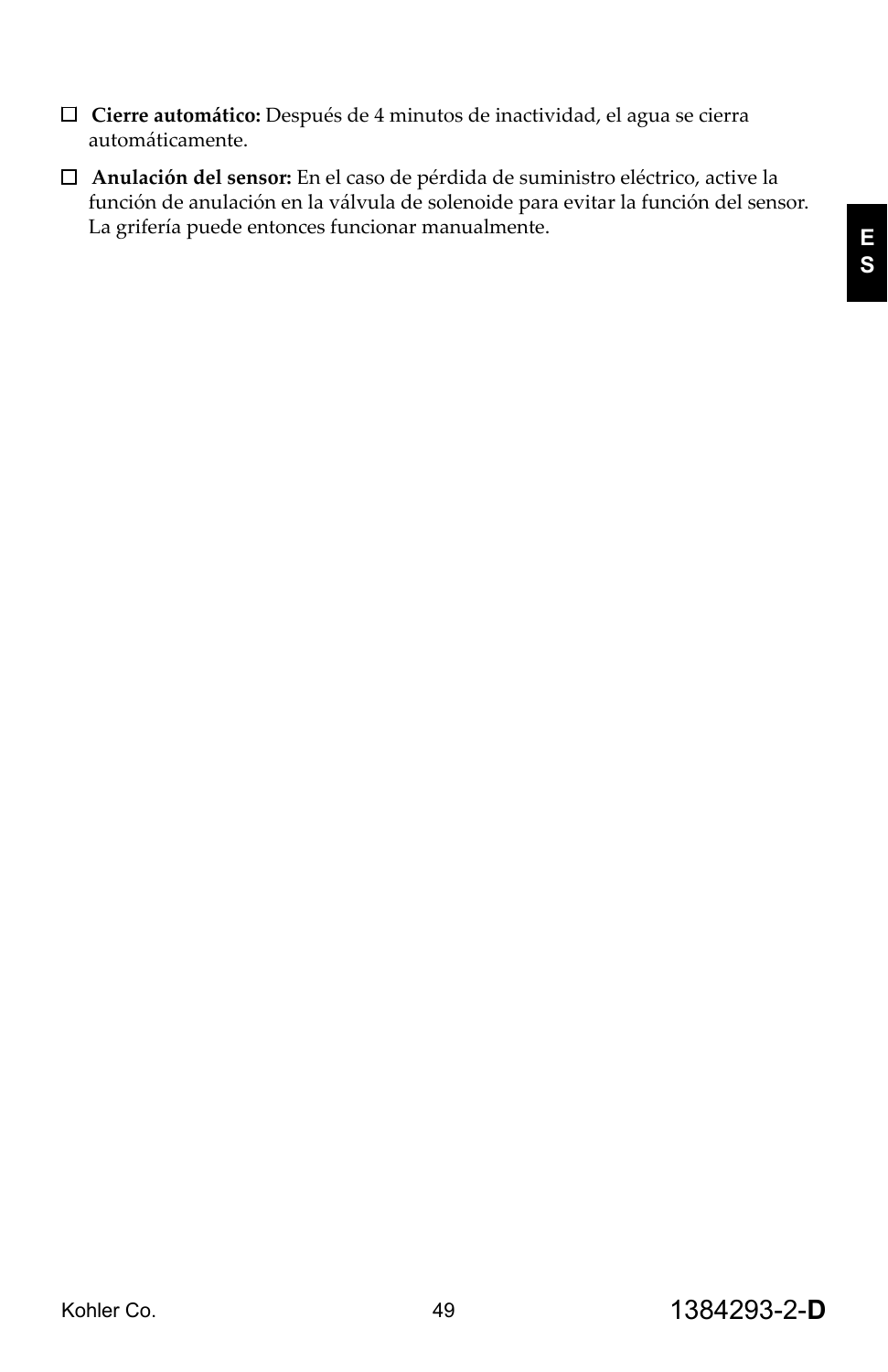

**¡IMPORTANTE!** Al ajustar, no aplique presión hacia arriba al tornillo de fijación de la válvula.

**NOTA:** El diodo debe encenderse al girar la manija a la posición abierta, y debe apagarse cuando la manija está en la posición hacia arriba (cerrada). Con una llave hexagonal de 5/64 pulg., ajuste el tornillo de fijación de la válvula lo que sea necesario.

- **El diodo se ilumina cuando la manija está cerrada:** Apriete el tornillo de fijciàn de la válvula hasta que se apague el diodo. Luego apriete el tornillo de fijciàn 1/4 de vuelta adicional.
- □ La manija no regresa a la posición vertical: Afloje el tornillo de fijación de la válvula hasta que la manija gire a la posición vertical (cerrada) y se ilumine el diodo. Luego apriete el tornillo de fijación hasta que el diodo se apague, y dele 1/4 de vuelta más.
- **El agua no cierra por completo:** floje el tornillo de fijciàn de la válvula hasta que la manija gire a la posición vertical (cerrada) y se ilumine el diodo. Apriete el tornillo de fijación hasta que el diodo se apague, y dele 1/4 de vuelta más.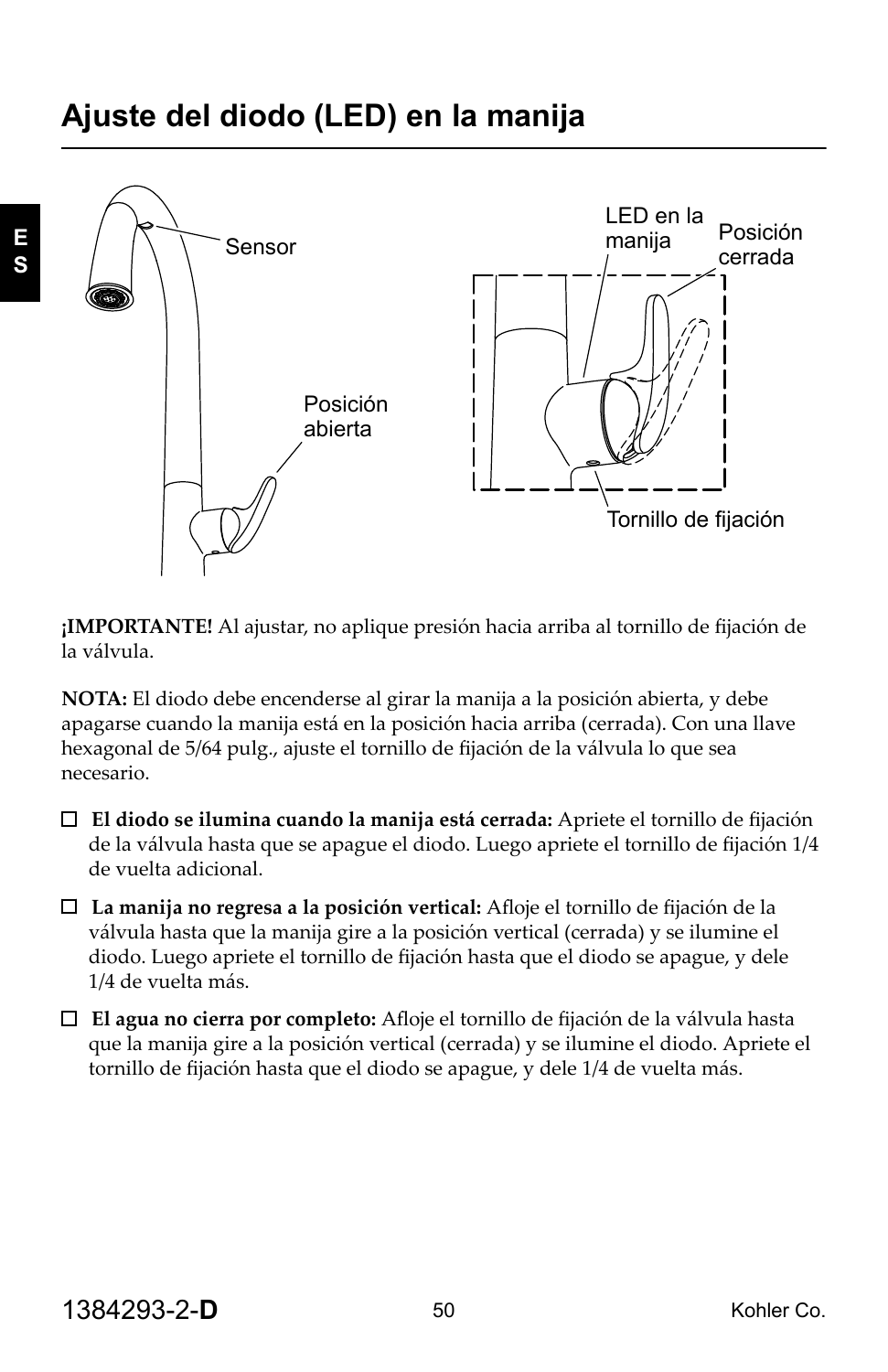

#### **Rejilla de la cabeza del rociador**

- Gire la manija a la posición cerrada.
- Quite la tuerca en el extremo de la manguera del rociador.
- $\Box$  Retire y limpie la rejilla que está dentro de la manguera del rociador.
- $\Box$  Vuelva a introducir la rejilla y a conectar la cabeza del rociador.

#### **Gire la manija a la posición cerrada**

- Gire la manija a la posición cerrada.
- Desconecte la manguera de salida de la válvula de solenoide.
- Retire y limpie la rejilla de entrada que está dentro de la válvula de solenoide.
- Vuelva a introducir la rejilla de entrada y vuelva a conectar la manguera de salida.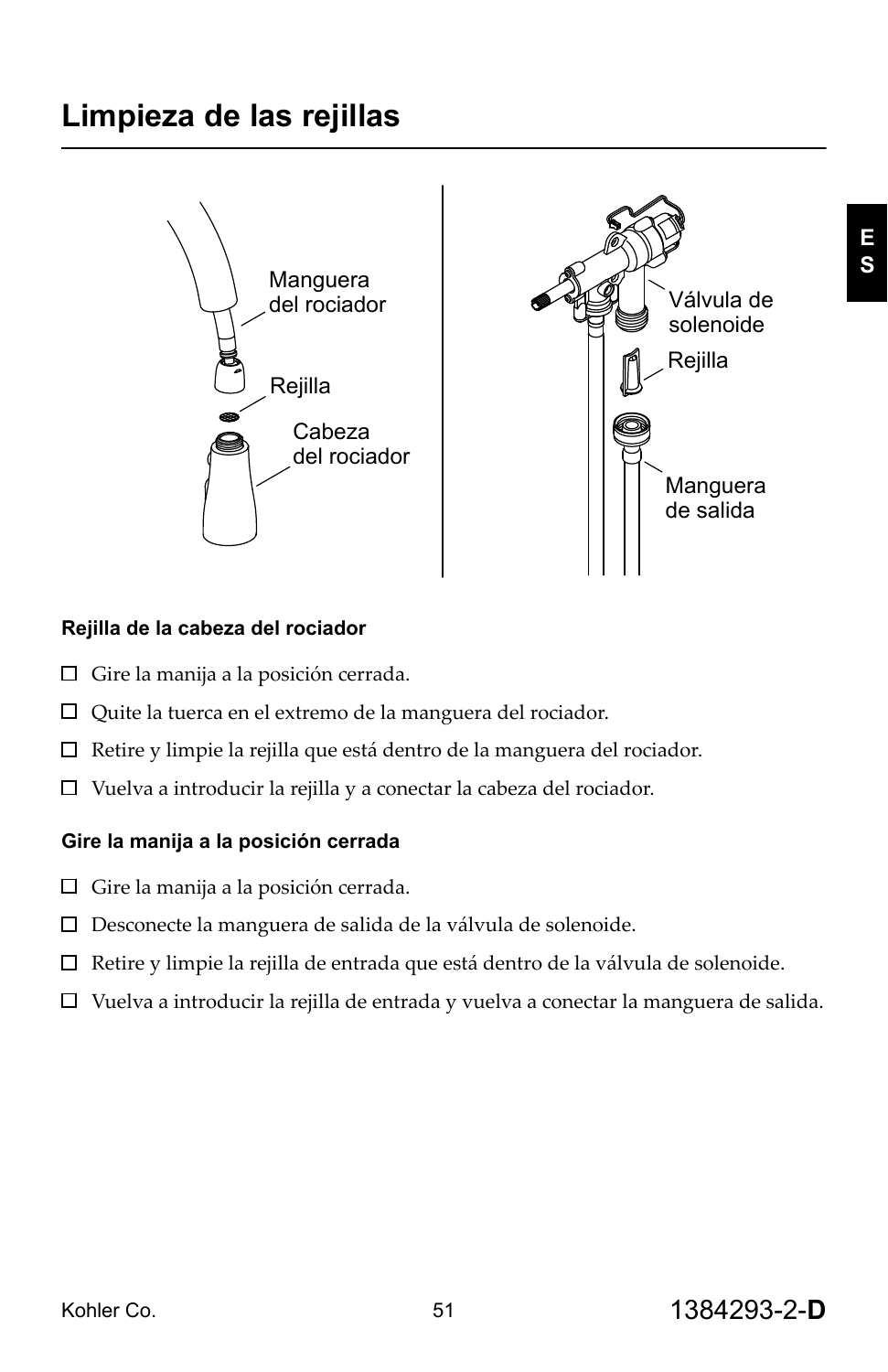### **Resolución de problemas**



**PRECAUCIÓN: Riesgo de daños a la propiedad.** Este producto tiene componentes electrónicos sensibles. Tenga cuidado de no dañar las clavijas ni los conectores al resolver problemas.



**PRECAUCIÓN: Riesgo de daños a la propiedad.** No inserte nada que no sea el cable del sensor en el conector del cable del sensor (conector de teléfono) en el tablero de circuitos.

Esta guía de localización de averías es solo para ayuda general. Si tiene preguntas acerca de servicio e instalación, llame al 1-800-4KOHLER.

| Síntomas                    | Causa probable                                                                                                                                                                                                                                                                                                                                      | Acción recomendada                                                                                                                                                                                                                                                                                                                                                                                                                                                                                                                                                  |
|-----------------------------|-----------------------------------------------------------------------------------------------------------------------------------------------------------------------------------------------------------------------------------------------------------------------------------------------------------------------------------------------------|---------------------------------------------------------------------------------------------------------------------------------------------------------------------------------------------------------------------------------------------------------------------------------------------------------------------------------------------------------------------------------------------------------------------------------------------------------------------------------------------------------------------------------------------------------------------|
| 1. No hay flujo de<br>agua. | A. Las llaves de paso<br>están cerradas.<br><b>B.</b> La manija está en la                                                                                                                                                                                                                                                                          | A. Verifique que las llaves de paso<br>de suministro estén abiertas.<br><b>B.</b> Gire la manija a la posición                                                                                                                                                                                                                                                                                                                                                                                                                                                      |
|                             | posición cerrada.<br>C. La manguera de<br>suministro de agua<br>caliente y/o fría<br>está torcida.<br><b>D.</b> La manguera de<br>salida está torcida.<br>E. El LED en la<br>manija no se<br>ilumina.<br><b>F.</b> El LED de<br>encendido en el<br>tablero de circuitos<br>no está iluminado.<br><b>G.</b> Por lo menos una<br>rejilla está tapada. | abierta. Consulte la sección<br>"Funcionamiento de la grifería".<br>C. Confirme que las mangueras de<br>suministro no estén torcidas. Si<br>las enrolla, mantenga un<br>diámetro interior de 3" (76 mm).<br>D. Confirme que la válvula de<br>solenoide quede entre 7"<br>(178 mm) y 8" (203 mm) de la<br>línea central de la grifería.<br>E. Consulte la sección "Resolución"<br>de problemas del interruptor de<br>la manija".<br><b>F.</b> Consulte la sección "Resolución"<br>de problemas del sensor".<br>G. Consulte la sección "Limpieza de<br>las rejillas". |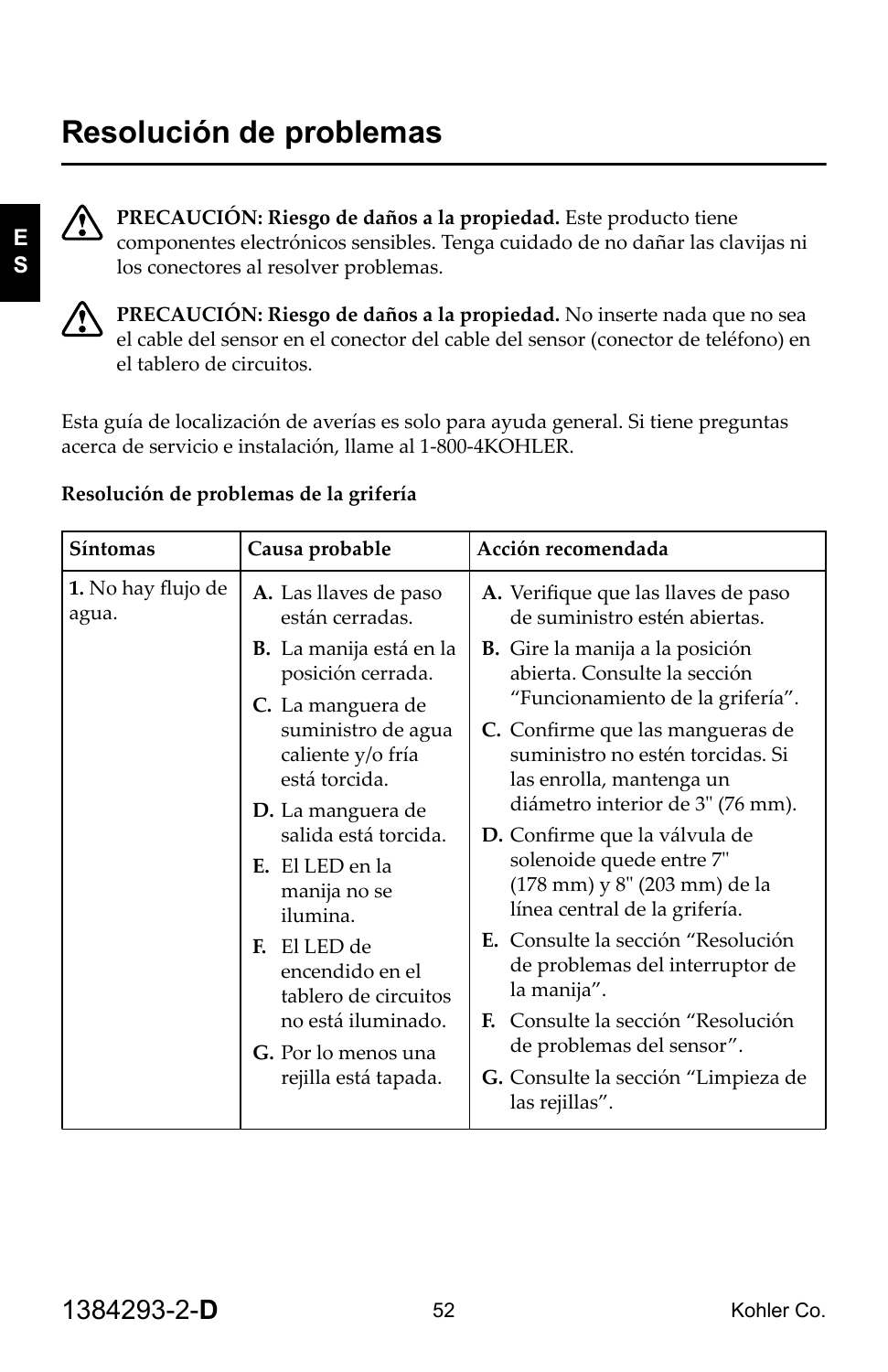| Síntomas                                                                       | Causa probable                                                                                                                                                                                                                                                                    | Acción recomendada                                                                                                                                                                                                                                                                                                                                                                                                                                                               |
|--------------------------------------------------------------------------------|-----------------------------------------------------------------------------------------------------------------------------------------------------------------------------------------------------------------------------------------------------------------------------------|----------------------------------------------------------------------------------------------------------------------------------------------------------------------------------------------------------------------------------------------------------------------------------------------------------------------------------------------------------------------------------------------------------------------------------------------------------------------------------|
| 2. Poco flujo de<br>agua.                                                      | A. Las llaves de paso<br>están parcialmente<br>cerradas.                                                                                                                                                                                                                          | A. Confirme que las llaves de paso<br>de suministro estén<br>completamente abiertas.                                                                                                                                                                                                                                                                                                                                                                                             |
|                                                                                | B. La manija está<br>parcialmente<br>cerrada.<br><b>C.</b> La manguera de<br>suministro de agua<br>caliente y/o fría<br>está pellizcada o<br>torcida.<br>D. La manguera de<br>salida está torcida.<br>E. Por lo menos una<br>rejilla está tapada.<br>F. Diafragma con<br>fisuras. | B. Gire la manija a la posición<br>completamente abierta.<br>C. Verifique que las mangueras de<br>suministro no estén pellizcadas ni<br>torcidas. Si las enrolla, mantenga<br>un diámetro interior de 3"<br>$(76 \text{ mm})$ .<br>D. Confirme que la válvula de<br>solenoide quede entre 7"<br>(178 mm) y 8" (203 mm) de la<br>línea central de la grifería.<br>E. Consulte la sección "Limpieza de<br>las rejillas".<br>F. Cambie el ensamblaje de la<br>válvula de solenoide. |
| 3. Mal patrón de<br>rocío.                                                     | A. Las boquillas del<br>rociador están<br>tapadas.                                                                                                                                                                                                                                | A. Para eliminar las partículas<br>residuales, frote el dedo sobre las<br>boquillas con agua que esté<br>fluyendo.                                                                                                                                                                                                                                                                                                                                                               |
| 4. El diodo (LED)<br>de encendido no<br>se ilumina.                            | <b>A.</b> El tablero de<br>circuitos no recibe<br>suministro<br>eléctrico.<br><b>B.</b> El cable eléctrico<br>está enchufado a<br>un tomacorriente<br>con interruptor.                                                                                                            | A. Verifique las conexiones del<br>suministro eléctrico al tablero de<br>circuitos.<br>B. Enchufe el cable eléctrico a un<br>tomacorriente no conmutado de<br>120 VCA (pruebe el<br>tomacorriente con un radio o con<br>otro aparato). Confirme que se<br>ilumine el diodo (LED) de<br>encendido.                                                                                                                                                                                |
| 5. Cae un chorrito<br>o gotas de agua<br>cuando la grifería<br>no está en uso. | <b>A.</b> La anulación<br>manual está<br>parcialmente<br>activada.                                                                                                                                                                                                                | A. Haga girar el dispositivo de<br>anulación manual hacia la<br>derecha hasta que se detenga;<br>luego hágalo girar hacia la<br>izquierda hasta que deje de<br>gotear agua.                                                                                                                                                                                                                                                                                                      |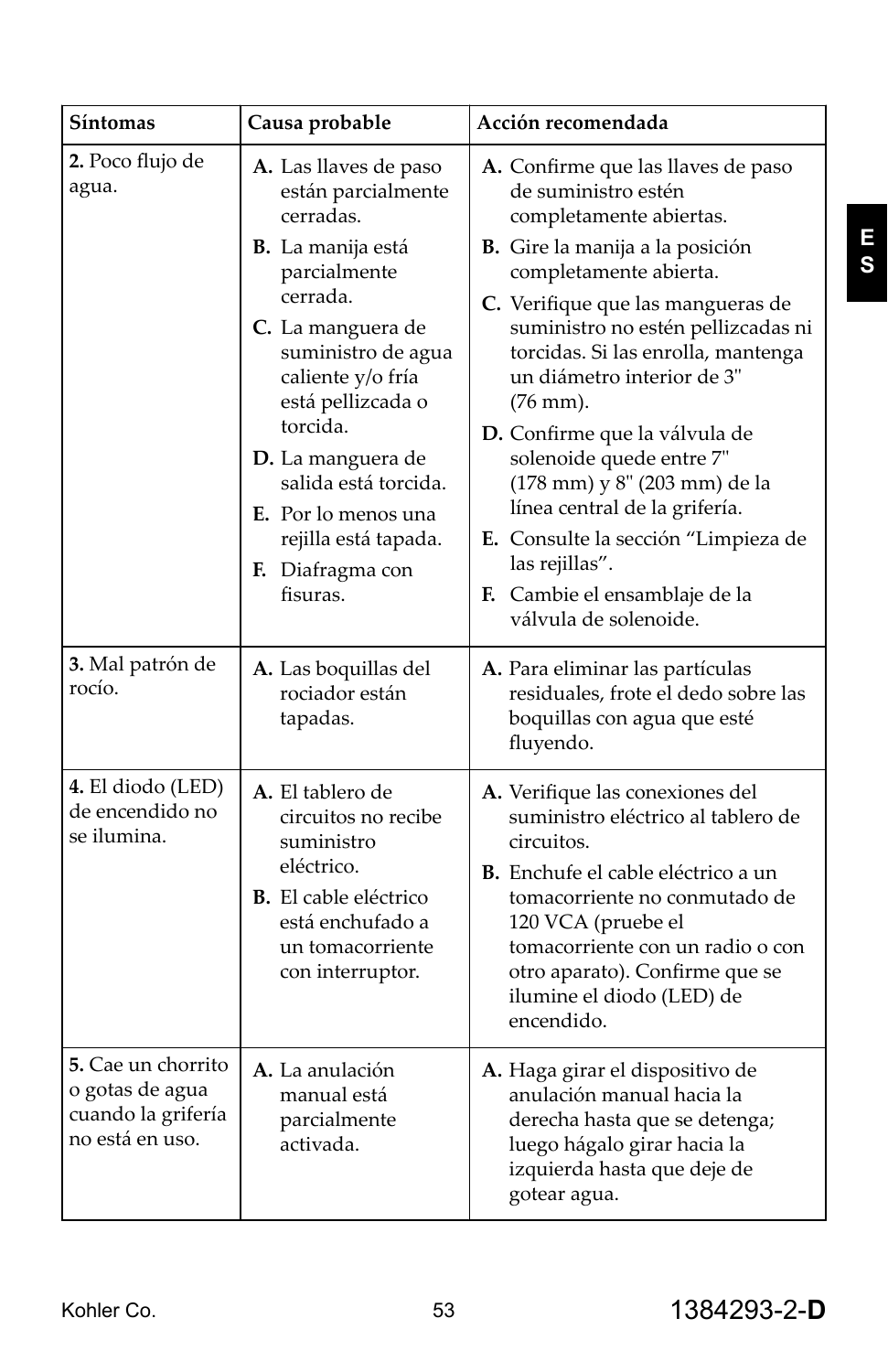| <b>Síntomas</b>                                                                     | Causa probable                                                                                                         | Acción recomendada                                                                                                                                                                                                                                                                       |
|-------------------------------------------------------------------------------------|------------------------------------------------------------------------------------------------------------------------|------------------------------------------------------------------------------------------------------------------------------------------------------------------------------------------------------------------------------------------------------------------------------------------|
| 1. Se fuga agua de<br>la válvula de<br>solenoide.                                   | A. Las conexiones de<br>la manguera no<br>están fijas.<br><b>B.</b> Fuga interna.                                      | A. PRECAUCIÓN: Riesgo de<br>lesiones personales o daños al<br>producto. Desconecte la energía<br>eléctrica principal y cierre el<br>suministro de agua. Revise todas<br>las conexiones. Haga los ajustes<br>necesarios.<br><b>B.</b> Cambie el ensamblaje de la<br>válvula de solenoide. |
| 2. No se escucha<br>un chasquido<br>cuando se activa<br>la válvula de<br>solenoide. | A. Conexión suelta del<br>cable de la válvula<br>de solenoide.<br><b>B.</b> La válvula de<br>solenoide no<br>funciona. | A. Revise las conexiones del cable de<br>la válvula de solenoide al tablero<br>de circuitos.<br><b>B.</b> Cambie el ensamblaje de la<br>válvula de solenoide.                                                                                                                            |

#### **Resolución de problemas de la válvula de solenoide**

#### **Resolución de problemas del interruptor de la manija**

| Síntomas                                                                    | Causa probable                                                          | Acción recomendada                                         |
|-----------------------------------------------------------------------------|-------------------------------------------------------------------------|------------------------------------------------------------|
| 1. El diodo en la<br>manija se ilumina<br>cuando la manija<br>está cerrada. | A. Es necesario ajustar<br>el tornillo de<br>fijación de la<br>válvula. | A. Consulte la sección "Ajuste del<br>diodo en la manija". |
| 2. La manija no<br>regresa a la<br>posición vertical.                       | A. Es necesario ajustar<br>el tornillo de<br>fijación de la<br>válvula. | A. Consulte la sección "Ajuste del<br>diodo en la manija". |
| <b>3.</b> El agua no<br>cierra por<br>completo.                             | A. Es necesario ajustar<br>el tornillo de<br>fijación de la<br>válvula. | A. Consulte la sección "Ajuste del<br>diodo en la manija". |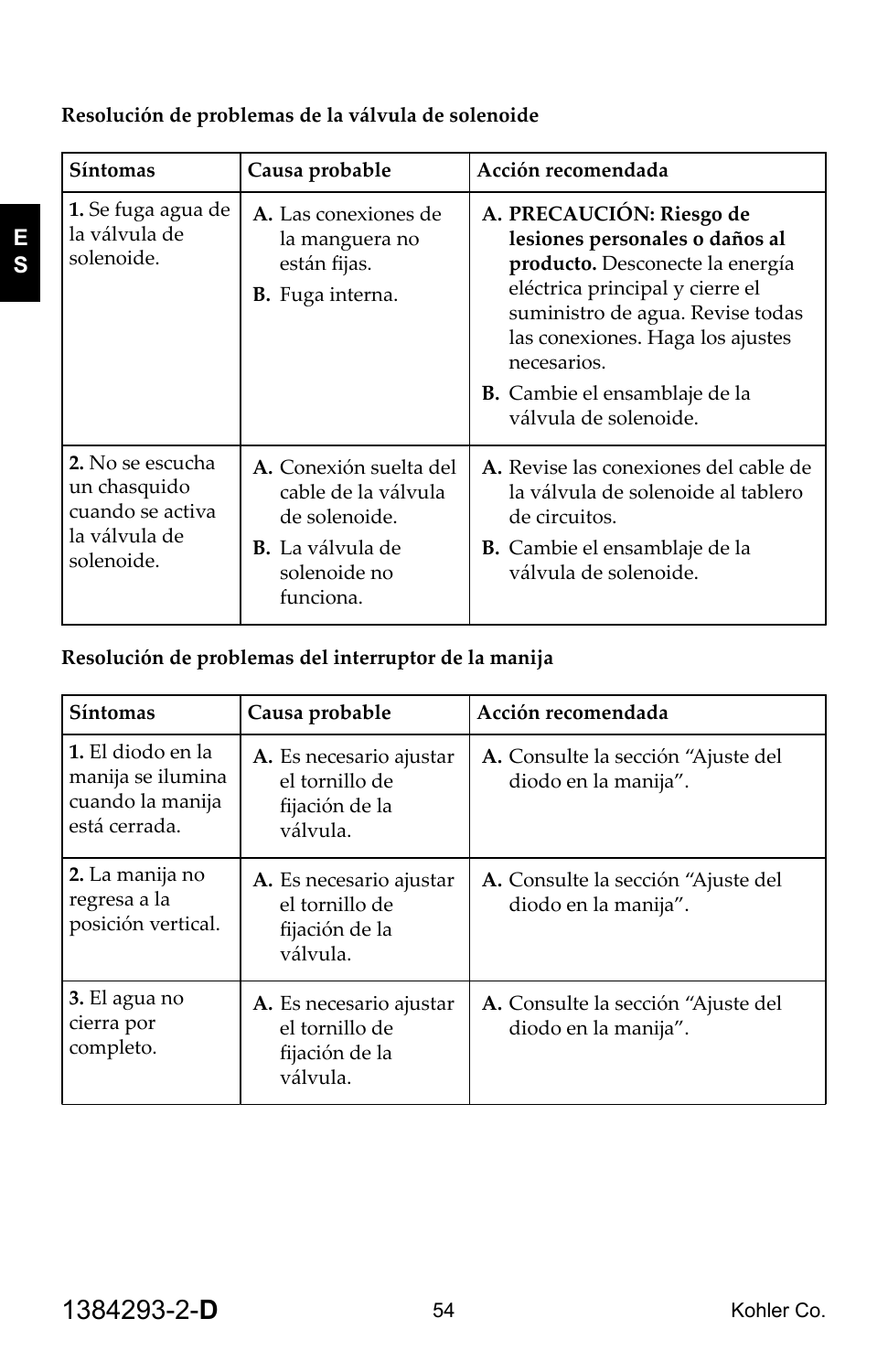| <b>Síntomas</b>                                                                                             | Causa probable                                                                                                                                              | Acción recomendada                                                                                                                               |
|-------------------------------------------------------------------------------------------------------------|-------------------------------------------------------------------------------------------------------------------------------------------------------------|--------------------------------------------------------------------------------------------------------------------------------------------------|
| 4. El diodo en la<br>manija no se<br>ilumina cuando la<br>manija se hace<br>girar a la posición<br>abierta. | <b>A.</b> La conexión del<br>cable del<br>interruptor de la<br>manija está suelta.<br><b>B.</b> El tablero de<br>circuitos no<br>funciona<br>correctamente. | A. Revise la conexión del cable del<br>interruptor de la manija al tablero<br>de circuitos.<br><b>B.</b> Cambie el ensamblaje de la<br>cubierta. |

#### **Resolución de problemas del sensor**

| <b>Síntomas</b>                                                                             | Causa probable                                                                                                                                                | Acción recomendada                                                                                                                                                                                                                                                |
|---------------------------------------------------------------------------------------------|---------------------------------------------------------------------------------------------------------------------------------------------------------------|-------------------------------------------------------------------------------------------------------------------------------------------------------------------------------------------------------------------------------------------------------------------|
| 1.<br>Funcionamiento<br>intermitente del<br>sensor.                                         | A. Suciedad en la<br>lente del sensor.<br><b>B.</b> El sensor detecta<br>vapor.                                                                               | A. Elimine con cuidado la suciedad<br>de la lente del sensor con una<br>solución ligera de agua y jabón.<br><b>B.</b> Gire el surtidor para alejarlo del<br>vapor.                                                                                                |
| 2. El diodo (LED)<br>en la manija está<br>iluminado, pero<br>el de encendido<br>no lo está. | A. Conexión suelta del<br>cable del sensor.<br><b>B.</b> Suciedad en el<br>conector del cable<br>del sensor.<br>C. El tablero de<br>circuitos no<br>funciona. | <b>A.</b> Revise la conexión del cable del<br>sensor al tablero de circuitos.<br><b>B.</b> En el tablero de circuitos con<br>cuidado desconecte, limpie y<br>vuelva a conectar el conector del<br>cable del sensor.<br>C. Cambie el ensamblaje de la<br>cubierta. |

### **Conformidad**

Este dispositivo cumple con la parte 15 de las normas de la FCC. El funcionamiento está sujeto a las siguientes dos condiciones: (1) este dispositivo no puede causar interferencias perjudiciales, y (2) este dispositivo debe aceptar cualquier interferencia que reciba, incluida la interferencia que pudiera causar funcionamiento no deseado.

Cualquier modificación o cambio sin aprobación expresa de la parte responsable del cumplimiento podría invalidar el derecho del usuario a utilizar el producto.

**E S**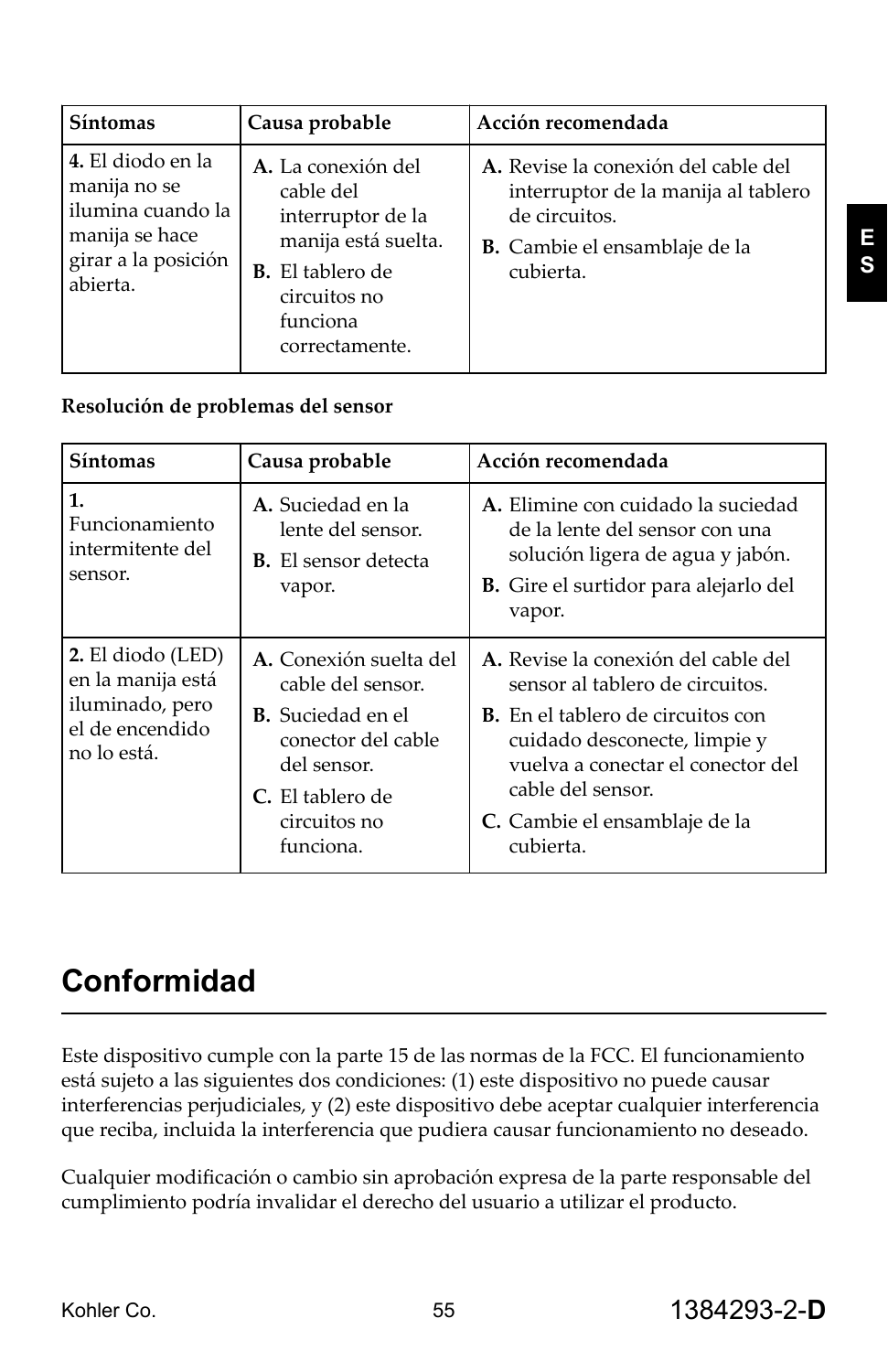Este equipo ha sido probado, y se ha encontrado que satisface los límites de un aparato digital Clase B, de acuerdo a la sección 15 de las normas de la FCC. Estos límites están diseñados para proveer protección razonable contra interferencia perjudicial en una instalación residencial. Este equipo genera, usa y puede irradiar energía de radiofrecuencia y, si no se instala y se usa de acuerdo con las instrucciones, puede causar interferencia dañina a las comunicaciones de radio. Sin embargo, no hay garantía de que la interferencia no ocurra en una instalación en particular. Si este equipo causa interferencia dañina a la recepción de radio o de televisión, lo que puede determinarse apagando y prendiendo el equipo, se le recomienda al usuario que intente corregir la interferencia mediante una o más de las siguientes medidas:

- Cambie la orientación o reubique la antena de recepción.
- Incremente la separación entre el equipo y el receptor.
- Conecte el equipo a una toma de corriente a un circuito diferente al que está conectado el receptor.
- Consulte con el distribuidor o un técnico con experiencia en radio/TV para obtener ayuda.

Este aparato digital Clase B cumple la norma canadiense ICES-003.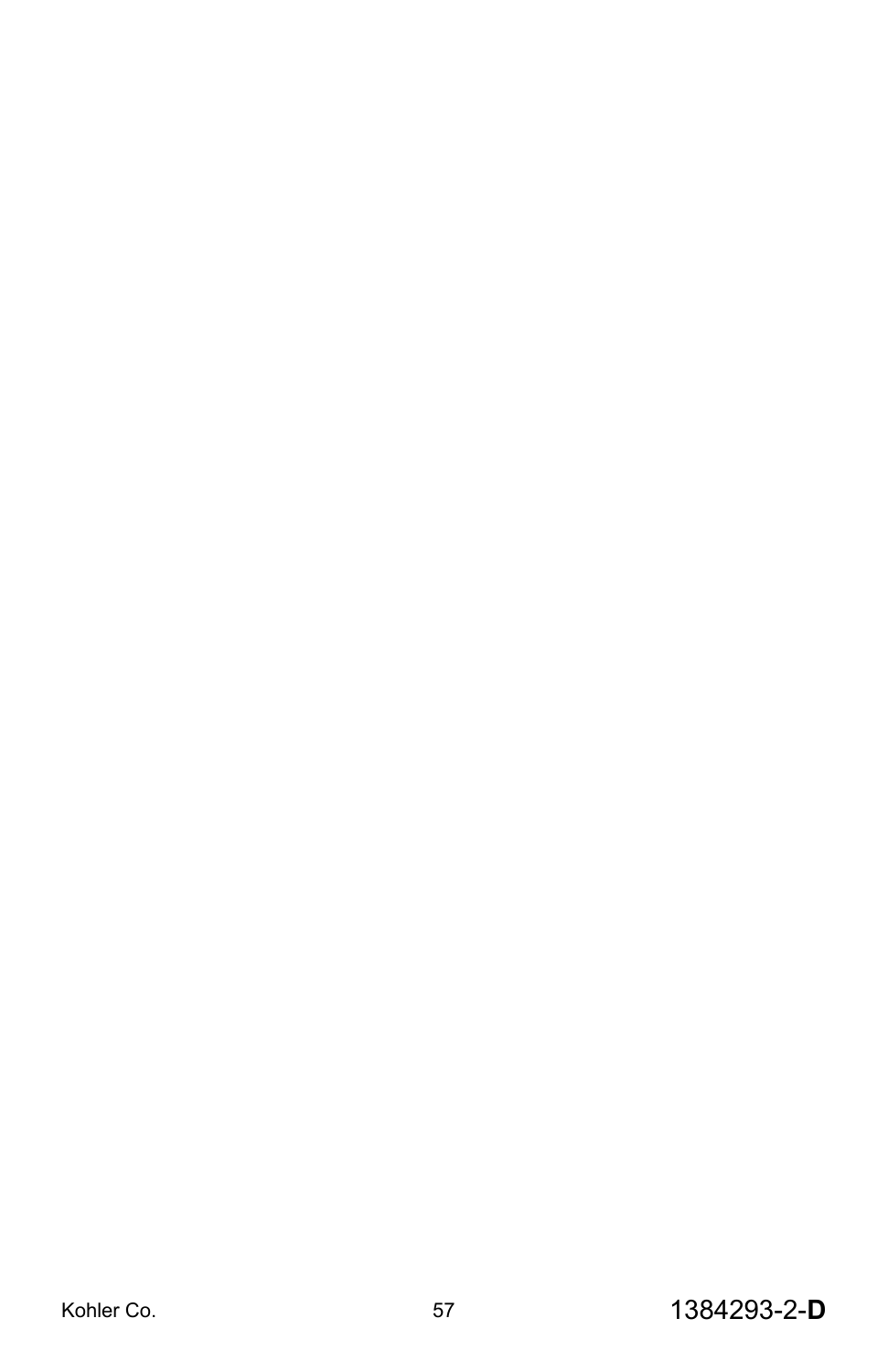1384293-2-**D** 58 Kohler Co.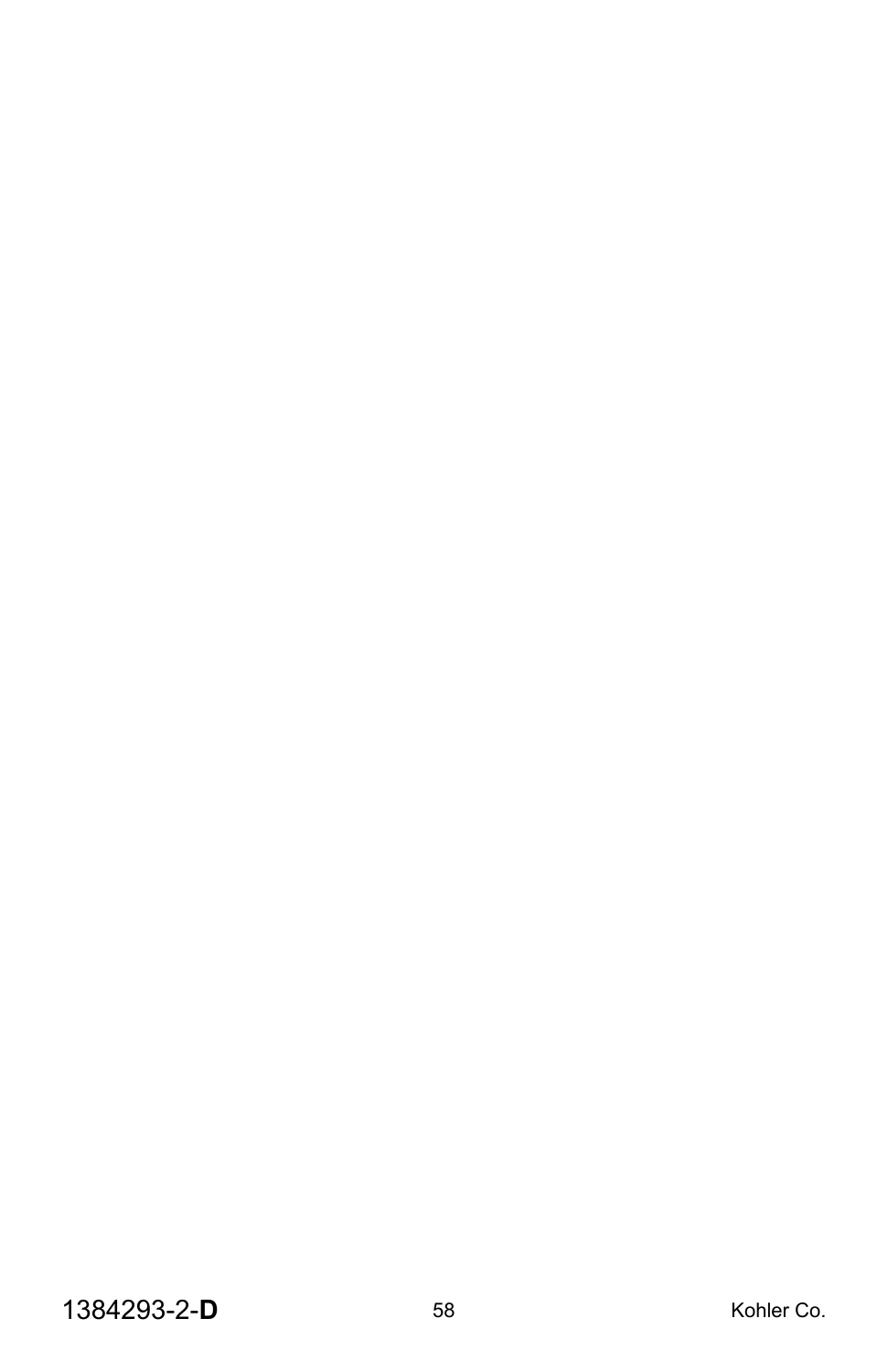### Kohler Co. 59 1384293-2-**D**